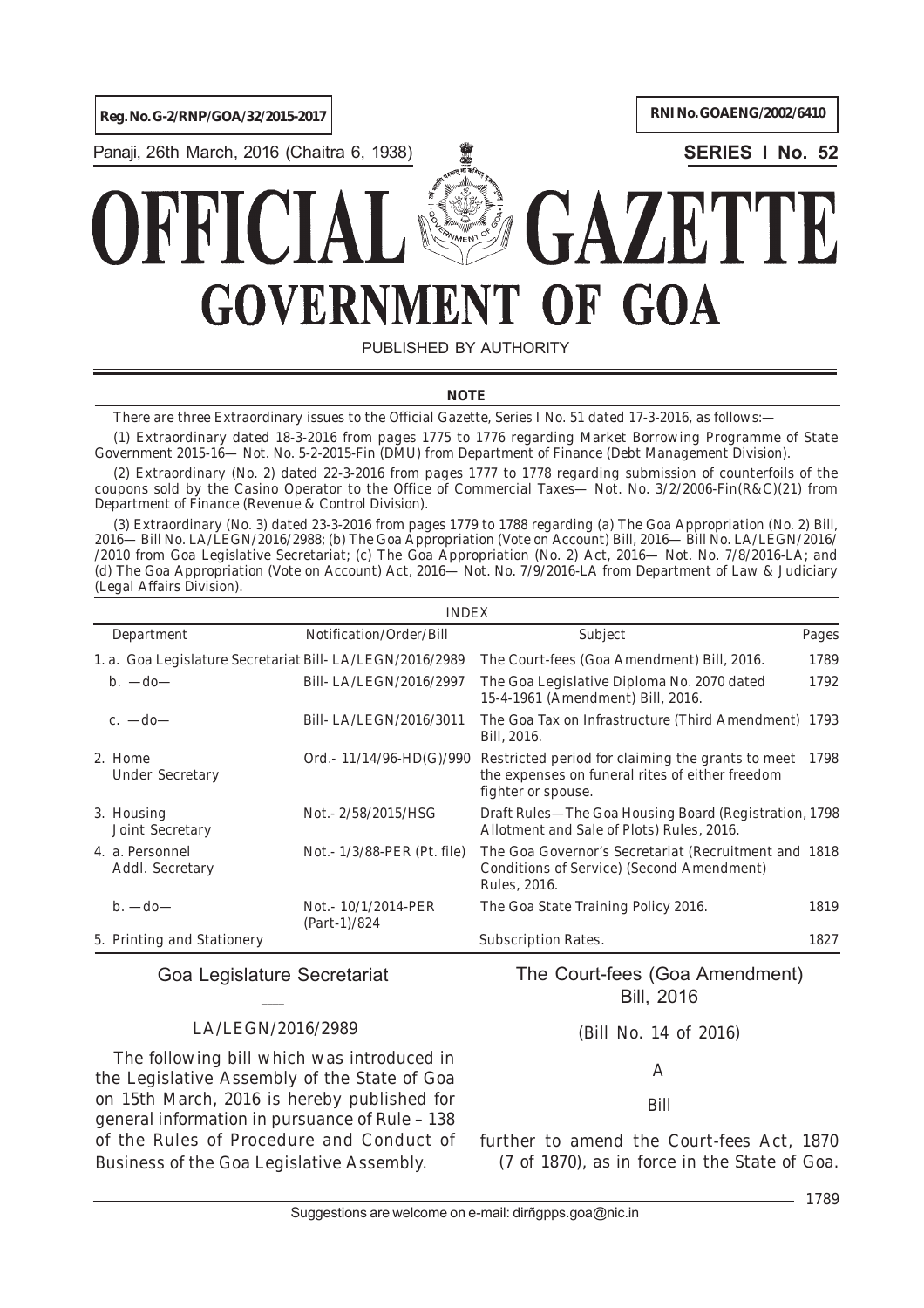Be it enacted by the Legislative Assembly of Goa in the Sixty-Seventh Year of the Republic of India, as follows:—

1. *Short title and commencement.*— (*1*) This Act may be called the Court-fees (Goa Amendment) Act, 2016.

(*2*) It shall come into force on such date as the Government may, by notification in the Official Gazette, appoint.

2. *Amendment of section 13*.— In section 13 of the Court-fees Act, 1870 (7 of 1870), as in force in the State of Goa (hereinafter referred to as the "principal Act"), in sub-section (*2*), for the expression "Judicial Commissioner's Court constituted under the Goa, Daman and Diu (Judicial Commissioner's Court) Regulation 1963", the words "High Court" shall be substituted.

3. *Amendment of section 14*.— In section 14 of the principal Act, for the words "from the Collector", the expression "from the Collector or by way of e-payment, in the manner as prescribed by rules" shall be substituted.

4. *Amendment of section 15*.— In section 15 of the principal Act, for the words "from the Collector", the expression "from the Collector or by way of e-payment, in the manner as prescribed by rules," shall be substituted.

5. *Amendment of section 16 ( As inserted by Central Act 46 of 1999)*.— In section 16 of the principal Act, as inserted by Central Act 46 of 1999, for the words "from the Collector", the expression "from the Collector or by way of e-payment, in the manner as prescribed by rules" shall be substituted.

6. *Amendment of sections 16 to 16C (As inserted by Goa, Daman and Diu Act 5 of 1966)*.— Sections 16, 16A, 16B and 16 C of the principal Act as inserted by the Court-Fees (Goa, Daman and Diu Amendment) Act, 1966 (Act 5 of 1966), shall be re-numbered as sections 16A, 16B, 16C and 16D respectively and in section 16D as so re-numbered, for the

words "from the Collector", the expression "from the Collector or by way of e-payment, in the manner as prescribed by rules" shall be substituted.

7. *Amendment of section 25*.— In section 25 of the principal Act, in the title and in the section, for the words "stamps", the words "stamps or e-payment" shall be substituted.

8. *Amendment of section 27*.— In section 27 of the principal Act,—

(*i*) in clause (*c*), the word "and" shall be omitted;

(*ii*) in clause (*d*), for the figure " : ", the figure and word"; and" shall be substituted;

(*iii*) after clause (*d*), the following clause shall be inserted, namely:—

"(*e*) the manner of payment of Court-fee and refund thereof by e-payment:".

9. *Amendment of section 30*.— In section 30 of the principal Act, the following proviso shall be inserted, namely:—

"Provided that, where court-fee is paid by e-payment, the officer competent to cancel stamp shall verify the genuineness of the payment and after satisfying himself that the court-fee is paid, shall lock the entry in the computer and make an endorsement under his signature on the document that the court-fee is paid and the entry is locked".

Statement of Objects and Reasons

It is proposed to introduce e-payment facilities for the Advocate as well as the litigants who desire to pay the Court fee by way of e-payment and also for convenience of the general public.

For implementing the project of e-court fee system, online payment is necessary for which a payment gateway is required to be channelized.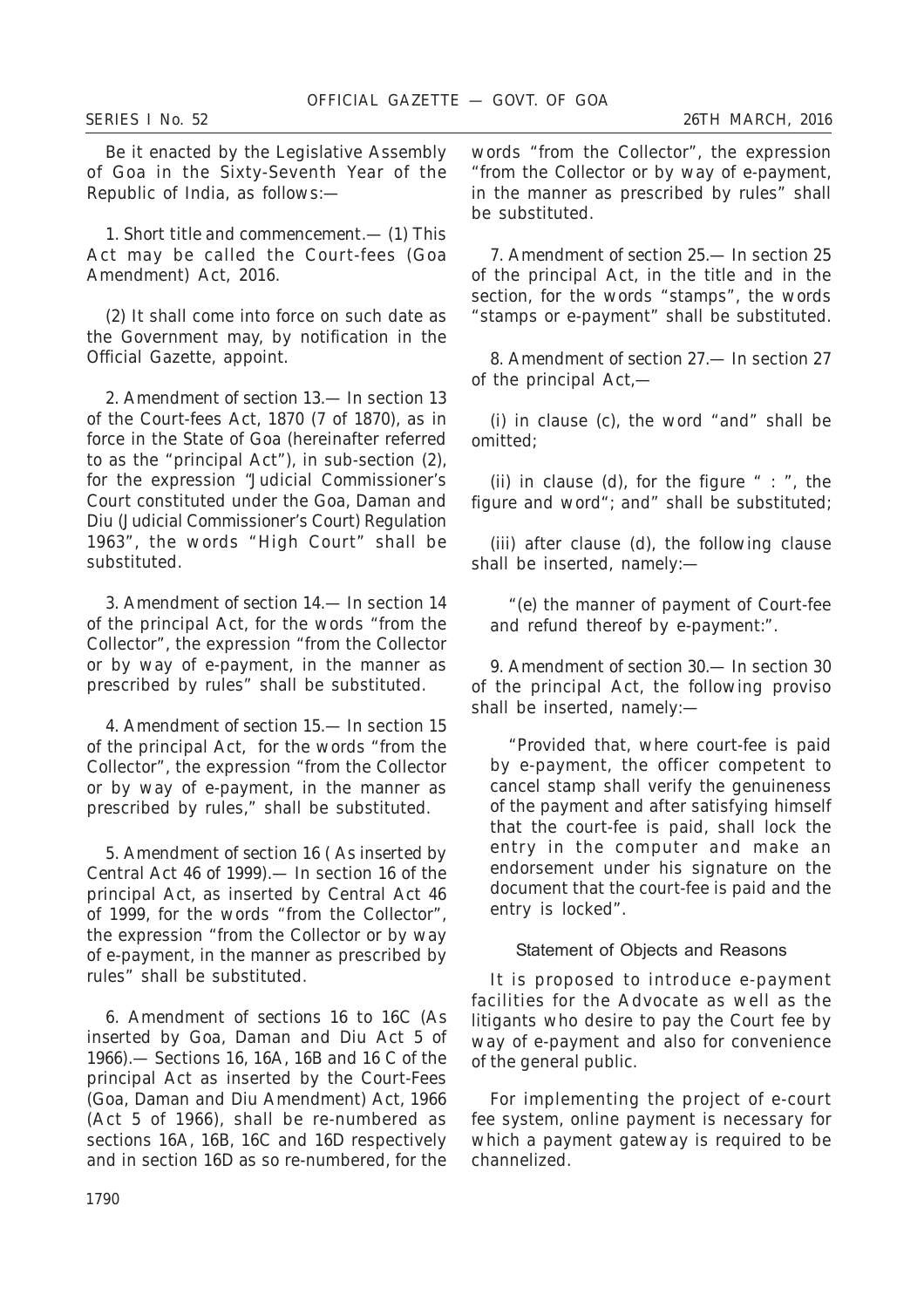In order to have the above facility, there is a need to amend the Court-fees Act 1870 (7 of 1870) so as to include the words by way of e-payment and therefore, the amendments to sections 13, 14, 15, 16, 16 to 16C, 25, 27 and 30 needs to be done.

This Bill seeks to achieve the above objects.

#### Financial Memorandum

No Financial implications are involved in this Bill.

Memorandum Regarding Delegated Legislation

Clauses 3, 4 and 5 of the Bill empowers the Government to frame the Rules for e-payment of Court fees.

This delegation is of normal character.

| Porvorim, Goa.   | Adv. FRANCIS D'SOUZA         |
|------------------|------------------------------|
| 8th March, 2016. | Minister for Law             |
|                  |                              |
| Assembly Hall,   | N. B. SUBHEDAR               |
| Porvorim, Goa.   | Secretary to the Legislative |
| 8th March, 2016. | Assembly of Goa.             |
|                  |                              |

# ANNEXURE

..................................................................................... **Extract of sections 13, 14, 15, 16, 25, 27 and 30 of the Court-fees Act, 1870 (7 of 1870)**

.....................................................................................

*Section 13. Refund of fee paid on memorandum of appeal*.— If an appeal or plaint, which has been rejected by the lower Court on any of the grounds mentioned in the Code of Civil Procedure, is ordered to be received, or if a suit is remanded in appeal, on any of the grounds mentioned in [section 351 of the same Code, for a second decision by the lower Court, the Appellate Court shall grant to the appellant a certificate, authorizing him to receive back from the Collector the full amount of fee paid on the memorandum of appeal:

Provided that, if in, the case of a remand in appeal, the order of remand shall not cover the whole of the subject--matter of the suit, the certificate so granted shall not authorize the appellant to receive back more than so much fee as would have been originally payable on the part or parts of such subject-matter in respect whereof the suit has been remanded.

*Section 14. Refund of fee on application for review of judgment*.— Where an application for a review of judgment is presented on or after the ninetieth day from the date of the decree, the Court, unless the delay was caused by the applicant's laches, may, in its discretion, grant him a certificate authorizing him to receive back from the Collector so much of the fee paid on the application as exceeds the fee which would have been payable had it been presented before such day.

*Section 15. Refund where Court reverses or modifies its former decision on ground of mistake.*— Where an application for review of judgment is admitted, and where, on the rehearing, the Court reverses or modifies its former decision on the ground of mistake in law or fact, the applicant shall be entitled to a certificate from the Court authorizing him receive back from the Collector so much of the fee paid on the [application] as exceeds the fee payable on any other application to such Court under the Second Schedule of this Act, No.1, clause (*b*) or clause (*d*).

But nothing in the former part of this section shall entitle the applicant to such certificate where the reversal or modification is due, wholly or in part, to fresh evidence which might have been produced at the original hearing.

*Section 16. Refund of fee*.— Where the Court refers the parties to the suit to any one of the mode of settlement of dispute referred to in section 89 of the Code of Civil Procedure, 1908 (5 of 1908), the plaintiff shall be entitled to a certificate from the Court authorising him to receive back from the Collector, the full amount of the fee paid in respect of such plaint.]

*Section 25. Collection of fees by stamps*.— All fees referred to in section 3 or chargeable under this Act shall be collected by stamps.

*Section 27. Rules for supply, number, renewal and keeping accounts of stamps.*— The [Appropriate Government] may, from time to time, make rules for regulating—

(a) the supply of stamps to be used under this Act;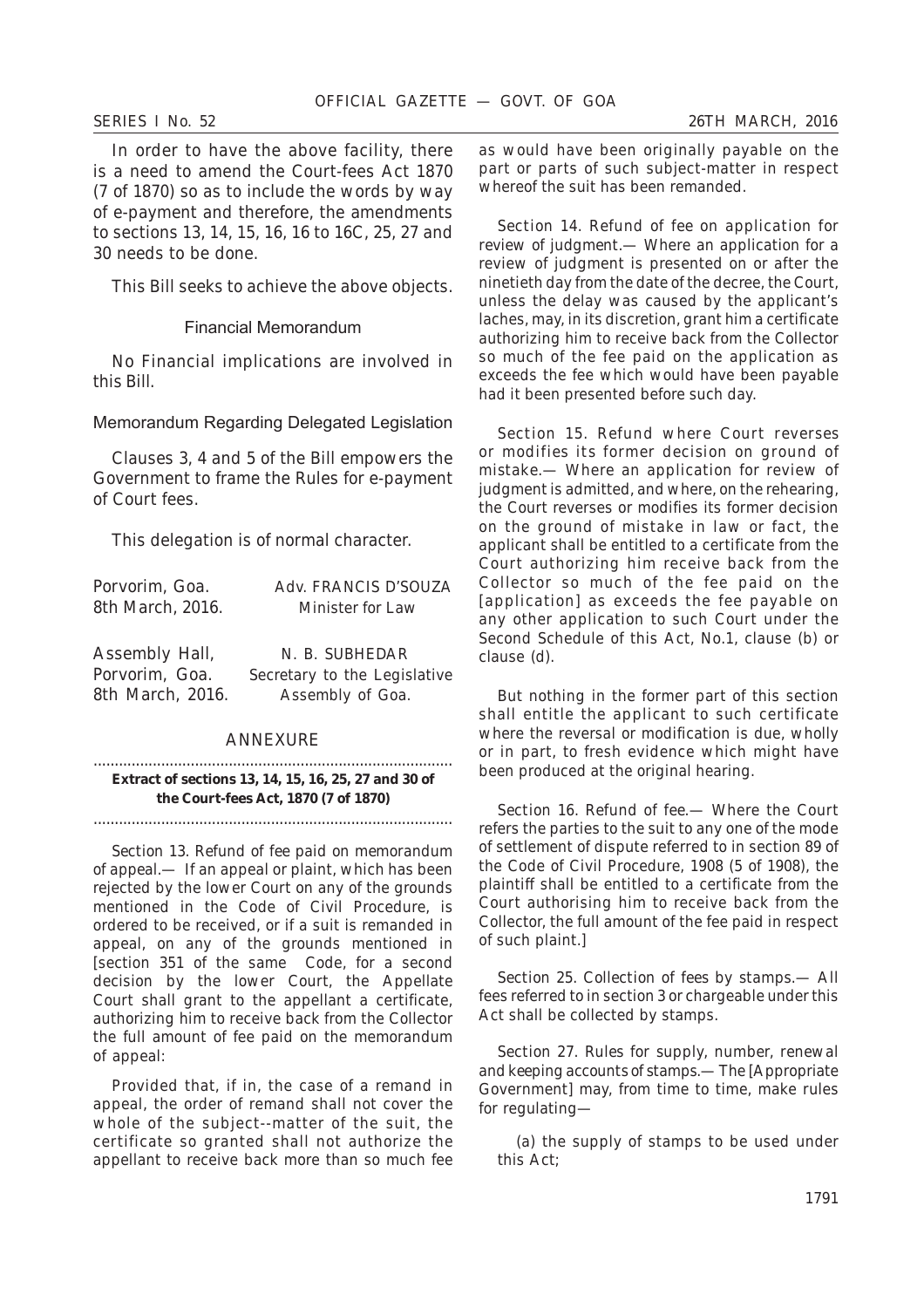(b) the number of stamps to be used for demoting any fee chargeable under this Act;

(c) the renewal of damaged or spoiled stamps; and

(d) the keeping accounts of all stamps used under this Act:

Provided that, in the case of stamps used under section 3 in a High Court, such rules shall be made with the concurrence of the Chief Justice of such Court.

All such rules shall be published in the Official Gazette, and shall thereupon have the force of law.

*Section 30. Cancellation of stamp*.— No document requiring a stamp under this Act shall be filed or acted upon in any proceeding in any Court or office until the stamp has been cancelled.

**.............................................................................................. Extract of sections 16 to 16C of the Court Fees (Goa, Daman and Diu Amendment) Act, 1966 (Act 5 of 1966). .............................................................................................**

Section 16. Refund in cases of delay in presentation of plaint, etc.:

(1) Where a plaint or memorandum of appeal is rejected on the ground of delay in its presentation, or where the fee paid on a plaint or memorandum of appeal is deficient and the deficiency is not made good within the time allowed by law or granted by the Court, or the delay in payment of deficit fee is not condoned and the plaint or memorandum of appeal is consequently rejected, the Court shall direct the refund to the plaintiff or the appellant, of the fee paid on the plaint or memorandum of appeal which has been rejected.

(2) Where a memorandum of appeal is rejected on the ground that it was not presented within the time allowed by the law of limitation, one-half of the fee shall be refunded.

Section 16.A. Refund on settlement before hearing:

Wherever by agreement of parties:—

(i) any suit is dismissed as settled out of Court before any evidence has been recorded on the merits of the claim; or

(ii) any suit is compromised ending in a compromise decree before any evidence has been recorded on the merits of the claim; or

(iii) any appeal is disposed of before the commence-ment of hearing of such appeal:

half the amount of all fees paid in respect of the claim or claims in the suit or appeal shall be ordered by the Court to be refunded to the parties by whom the same have been respectively paid.

*Explanation (1)*: The expression "merits of the claim" refers to all matters which arise for determination in the suit not being matters relating to the frame of the suit, misjoinder of parties and cause of action, the jurisdiction of the court to entertain or try the suit or the fee payable, but includes matters arising on pleas of res- -judicata, limitation and the like.

*Explanation (2)*: The expression "hearing of the appeal" includes the "vista" of a case filed in the appellate court.

*Section 16.B. Refund of fee paid by mistake or inadvertence*:— Any fee paid by mistake or inadvertence shall be ordered to be refunded.

Section 16.C. Procedure for obtaining refund when a person becomes entitled to a refund of court fees, the court shall grant a certificate authorizing him to receive back from the Collector the amount specified therein, calculated according to the provisions of this Act.

Assembly Hall, N. B. SUBHEDAR 8th March, 2016. Assembly of Goa.

Porvorim-Goa. Secretary to the Legislative

# LA/LEGN/2016/2997

 $\mathcal{L}_\text{max}$ 

The following bill which was introduced in the Legislative Assembly of the State of Goa on 16th March, 2016 is hereby published for general information in pursuance of Rule – 138 of the Rules of Procedure and Conduct of Business of the Goa Legislative Assembly.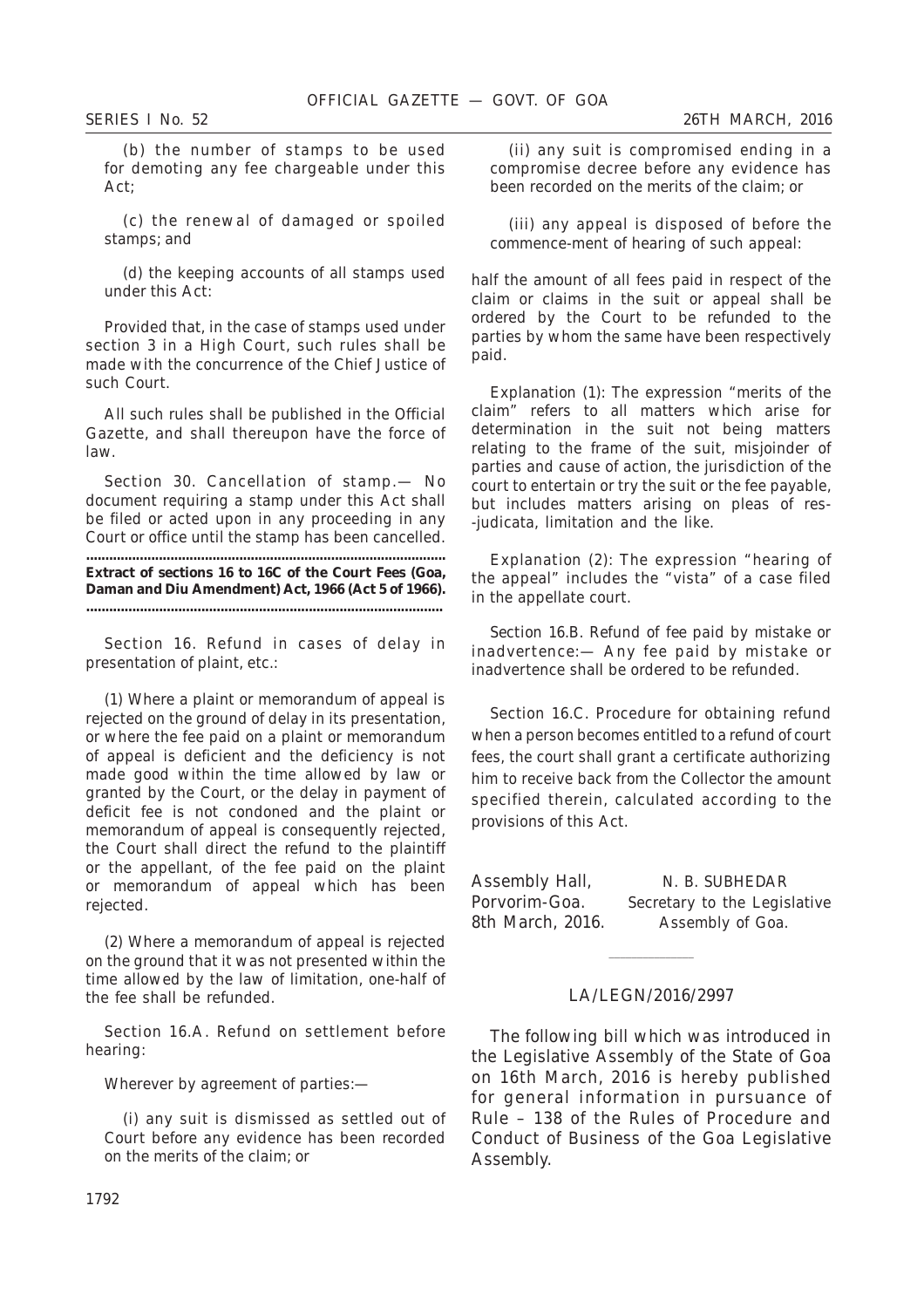The Goa Legislative Diploma No. 2070 dated 15-4-1961 (Amendment) Bill, 2016

(Bill No. 16 of 2016)

# A

#### BILL.

*further to amend the Legislative Diploma No. 2070 dated 15-4-1961, in its application to the State of Goa.*

Be it enacted by the Legislative Assembly of Goa in the Sixty-seventh Year of the Republic of India, as follows:—

1. *Short title and commencement.*— (*1*) This Act may be called the Goa Legislative Diploma No. 2070 dated 15-4-1961 (Amendment) Act, 2016.

(*2*) It shall come into force at once.

2. *Insertion of new article 334-B*.— After article 334-A of the Legislative Diploma No. 2070 dated 15-4-1961, the following article shall be inserted, namely:—

"*334-B*.— (*1*) Notwithstanding anything contained in articles 334 to 340, the Government may, with the prior consent of the concerned Comunidade, grant land by way of aforamento, on such terms and conditions as it deems fit, to the Government Department or the Government undertaking or the statutory body constituted by Government of India for setting up of premier higher educational institute of national level and of International repute, without auction."

#### Statement of Objects and Reasons

This Bill seeks to insert new article 334-B in the Legislative Diploma No. 2070 dated 15-4-1961, in its application to the State of Goa so as to enable the Government to grant Comunidade land by way of aforamento to the Government Department, or the Government undertaking on the statutory body constituted by the Government of India for setting up a premier higher educational institute of national level and of international repute, without auction.

This Bill seeks to achieve the above objects.

### Financial Memorandum

Financial implications would be involved as and when Comunidade land will be taken on lease. However, any expenditure that may be incurred by the Government Department towards payment of lease rent, etc, to the Comunidade cannot be quantified at this stage.

Memorandum Regarding Delegated Legislation

No delegated legislation is involved in this Bill.

| Porvorim-Goa.     | ADV. FRANCIS D'SOUZA         |
|-------------------|------------------------------|
| 16th March, 2016. | Minister for Revenue         |
| Assembly Hall,    | SHRI NILKANT SUBHEDAR        |
| Porvorim, Goa.    | Secretary to the Legislative |
| 16th March, 2016. | Assembly of Goa.             |

# LA/LEGN/2016/3011

 $\overline{\phantom{a}}$  , where  $\overline{\phantom{a}}$ 

The following bill which was introduced in the Legislative Assembly of the State of Goa on 17th March, 2016 is hereby published for general information in pursuance of Rule – 138 of the Rules of Procedure and Conduct of Business of the Goa Legislative Assembly.

> The Goa Tax on Infrastructure (ThirdAmendment) Bill, 2016

\_\_\_\_\_\_\_\_\_

(Bill No. 15 of 2016)

# A

# BILL.

# *further to amend the Goa Tax on Infrastructure Act, 2009 (Goa Act 20 of 2009).*

Be it enacted by the Legislative Assembly of Goa in the Sixty-seventh Year of the Republic of India, as follows: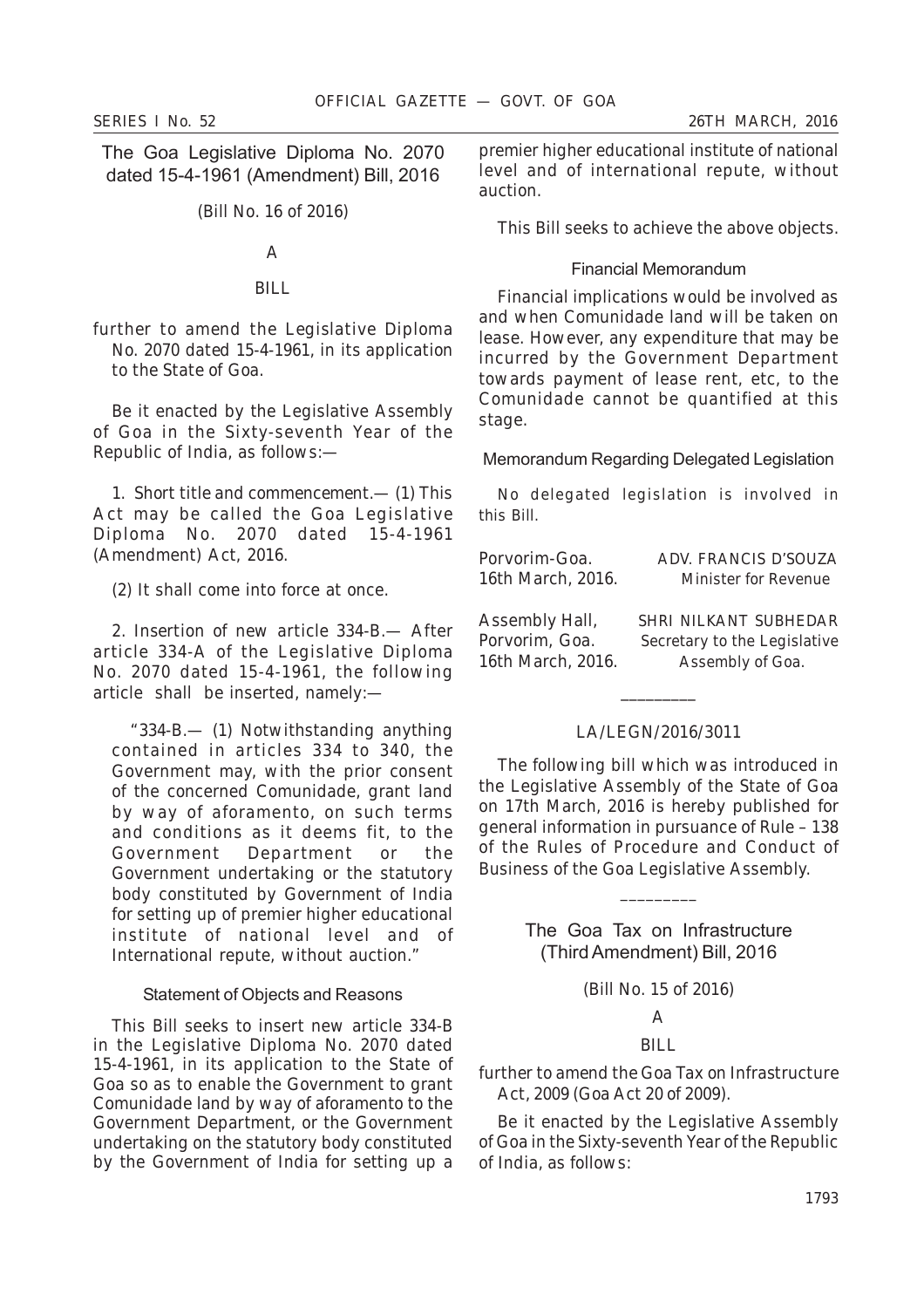1. *Short title and commencement*.— (*1*) This Act may be called the Goa Tax on Infrastructure (Third Amendment) Act, 2016.

(*2*) It shall come into force at once.

2. *Amendment of the Schedule*.— In the Schedule to the Goa Tax on Infrastructure Act, 2009 (Goa Act 20 of 2009), after column (5), the following column shall be inserted, namely:—

Infrastructural Projects/facilities

Infrastructural Projects such as Garbage Treatment facilities, Crematorium, Cemeteries, Public Toilets, Development of Garden.

| Nil |     |
|-----|-----|
| Nil |     |
| Nil |     |
| Nil |     |
|     | , , |

#### Statement of Objects and Reasons

The Town and Country Planning Department receives various proposals from local bodies, Government Departments/ /undertakings, private bodies regarding construction of various infrastructure related projects such as construction of Garbage Treatment facilities, Crematorium, Cemeteries, Public Toilets, Development of Garden and the like across the State of Goa. Since, these projects are for public purpose, there are no tangible economic returns to the concerned project proponent. There are also some Government schemes, such as, Deendayal Panchayat Raj Infrastructure Development (Golden Jubilee) Scheme, 2013, under which these projects are executed by Panchayats.

The Bill seeks to exempt infrastructural projects such as construction of Garbage Treatment facilities, Crematorium, Cemeteries, Public Toilets, Development of Garden and the like across the State of Goa, from the payment of infrastructure tax so as to promote the development of infrastructure related facilities, which are in public interest and which generally does not yield economic returns to the project proponent.

# Financial Memorandum

The projects are basically for social benefit, wherein the project proponent shall not be required to pay infrastructure tax to the Government, as, such projects does not involve any tangible economic returns. Such projects being very few in nature, there may not be major revenue loss to the Government.

Memorandum Regarding Delegated Legislation

No delegated legislation is involved in this Bill.

| Porvorim-Goa.    | <b>FRANCIS D'SOUZA</b>        |
|------------------|-------------------------------|
| Date: 17-3-2016. | Deputy Chief Minister/        |
|                  | /Minister for Town and        |
|                  | Country Planning.             |
|                  |                               |
| Assembly Hall,   | <b>SHRI NILKANTH SUBHEDAR</b> |
| Porvorim-Goa.    | Secretary to the Legislative  |
| Date: 17-3-2016. | Assembly of Goa.              |

Governorís Recommendation under Article 207 of the Constitution of India

In pursuance to Article 207 of the Constitution of India, I, Dr. Mridula Sinha, Governor of Goa, hereby recommend the introduction of The Goa Tax on Infrastructure (Third Amendment) Bill, 2016, in the Legislative Assembly of Goa.

RAJ BHAVAN.Dr. MRIDULA SINHA Date: 17-3-2016. Governor of Goa.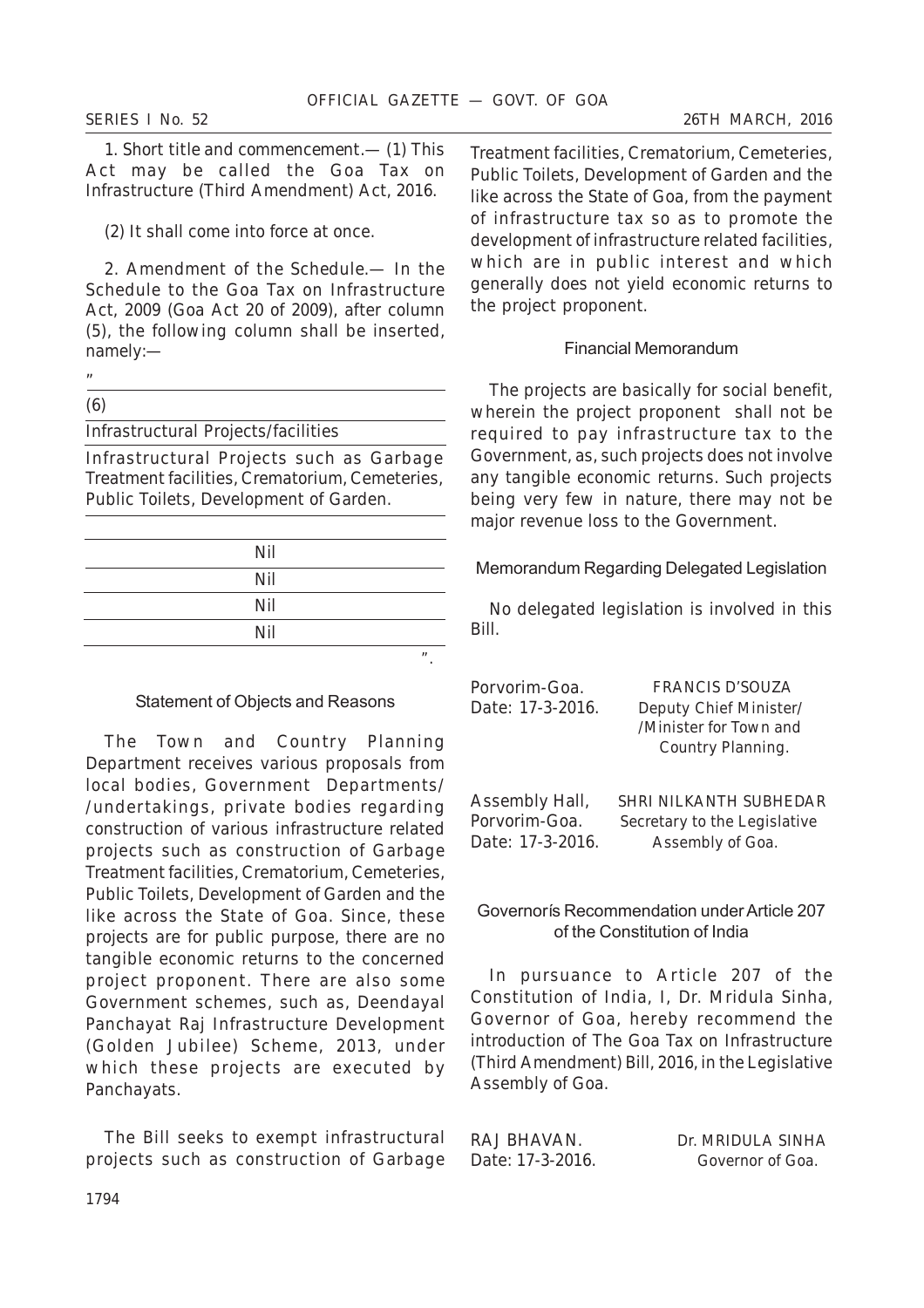#### ANNEXURE

# "SCHEDULE" under section 3 of the principal Act, as notified under Official Gazette, Series I No. 22 dated 2nd September, 2009.

3. *Tax on Infrastructure*.— (1) On any construction to be undertaken by any person on any land specified in the Schedule hereto there shall be levied and paid a tax on infrastructure at the rates specified in the said Schedule.

# **SCHEDULE**

# (*See* section 3)

| Classification of Land use in Outline<br>Development Plan (ODP)/Zonning<br>Plans | Category of building or structure<br>build on the land mentioned in<br>Outline Development Plan (ODP)/<br>Zoning Plans and as specified in<br>column (i)                         | Rate of tax on infrastructure payable per<br>square meter of floor area |
|----------------------------------------------------------------------------------|----------------------------------------------------------------------------------------------------------------------------------------------------------------------------------|-------------------------------------------------------------------------|
| (1)                                                                              | (2)                                                                                                                                                                              | (3)                                                                     |
| Residential                                                                      | (1) Residential building or<br>structure which admeasures<br>100 square metre or below<br>(2) Residential building or<br>structure which admeasures<br>101 square metre or above | Nil<br>$Rs. 150/-$                                                      |
| Commercial                                                                       | (3) Commercial building or<br>structure                                                                                                                                          | $Rs. 350/-$                                                             |
| Industrial                                                                       | (4) Industrial building or<br>structure                                                                                                                                          | $Rs. 150/-$                                                             |

| Classification of land use in Regional<br>Plan |             | Category of building or structure<br>build on the said land use in<br><b>Regional Plan</b> | Rate of tax on infrastruc-<br>ture payable per square<br>meter of floor area |
|------------------------------------------------|-------------|--------------------------------------------------------------------------------------------|------------------------------------------------------------------------------|
| Settlement                                     | Residential | (1) Residential building or<br>structure which admeasures 100<br>square meter or less      | Nil                                                                          |
|                                                |             | (2) Residential building or<br>structure which admeasures 101<br>square metre or above     | $Rs. 150/-$                                                                  |
|                                                | Commercial  | (3) Commercial building or<br>structure                                                    | $Rs. 350/-$                                                                  |
| Industrial                                     |             | (4) Industrial building<br>or<br>structure                                                 | $Rs. 150/-$                                                                  |

Assembly Hall,  $V.$  P. SHETYE Porvorim-Goa.  $V.$  P. SHETYE Porvorim-Goa. Secretary to the Legislative Assembly of Goa.

23rd April, 2013.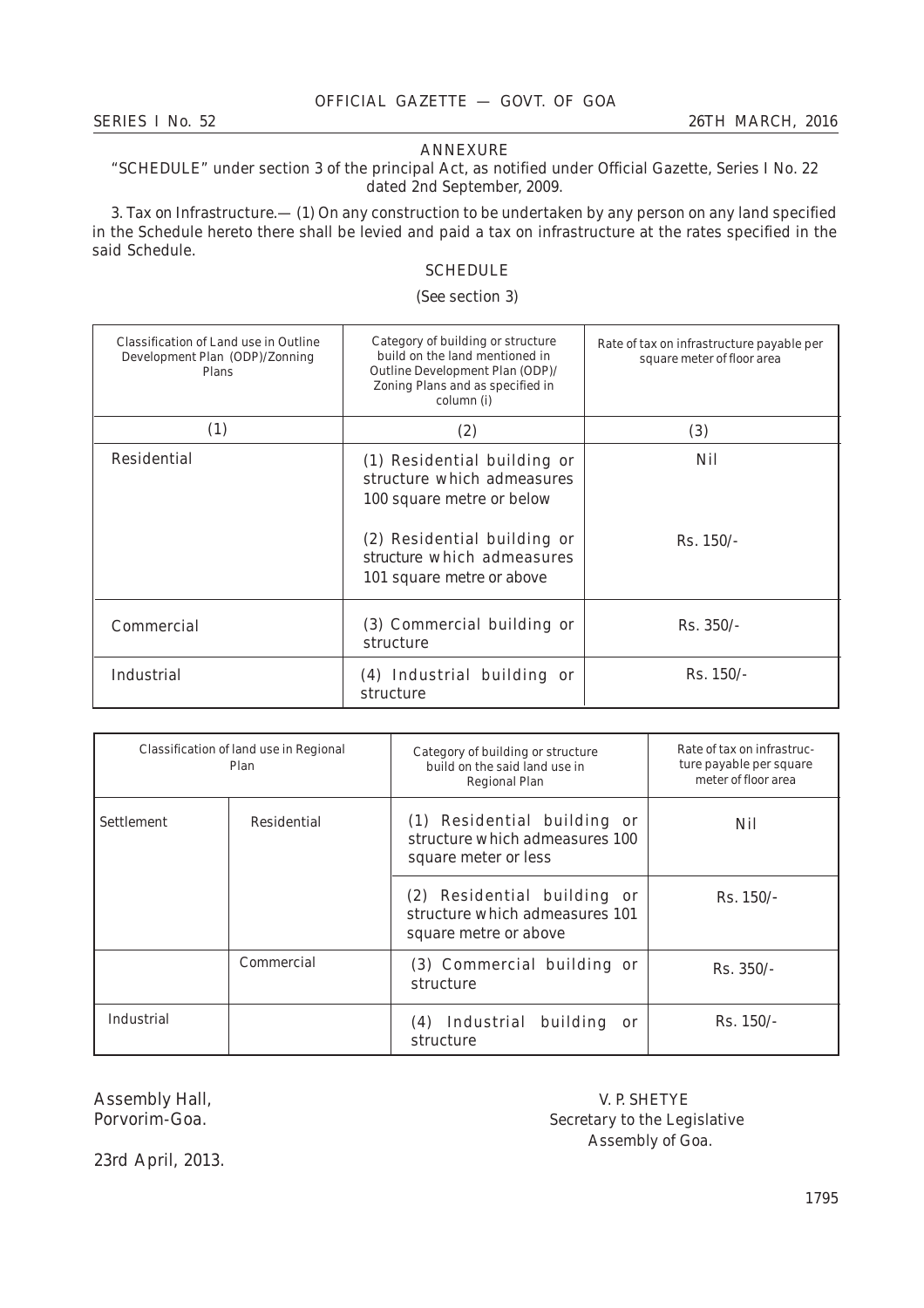| Rate of infrastructure tax payable, per square meter of built up area                                                                                                                                                        |                                                                                                                              |                                                                                                                                 |                            |                            |                                                                                  |                                                                                    |                                                                                                                                                                                                                    |                                                                                                                        |                                                                                          |
|------------------------------------------------------------------------------------------------------------------------------------------------------------------------------------------------------------------------------|------------------------------------------------------------------------------------------------------------------------------|---------------------------------------------------------------------------------------------------------------------------------|----------------------------|----------------------------|----------------------------------------------------------------------------------|------------------------------------------------------------------------------------|--------------------------------------------------------------------------------------------------------------------------------------------------------------------------------------------------------------------|------------------------------------------------------------------------------------------------------------------------|------------------------------------------------------------------------------------------|
|                                                                                                                                                                                                                              |                                                                                                                              | (1)                                                                                                                             | (2)                        | (3)                        |                                                                                  |                                                                                    | (4)                                                                                                                                                                                                                |                                                                                                                        |                                                                                          |
|                                                                                                                                                                                                                              |                                                                                                                              | Residential building Commercial Industrial                                                                                      | building                   | building                   |                                                                                  |                                                                                    | Other Buildings                                                                                                                                                                                                    |                                                                                                                        |                                                                                          |
|                                                                                                                                                                                                                              | (A)                                                                                                                          | (B)                                                                                                                             |                            |                            | (A)                                                                              | (B)                                                                                | (C)                                                                                                                                                                                                                | (D)                                                                                                                    | (E)                                                                                      |
| Type of<br>area/land                                                                                                                                                                                                         | Residential<br>building or<br>structure<br>having a<br>built up<br>area which<br>admeasures<br>$100$ sq.<br>mts. or<br>below | Residential<br>building or<br>structure<br>having a<br>built up<br>area<br>which<br>admeasures<br>$101$ sq.<br>mts. or<br>above |                            |                            | Agriculture<br>and allied<br>structures                                          | Agro<br>based<br>buildings/<br>/struc-<br>tures<br>agro-<br>-tourism<br>structures | Recrea-<br>tional and nication<br>industrial entertain-<br>ment<br>struc-<br>tures,<br>including structures and the<br>associa-<br>ted with<br>dance<br>floors,<br>amuse-<br>ment<br>parks,<br>gokarting<br>tracks | Commu-<br>struc-<br>tures<br>such as<br>towers<br>like<br>whose<br>built up<br>area<br>cannot<br>be<br>quanti-<br>fied | Build-<br>ings/<br>/struc-<br>tures<br>not<br>$COV-$<br>ered<br>under<br>$(A)$ to<br>(D) |
| $\mathbf{1}$                                                                                                                                                                                                                 | $\boldsymbol{2}$                                                                                                             | 3                                                                                                                               | 4                          | $\mathbf 5$                | $\boldsymbol{6}$                                                                 | $\boldsymbol{7}$                                                                   | 8                                                                                                                                                                                                                  | 9                                                                                                                      | 10                                                                                       |
| $(1)$ Category A<br>Coastal<br>Panchayat<br>areas and<br>five major<br>towns,<br>namely,<br>Panaji,<br>Mapusa,<br>Ponda,<br>Mormugao<br>and Margao                                                                           | <b>NIL</b>                                                                                                                   | Rs. 200/-                                                                                                                       |                            | Rs. 800/- Rs. 250/- 25% of | the rate<br>appli-<br>cable to<br>residen-<br>tial<br>building                   | 50% of<br>the rate<br>appli-<br>cable to<br>indus-<br>trial<br>building            | 50% of<br>the rate<br>appli-<br>cable to struc-<br>commer-ture<br>cial<br>building                                                                                                                                 | Rs.<br>$25,000/$ -<br>per                                                                                              | Rs.<br>$200/-$                                                                           |
| $(2)$ Category B<br>Other<br>Municipal<br>towns,<br>Census<br>towns and<br>Village<br>Panchayats<br>adjoining<br>or conti-<br>guous to<br>the major<br>towns of<br>Panaji,<br>Mapusa,<br>Ponda,<br>Mormugao<br>and<br>Margao | <b>NIL</b>                                                                                                                   | Rs. 200/-                                                                                                                       | Rs. 600/- Rs. 250/- 25% of |                            | the rate<br>appli-<br>cable to<br>residen-<br>tial<br>building building building | 50% of<br>the rate<br>appli-<br>cable to<br>indus-<br>trial                        | 50% of<br>the rate $15,000/-$<br>appli-<br>cable to struc-<br>commer-ture<br>cial                                                                                                                                  | Rs.<br>per                                                                                                             | Rs.<br>$200/-$ .                                                                         |

1st Amendment to "SCHEDULE" under section 3 notified under Official Gazette, Series I No. 7 dated 20-5-2013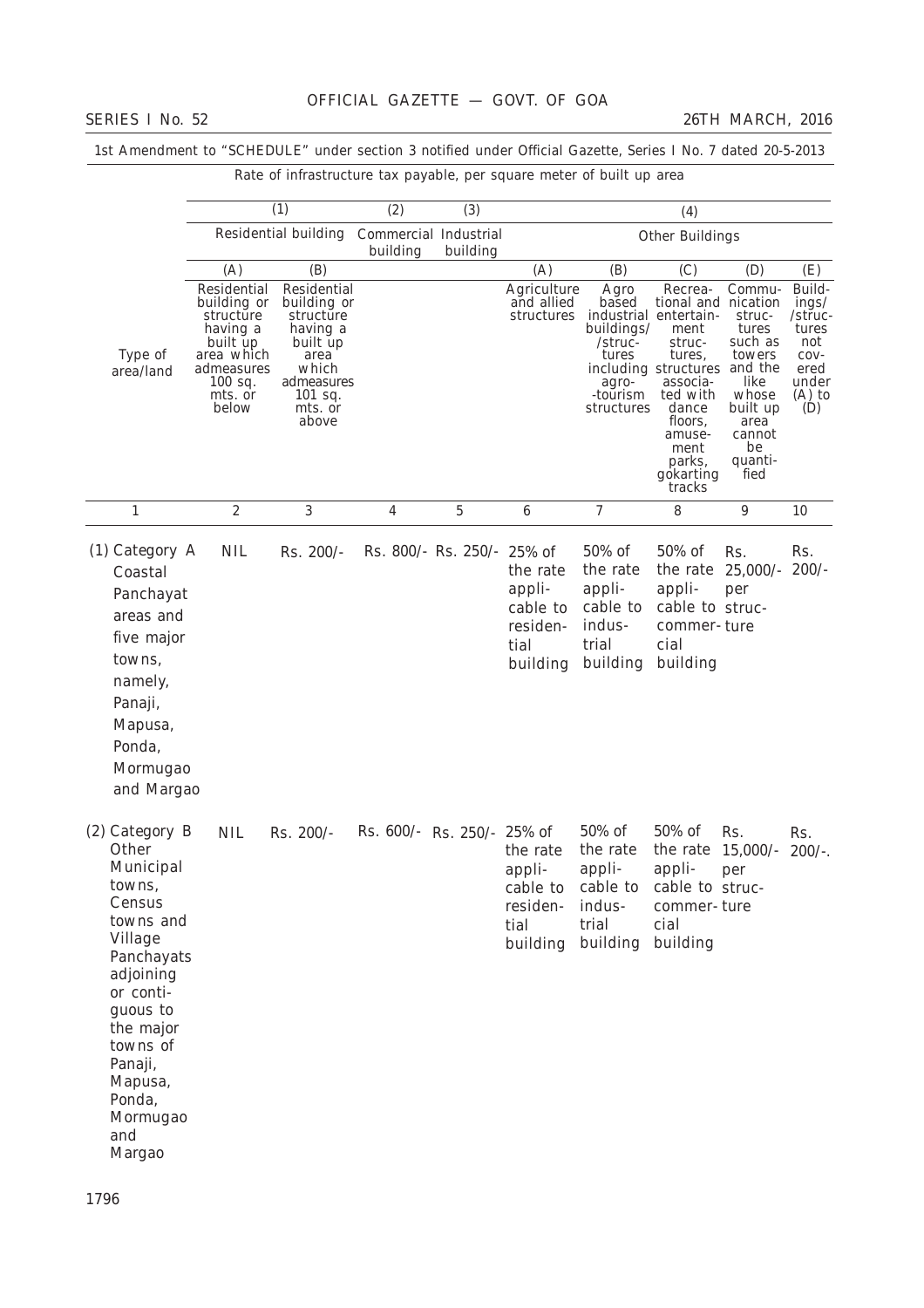OFFICIAL GAZETTE — GOVT. OF GOA

*SERIES I No. 52 26TH MARCH, 2016*

| 1                                                                                                                                                                                                                                                                 | $\boldsymbol{2}$ | 3                                                                          | 4                                                             | $\overline{5}$                                    | $6\phantom{1}6$                                                        | 7                                                                       | 8                                                                                                                         | 9                                                                                 | 10                                                                                                                         |
|-------------------------------------------------------------------------------------------------------------------------------------------------------------------------------------------------------------------------------------------------------------------|------------------|----------------------------------------------------------------------------|---------------------------------------------------------------|---------------------------------------------------|------------------------------------------------------------------------|-------------------------------------------------------------------------|---------------------------------------------------------------------------------------------------------------------------|-----------------------------------------------------------------------------------|----------------------------------------------------------------------------------------------------------------------------|
| $(3)$ Category C<br>Other<br>Village<br>Panchayat<br>areas                                                                                                                                                                                                        | <b>NIL</b>       | $Rs. 200/-$                                                                |                                                               | Rs. 400/- Rs. 250/- 25% of                        | the rate<br>appli-<br>cable to<br>residen-<br>tial<br>building         | 50% of<br>the rate<br>appli-<br>cable to<br>indus-<br>trial<br>building | 50% of<br>the rate<br>appli-<br>cable to struc-<br>commer-ture<br>cial<br>building                                        | Rs.<br>$10,000/$ - 200/-<br>per                                                   | Rs.                                                                                                                        |
| (4) Service<br>charge for<br>buildings<br>constructed<br>by any<br>corporation<br>or underta-<br>king consti-<br>tuted under<br>the Central<br>or State<br>enactment.<br>or any State<br>Government,<br>or local<br>bodies, in<br>land/area<br>specified<br>above | <b>NIL</b>       | 75% of<br>the rate<br>specified<br>in res-<br>pective<br>category<br>above | 75% of<br>the rate<br>in res-<br>pective<br>category<br>above | 75% of<br>the rate<br>in res-<br>pective<br>above | 75% of<br>the rate<br>in res-<br>pective<br>category category<br>above | 75% of<br>the rate<br>in res-<br>pective<br>category<br>above           | 75% of<br>the rate<br>specified specified specified specified specified speci-<br>in res-<br>pective<br>category<br>above | 75% of<br>the rate of the<br>fied in<br>respec-<br>tive<br>cate-<br>gory<br>above | 75%<br>rate<br>appli-<br>cable<br>to<br>resi-<br>dential<br>build-<br>ing in<br>respec-<br>tive<br>cate-<br>gory<br>above. |

# **2nd Amendment to "SCHEDULE" under Section 3 notified under O. G., Sr. I No. 36 dated 11-12-2013**

3. *Amendment of the Schedule.***—** In the Schedule to the principal Act, after column (4), the following column shall be inserted, namely:—

"(5) Other Industrial Building

Buildings/structures for small scale industrial activities including for the activity by the Small scale industrial undertaking/micro enterprise/small enterprise.

25% of the rate applicable to industrial building.

25% of the rate applicable to industrial building.

25% of the rate applicable to industrial building.

75% of the rate specified in respective category above.

Assembly Hall, PRAMOD V. KAMAT Porvorim-Goa. Secretary to the Dated: Legislative Assembly of Goa.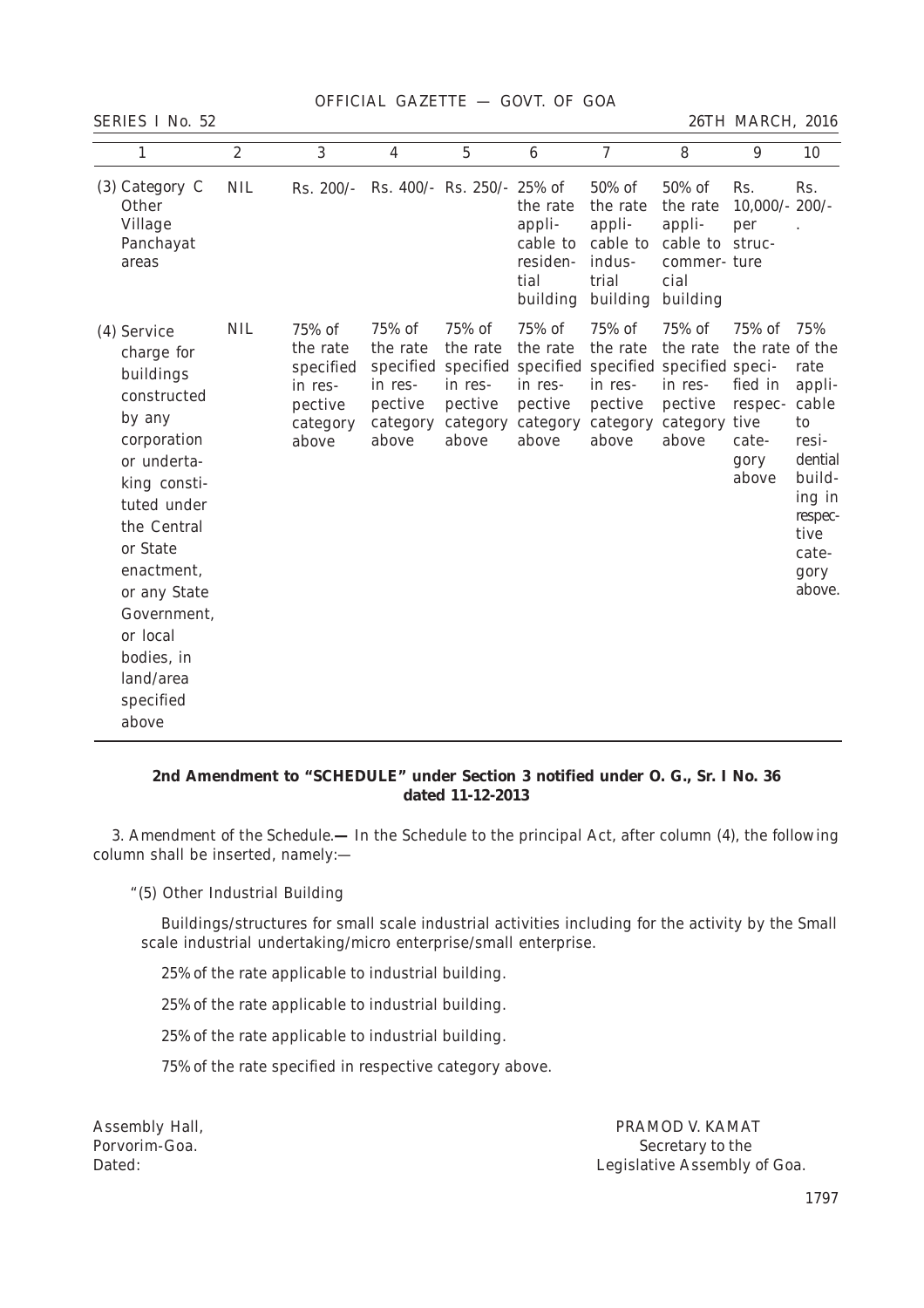# *SERIES I No. 52 26TH MARCH, 2016*

# Department of Home

#### Home (General) Division  $\overline{\phantom{a}}$

# **Order**

# 11/14/96-HD(G)/990

Ref: Notification No. 11-14-96-HD(G)/4021 dated 5-12-2013.

Whereas the Government of Goa has framed the Goa Freedom Fighters Welfare Rules, 2013 vide Notification referred to above and published in the Official Gazette, Series I No. 38 dated 20-12-2013.

And whereas Rule 6 of the Goa Freedom Fighters Welfare Rules, 2013 provides that "Ad-hoc grant upto Rs. 5000/- may be sanctioned to the freedom fighters/family to meet the expenses on funeral rites of either freedom fighter or spouse of the freedom fighter".

And whereas it is seen that in some cases the applications for claiming ad-hoc grant to meet the expenses on funeral rites are received after months delay and even after a year from the date of death, thereby defeating the purpose for which such ad-hoc grants are sanctioned.

Now therefore, in order to streamline the procedure and to disincentivise belated claims, the Government has decided that, such claims shall be preferred within a period of six months from the date of death of freedom fighter or spouse, as the case may be, otherwise such claims shall be summarily rejected.

> By order and in the name of the Governor of Goa.

*Harish N. Adconkar*, Under Secretary (Home-I).

Porvorim, 16th March, 2016.

Department of Housing  $\overline{\phantom{a}}$ 

# **Notification**

# 2/58/2015/HSG

The following draft rules which the Government of Goa proposes to make in exercise of the powers conferred by sub- -sections (*1*) and (*2*) of section 128 read with section 58 of the Goa Housing Board Act, 1968 (Act No. 12 of 1968) (hereinafter referred to as the "said Act"), are hereby published as required by sub-section (*1*) of section 128 of the said Act, for the information of all persons likely to be affected thereby and notice is hereby given that the said draft rules will be taken into consideration by the Government on expiry of fifteen days from the date of publication of this Notification in the Official Gazette.

All objections and suggestions to the said draft rules may be forwarded to the Joint Secretary (Housing), Government of Goa, Office of the Goa Housing Board, Porvorim, before the expiry of the said period of fifteen days so that they may be taken into consideration at the time of finalization of the said draft rules.

# DRAFT RULES

In exercise of the powers conferred by sub-sections (*1*) and (*2*) of section 128 read with section 58 of the Goa Housing Board Act, 1968 (Act No. 12 of 1968) and all other powers enabling it in this behalf, the Government of Goa hereby makes the following rules, namely:—

1. *Short title, application and commencement*.— (*1*) These rules may be called the Goa Housing Board (Registration, Allotment and Sale of Plots) Rules, 2016.

(*2*) They shall apply to the plots developed by Board for residential/institutional/ /commercial or for any other purpose.

(*3*) They shall come into force from the date of their publication in the Official Gazette.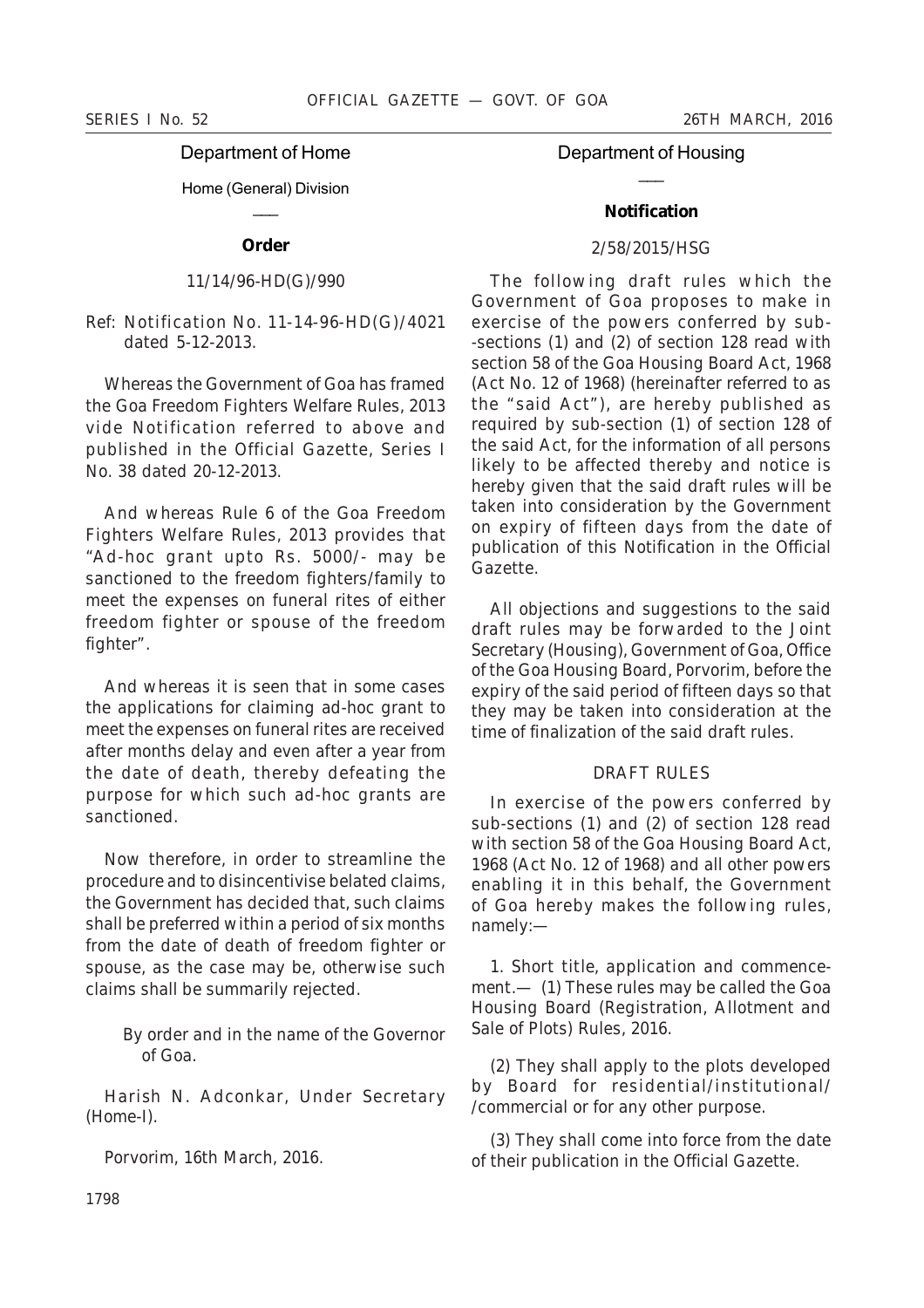2. *Definitions*.— In these rules, unless the context otherwise requires,—

(*a*) "Act" means the Goa Housing Board Act, 1968 (Act No. 12 of 1968);

(*b*) "administrative Charges" means any such charges fixed and collected by the Board for specific purpose;

(*c*) "allotment committee" means allotment committee as specified in rule 11;

(*d*) "allottee" means a person or an institution to whom a plot has been allotted;

(*e*) "applicant" means a person who applies in Form I, Form II or Form III, as the case may be, online and/or in such other manner as specified by the Board for the allotment of plot;

(*f*) "auction" means a public sale of a plot other than an institutional plot in which eligible applicants bid against each other until the highest consideration is reached;

(*g*) "Board" means the Goa Housing Board established under section 3 of the Act;

(*h*) "commercial plot" means a plot developed for commercial purpose;

(*i*) "commercial purpose" means utility of an immovable property for any fare, fee, rate, charge, or directly or indirectly in connection with any business, or other undertaking intended for profit, except the activities which are health hazardous in nature;

(*j*) "consideration" means the sale price of a plot fixed by the Board from time to time;

(*k*) "Conveyance Deed" means deed of sale executed between the Board and the allottee by which title of the plot is transferred to the allottee on such terms and conditions as specified by the Board;

(*l*) "e-application Form" means a computer programme version of a paper Application Form I or Form II or Form III filled electronically and submitted online;

(*m*) "ex-servicemen" means the person who is registered as such and issued with an Ex-serviceman Identity card by the Department of Sainik Welfare, Government of Goa;

(*n*) "family" means the spouse and dependent children of the applicant;

(*o*) "family income" means the total annual income of the applicant and his family derived from all sources during the preceding financial year on the date of application;

(*p*) "family income level group" means group of the population classified according to their level of family income such as Economically Weaker Sections, Low Income Group, Middle Income Group and Higher Income Group by the Board;

(*q*) "Form" means a form appended to these rules;

(*r*) "Freedom Fighter" means a person who has been registered as such by the Home Department, Government of Goa;

(*s*) "Government" means the Government of Goa;

(*t*) "Income Certificate" means certificate of income issued by the Competent Authority;

(*u*) "initial deposit" means a deposit of an amount specified by the Board;

(*v*) "institution" means a body established and registered under the Societies Registration Act, 1860 (Act 21 of 1860) or the Indian Trust Act, 1882 (Act 2 of 1882) or the Indian Partnership Act, 1932 (Act 9 of 1932) or the Goa Co-operative Societies Act, 2001 (Act 36 of 2001) or the Companies Act, 2013 (Act 18 of 2013);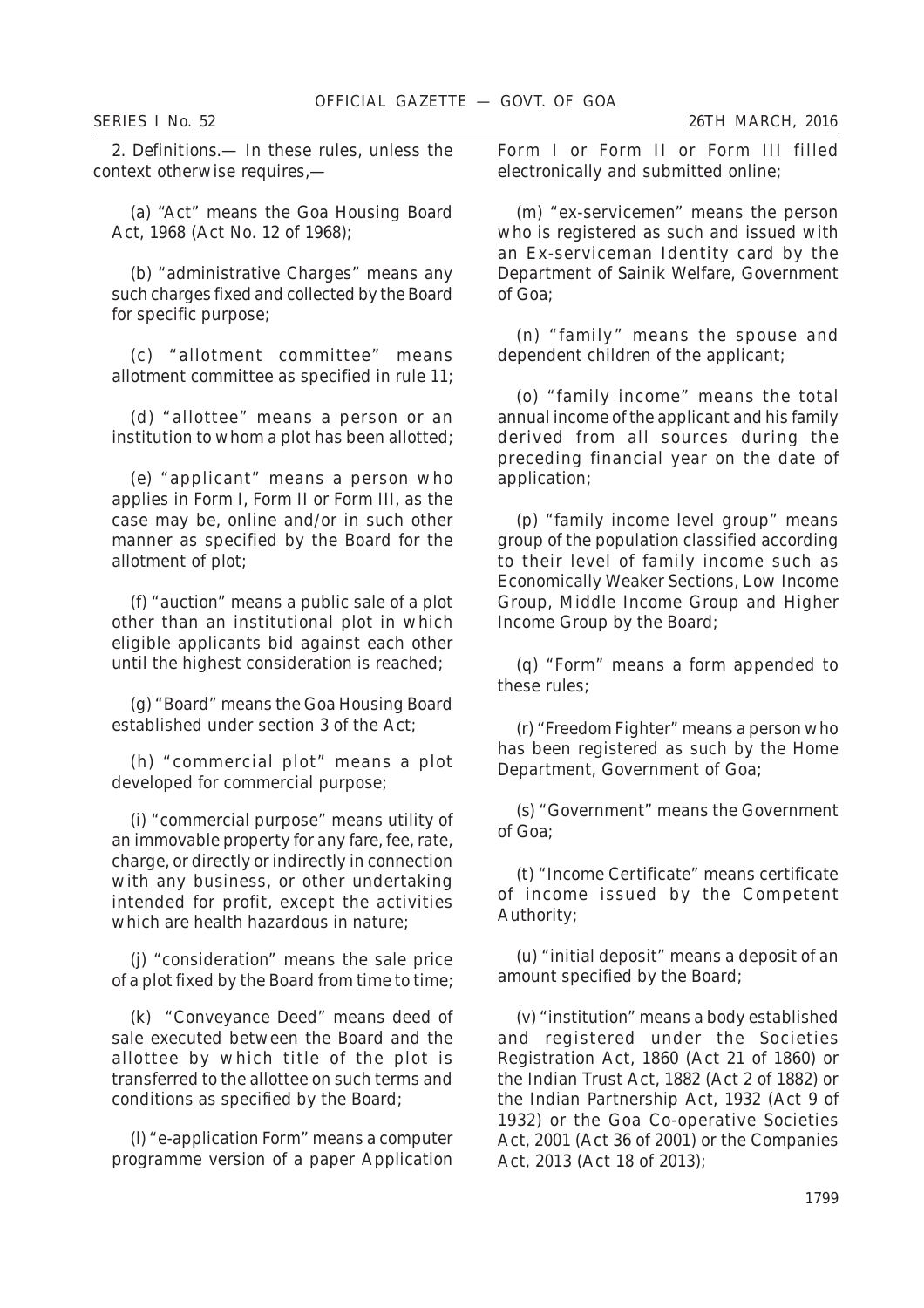(w) "institutional plot" means a plot to be allotted to Government or Institution for using the same for the purpose of an auditorium or complex for cultural and allied activities or for hospice, persons suffering from physical or mental illness, handicap, diseased or infirm, orphans, abandoned women, children and infants, convalescents, destitute or aged persons penal or correctional detention with restricted liberty of the inmates ordinarily providing sleeping accommodation and includes dharamshalas, hospitals, sanatoria, custodial and penal institutions such as jails, prisons, mental hospitals, houses of correction, detention and reformatories, school, etc.;

(*x*) "lot" means an activity by which numbers are drawn with the help of a machine or an electronic method or any other method to determine the winning number;

(*y*) "Other Backward Classes" are those communities, excluding creamy layer, which have been so notified by the Government from time to time and as certified by the Competent Authority;

(*z*) "Para-Military Forces" means a person who is serving or has served in the Border Security Force (BSF), Central Reserve Police Force (CRPF), Central Industrial Security Force (CISF), Indo Tibetan Border Police (ITBP), Assam Rifles, etc. and includes widow of those personnel who have killed in action, on production of a certificate from Defence or similar authorities, as the case may be;

(*aa*) "Payment Gateway" means an internet transaction facility that allows the Board to accept credit/debit card or any other electronic mode of payment of the applicant;

(*ab*) "Person with disability" means a person suffering from not less than forty percent of any of the following disabilities as certified by Goa Medical College:—

(i) blindness or low vision;

(ii) hearing impairment;

(iii) locomotor disability or cerebral palsy including all cases of orthopaedically handicapped persons;

(*ac*) "penalty" means a fine imposed by the Board upon the allottee for violating any law, rule or terms and conditions of allotment;

(*ad*) "plot" means an earmarked developed measured area of land on as is where is basis having specified dimensions and boundaries for the purpose of constructing a single family residential dwelling house/bungalow or an institutional unit/project/or a commercial unit/project;

(*ae*) "residential plot" means the plot allotted to an individual solely for construction of a single family residential house/bungalow;

(*af*) "Sale" means sale of a plot on outright or any such manner as specified by the Board;

(*ag*) "Scheduled Castes" are those classes which have been notified as such under the Constitution (Goa, Daman and Diu) Scheduled Castes Order, 1968; and as certified by the Competent Authority;

(*ah*) "Scheduled Tribes" are those classes which have been notified as such under the Constitution (Goa, Daman and Diu) Scheduled Tribes Order, 1968; and as certified by the Competent Authority;

(*ai*) "Scheme" means housing or improvement or building scheme including Land development Scheme formulated and executed by the Board with prior approval of the Government, specifying the location, area, number of plots, etc., from time to time, consistent with the provisions of the Act and these rules.

3. *Disposal of plot*.— (*1*) The disposal of plots shall be on outright sale (either by open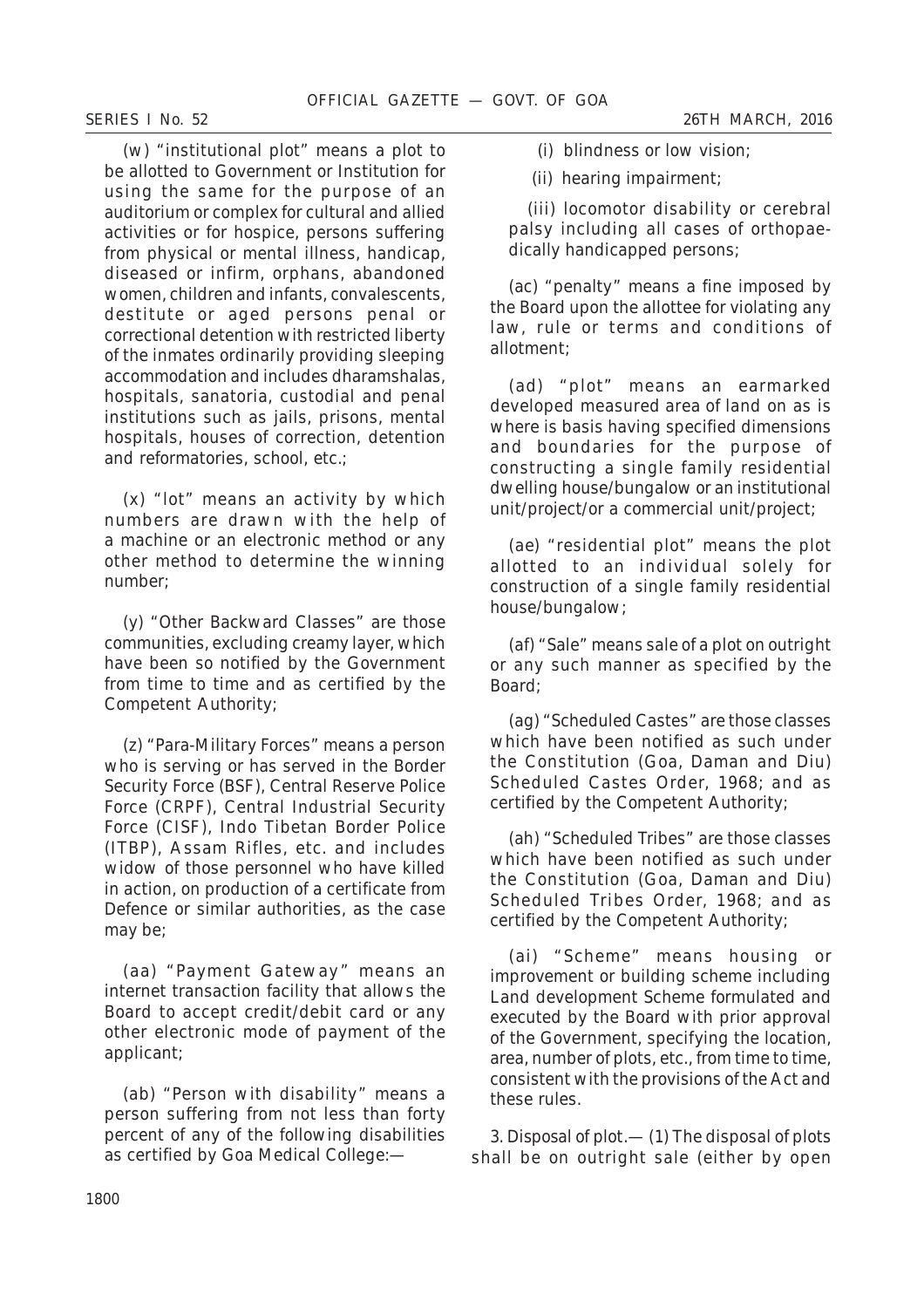auction or a lot) or by any such manner as specified by the Board from time to time; with prior approval of the Government:

Provided that the Board shall reserve not less than 25% of plots which are for residential purpose, for sale by auction:

Provided further that the Government may direct the Board to allot an institutional plot to any eligible applicant or to itself, for any public purpose.

4. *Fixation of plot price*.— The Board shall fix the consideration of a plot including the minimum price per sq. mt. for auction category, from time to time. Such consideration shall be final and binding on the allottee.

5. *Funding of scheme*.— The Board may, from time to time, determine source of funds for implementation of the scheme, depending upon the cost of the scheme. This may be generated by way of sale of plots or by obtaining housing loan from Housing and Urban Development Corporation of India (HUDCO)/Government Enterprises/Banks or any other financial institutions, as the case may be.

6. *Conditions of eligibility*.— (A) *Residential Plot:*— (*1*) The applicant applying for a plot for residential purpose must have been born in the State of Goa and shall be a resident of the State of Goa for the last fifteen years and one of his/her parents should be born in the State of Goa.

(*2*) The applicant and his/her family should not own a tenement or a plot of the Board anywhere in the State of Goa. An affidavit to this effect shall be produced in Form I hereto.

(*3*) The applicant shall fill in only one e-application in Form II hereto either in his/ /her own name or in the name of any other member of his/her family and shall apply only in one category to which he/she may belong, namely, either as a member of the general category or in any of the reserved categories specified in these rules:

Provided that reserved category may also apply against general category, if so desired:

Provided further that he/she shall not be eligible for allotment of two plots, if successful in both the categories.

(*4*) In case, there are no applications from any particular reserved category, the quota earmarked for such category shall be added to the general category.

(*5*) The applicant should have attained the age of eighteen years at the time of making an application.

(B) *Institutional plot*:— (*1*) Any institution applying for an institutional plot should have registered itself at least 3 years prior to the date of making of an application.

(*2*) The Certificate of Registration of an Institution shall be attached with the application.

(*3*) The applicant shall be entitled to fill in only one e-application in Form III hereto.

(*4*) No institution shall be eligible for a plot, if it has already been allotted a plot for institutional purpose under any scheme of Board.

(*5*) The institution shall file an Affidavit in Form I hereto declaring that institution does not own, hold or possess any tenement or shop or office or plot under Board in any scheme of the Board anywhere in the State of Goa.

(*6*) The institution shall produce income tax return of last three preceding years and in case of a registered firm/company, it shall produce a copy of Registration Certificate from Registrar of Firms or Certificate of Incorporation issued by Registrar of Companies, as the case may be, and copy of last 3 years audited statement of accounts.

(C) *Commercial Plot*:— Commercial plots shall be allotted only by public auction. The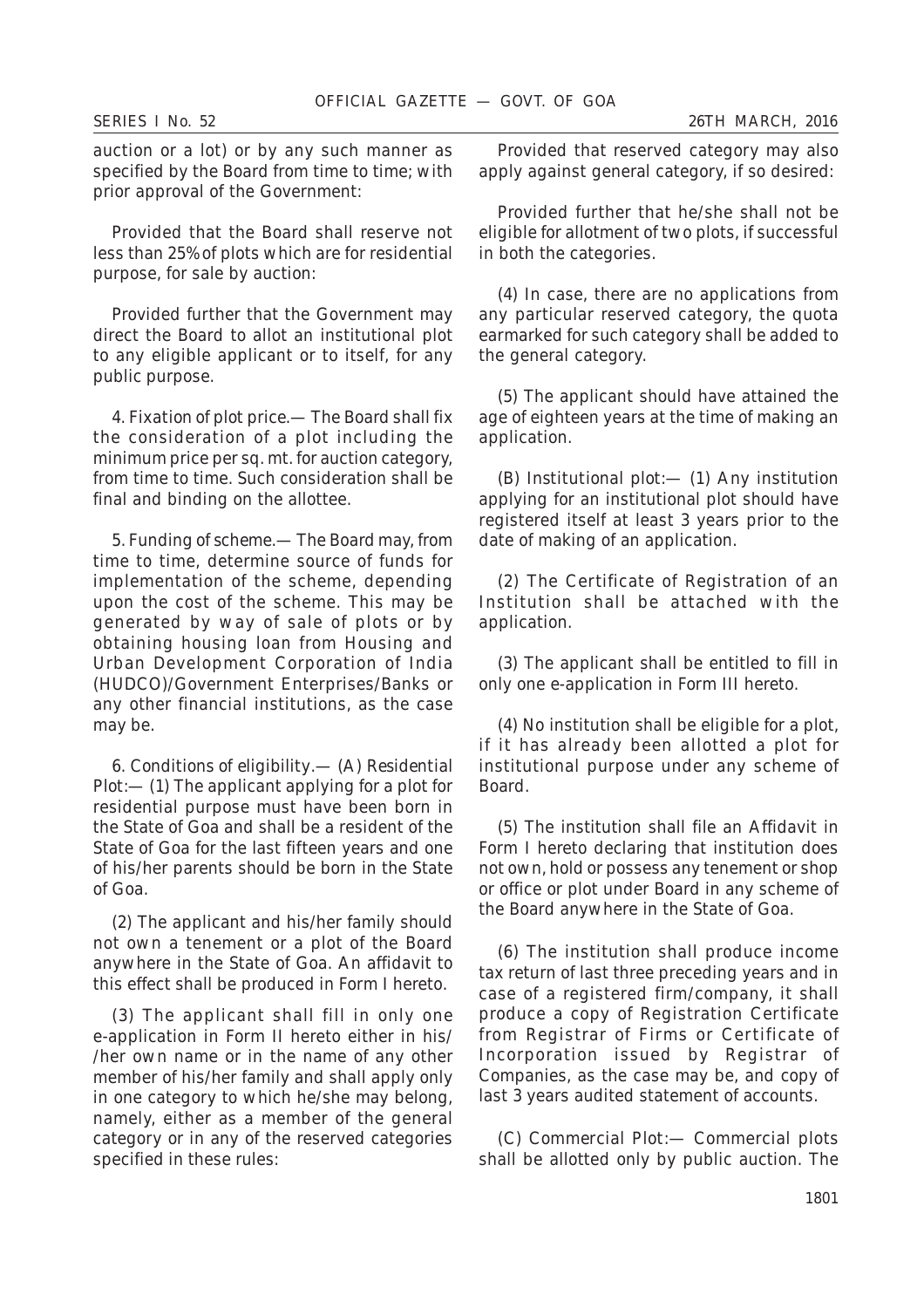applicant applying for a plot for commercial purpose shall be an Indian citizen or a society/ /firm/company registered under the Societies Registration Act, 1860 (Central Act No. 21 of 1860), Goa Co-operative Societies Act, 2001 (Act No. 36 of 2001) or the Indian Partnership Act, 1932 (Act No. 9 of 1932) or the Companies Act, 1956 (Act No. 1 of 1956) for at least 3 years prior to the date of submission of the application.

(*2*) In case of a firm/company a certificate of registration of a firm/company shall be attached with the e-application.

(*3*) The applicant shall be entitled to fill in only one e-application in Form IV hereto.

(*4*) In case of an individual person, the applicant should have completed 18 years of age at the time of submission of an application and shall produce the copy of age proof, income tax return of last three preceding years and in case of a registered firm/company, it shall produce a copy of last 3 years audited statement of accounts.

(*5*) No individual or society or firm or company shall be eligible for a plot if he/it is already been allotted a plot or shop or office or tenement under any scheme of the Board.

(*6*) The applicant shall file an Affidavit in Form I hereto declaring that the applicant does not own a plot or shop or office or tenement under any scheme of the Board anywhere in the State of Goa.

7. *Classification of residential plots*.— The Board shall fix the family income level in respect of the following group of population for deciding the number of residential plots to be allotted to each of such group, with the approval of the Government:—

(*a*) Low Income Group (LIG);

- (*b*) Middle Income Group (MIG);
- (*c*) Higher Income Group (HIG):

8. *The reservation of plots to be disposed by outright sale under lot.*— (*1*) The reservation of residential plots to be disposed by outright sale under lot for the persons belonging to following categories shall be as under:—

| (a) Scheduled Castes        | $1\%$ |
|-----------------------------|-------|
| (b) Scheduled Tribes        | 2%    |
| (c) Other Backward Classes  | 5%    |
| (d) Freedom Fighters        | 1%    |
| (e) Ex-Servicemen including |       |
| personnel of Para Military  |       |
| Forces, if any              | 2%    |
| Persons with disabilities   | $1\%$ |

9. *Notice of registration*.— (*1*) The Board shall issue an advertisement in the form of a notice on its website and at least two local newspapers inviting e-applications for the sale of plots as per the procedure specified therein by such date which shall not be less than 15 days from the date of issue of the advertisement.

(*2*) The notice shall consist of all the details such as last date to apply, plot details, initial deposit, reservations, website, etc.

10. *Submission of application for registration of a plot.*— (*1*) The applicant shall apply online in pursuance of notice issued under rule 9 for a residential plot in Form II hereto, for an institutional plot in Form III hereto and for a commercial plot in Form IV hereto and make payment of non-refundable registration fees fixed by the Board from time to time.

(*2*) In addition to the above registration fees, initial deposit as specified by the Board shall be made alongwith the application form.

(*3*) In case of allotment of plots by lot, only those applicants who have been qualified from the 1st draw for the allotment of plot shall submit the self-attested copies of the documents including original Affidavit indicated in Form I hereto to the Board before the date of scrutiny for allotment of plot under lot, failing which, his/her application shall be liable for rejection and 25% of initial deposit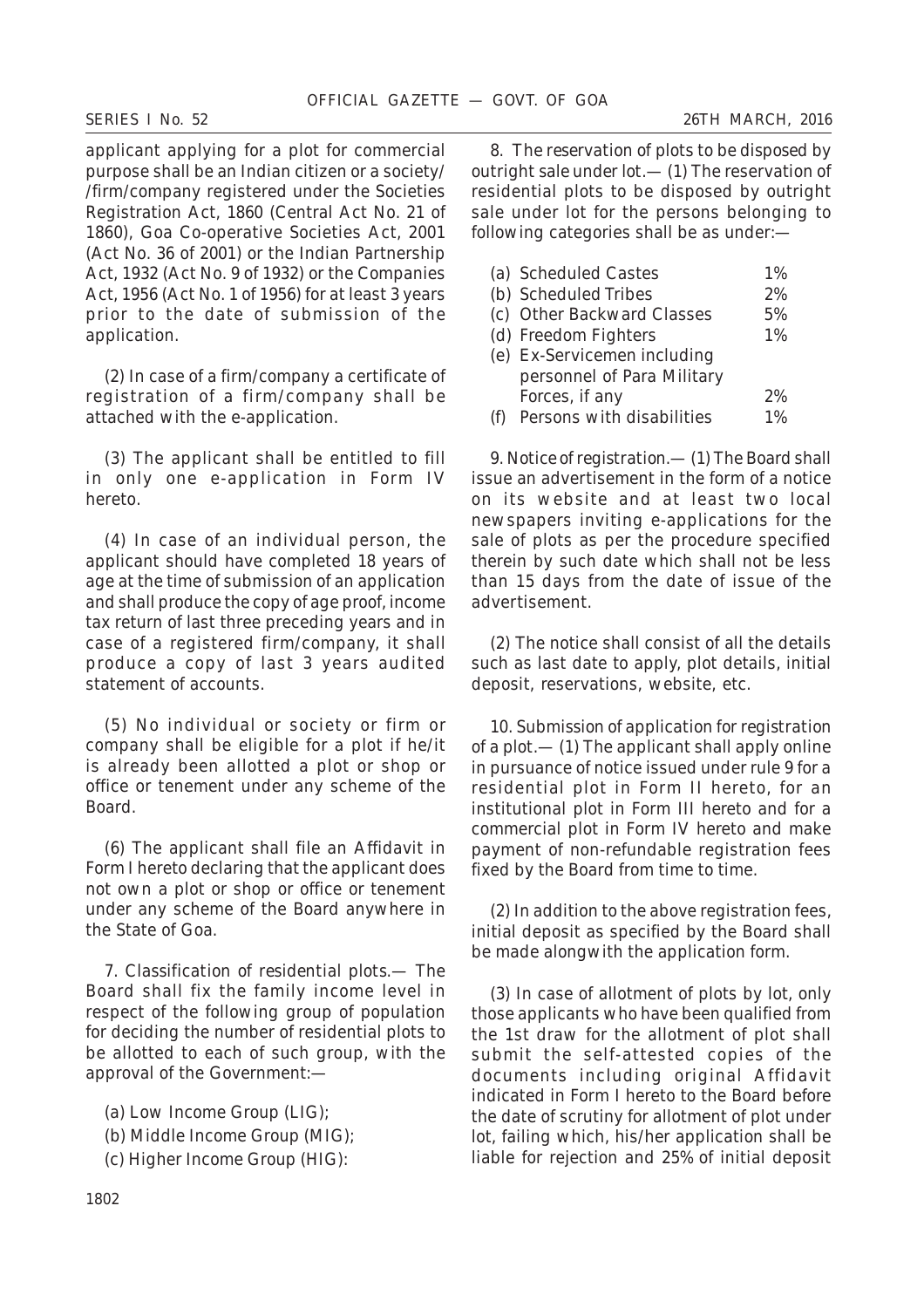shall be forfeited to the Board and the balance amount shall be refunded to the applicant without any interest.

(*4*) If the applicant applies for auction, the applicant shall submit the self-attested copies of the documents including original Affidavit indicated in Form I to the Board before the date of scrutiny to participate in auction proceedings, failing which, his/her application shall be liable for rejection and 15% of initial deposit shall be forfeited to the Board and the balance amount shall be refunded to the applicant without any interest.

(*5*) The Board shall carry out the transactions through payment gateway only.

(*6*) Incomplete applications submitted by the applicants shall be summarily rejected.

(*7*) No withdrawal of application shall be allowed once it is uploaded on the website. If an applicant withdraws from the scheme after depositing the initial deposit, 5% of such deposit shall be forfeited to the Board in case of a residential plot and 10% of such deposit shall be forfeited to the Board in case of institutional and commercial plot. The balance amount shall be refunded to the applicant without any interest only after the close of the scheme.

11. *The Allotment Committee*.— The Board shall form Allotment Committee consisting of the following:—

- (a) Chairman of the Board or his Chairman nominee
- (b) The Collector of the concerned Member District or his nominee not below the rank of Deputy Collector
- (c) Managing Director of the Board Member or in his absence Housing Engineer of the Board
- (d) Chief Accounts Officer/Assistant Member Accounts Officer Secretary.

(2) The Allotment Committee may co-opt any one member from the Board/Government Official not below the rank of Section Officer.

12. *Allotment of plot on outright sale under lot*.— (*1*) Every online application shall be generated with a computerized serial number.

(*2*) Online draw shall be held within 10 days after the expiry of the last date of online registration.

(*3*) All applications received from the reserved category, shall be kept separate, category wise. Where, there are no applications from any reserved category, the quota earmarked for such category shall be added to the general category.

(*4*) A draw shall be held of the eligible registered applicants of the respective categories separately, for the allotment of plots including equal number of applicants to be kept as "Wait List" to cover the possibility of applications in the "Main List" being rejected on scrutiny.

(*5*) A separate list in a sequential manner of draw, category wise (Reserved and General) of the successful applicants shall be prepared and displayed on the website/notice board.

(*6*) The Allotment Committee shall scrutinize the applications in a sequential manner as shown in the displayed list and the final eligibility list shall be prepared and displayed. If any applicant is found to be ineligible, he/ /she shall be liable for rejection and 15% initial deposit shall be forfeited to the Board and the balance amount shall be refunded to the applicant without any interest.

(*7*) The final eligibility list of the General and Reserved Category shall be merged and a single eligibility list shall be displayed.

(*8*) An online draw for the allotment of plots shall be held on the day and time fixed.

(*9*) The final allotment list indicating serial number of application forms and the plot numbers shall be displayed on the website/ /notice board.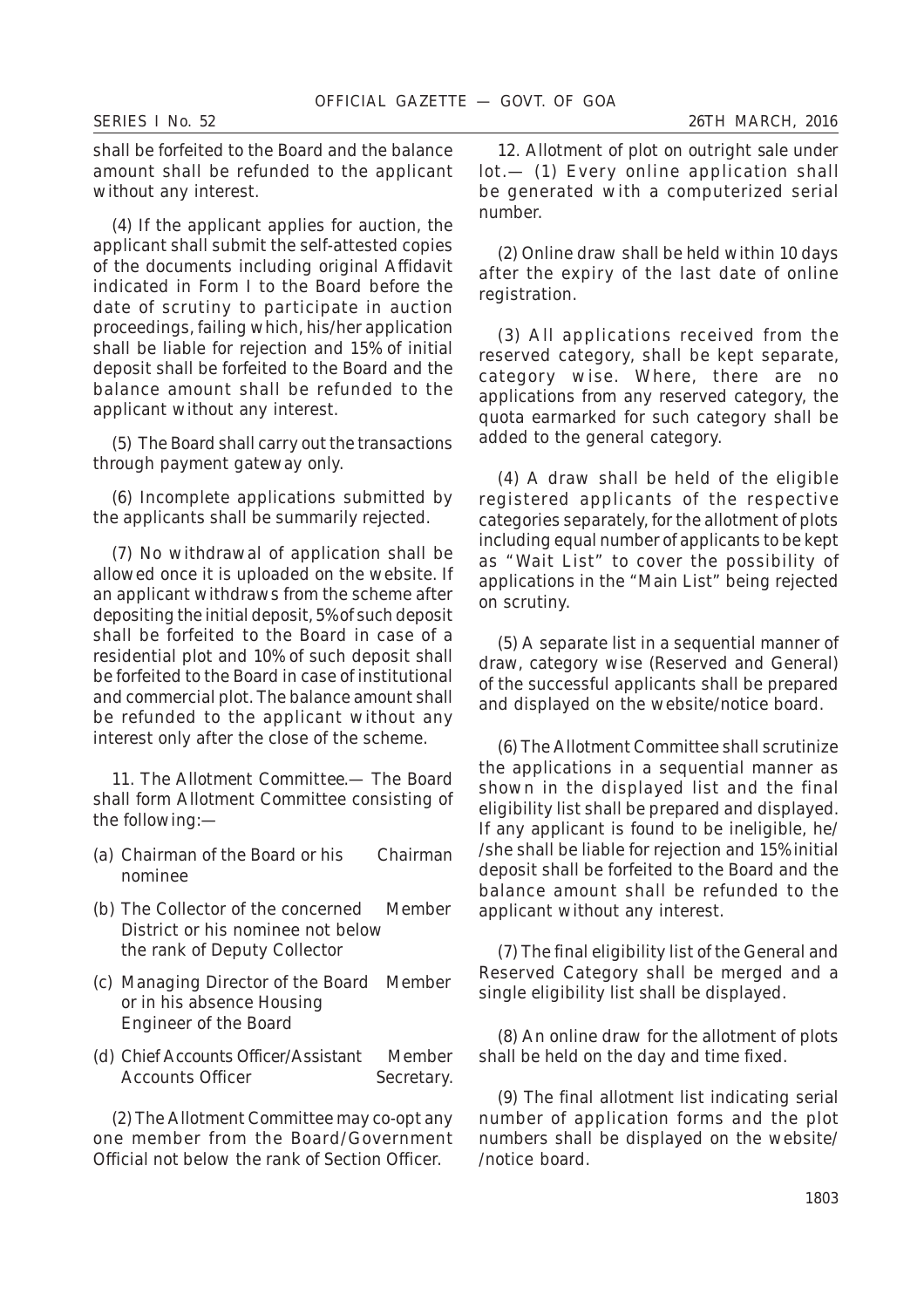(*10*) On display of final allotment list, initial deposit of the applicants who did not get the plot, shall be refunded within 10 working days after the final list is published. The decision of the Secretary/Managing Director in the matter of allotment of the plot shall be final and binding on the allottees and no appeal shall be entertained.

(*11*) The plot offered shall be on as is where is basis and the allottee shall not have any right to complain or raise any objection about nature, condition or planning, etc., or to claim any damage or compensation on any account from the Board.

13. *Conditions of payments of consideration*.— (*1*) The order of allotment of plot shall be issued to the allottee in Form V hereto as per the final allotment list.

(*2*) The allottee shall convey his/her acceptance of order of allotment of a plot in Form VI hereto within three working days, to the Board.

(*3*) The allottee shall pay consideration of the plot allotted within a period of 45 days of receipt of the order of allotment, failing which, the order of allotment of plot shall stand cancelled without any further notice and the entire initial deposit of the applicant shall be forfeited to the Board:

Provided that on an application made to the Board stating reasons for non-payment before expiry of the said period, the Board may extend the period of payment of consideration subject to payment of penal interest of 10% for the first 25 days and 15% for further period of 25 days. No further extension shall be granted beyond 95 days and the plot shall revert to the Board forfeiting the entire initial deposit without further reference to the applicant and no appeal shall be entertained thereon.

(*4*) In case the applicant effects only part payment of the consideration within the extended period, then his/her allotted plot shall also be reverted thereby forfeiting the entire initial deposit and the part payment made shall be refunded to the applicant without any interest and no appeal shall be entertained thereon.

(*5*) A sale letter shall be issued in Form VII hereto only on full payment of consideration and the physical possession of the plot shall be handed over to the allottee.

(*6*) The scheme may be declared closed by the Managing Director as soon as the entire allotment process is over.

14. *Allotment of plot on outright sale under auction*.— (*1*) Every online application shall be generated with a computerized serial number.

(*2*) The Allotment Committee shall scrutinize all the applications within 20 days after the expiry of the last date for submission of online application and the list of the applicants who shall be eligible to participate in the auction shall be displayed. If any applicant is found to be ineligible, his/her application shall be liable for rejection and 15% initial deposit shall be forfeited to the Board and the balance amount shall be refunded to the applicant without any interest.

(*3*) Auction shall be held amongst eligible applicants in the presence of Secretary/ /Managing Director of the Board at the place, date and time mentioned in the notice of advertisement and the plan showing plot number, area, etc. shall be displayed at the place of auction.

(*4*) The applicants shall sit according to their registration number at the venue during the auction.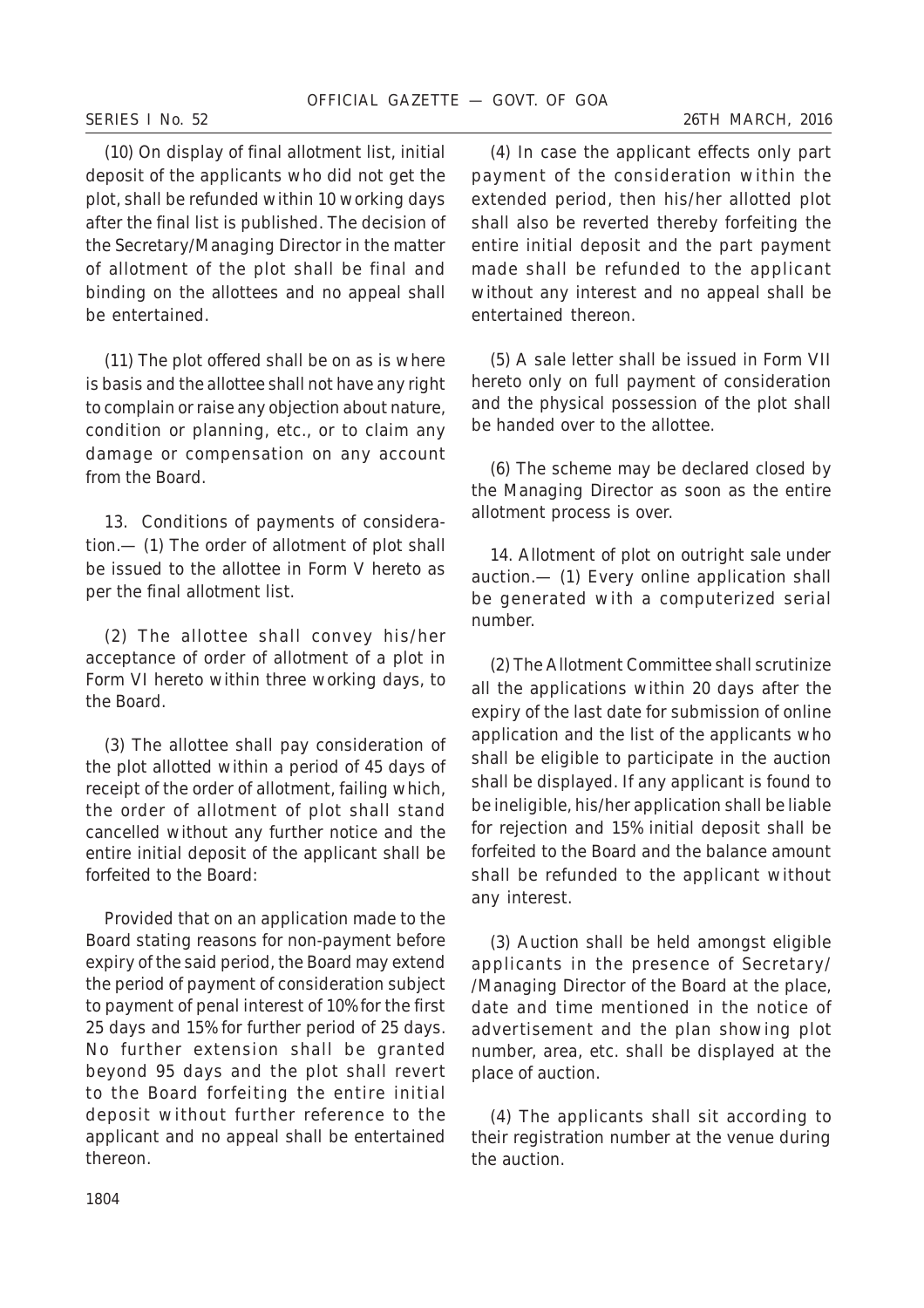*SERIES I No. 52 26TH MARCH, 2016*

(*5*) The particular bidder shall increase the bid price per sq. mt. as specified by the Board from time to time.

(*6*) There shall be at least two applicant bidders present for the auction proceedings for each plot, failing which, the bidding shall defer.

(*7*) The Managing Director may postpone/ /cancel/defer the auction proceedings of any particular plot/plots, as the case may be, at any time without assigning any reasons thereof.

(*8*) The decision of the Managing Director in the matter of allotment of plot by auction to the highest bidder shall be final and binding on the allottees and no appeal thereon shall be entertained.

(*9*) The plot offered shall be on as is where is basis and the allottee shall not have any right to complain or raise any objection about nature, condition or planning, etc., or to claim any damage or compensation on any account from the Board.

15. *Conditions for payments of auction consideration*.— (*1*) The highest bidder shall be declared as successful and order of allotment shall be issued in Form V hereto to the successful bidder of a plot. The allottee shall pay the consideration of the residential plot within a period of 25 days and in case of commercial and institutional plot within a period of 90 days from the date of receipt of the order of allotment, failing which, the order shall stand cancelled without any further notice and the entire initial deposit of the applicant shall be forfeited to the Board. No part payments shall be accepted.

(*2*) The allottee shall convey his/her acceptance of order of allotment of plot in Form VI hereto within three working days, to the Board.

(*3*) A sale letter shall be issued in Form VII and Form VIII hereto, as the case may be, only on full payment of consideration and the possession of the plot shall be handed over to the allottee.

(*4*) The scheme shall be declared closed by the Managing Director as soon as the entire allotment process is over.

16. *Conditions for construction of residential house/bungalow*.— (*1*) The allottee shall construct a residential house/bungalow with a compound wall over the allotted plot within a period of three years from the date of issue of a sale letter, failing which, the plot shall be reverted to the Board and the consideration shall be refunded to the allottee after forfeiting the entire initial deposit without any interest thereof:

Provided that on an application made in this behalf stating specific reasons one month before expiry of 3rd year to the Board, the Secretary/Managing Director of the Board may extend the period to construct a house to a maximum period of eight years on payment of penalty for delayed construction as under:—

(*a*) After 3rd year and less than 5 years— 5% per annum of the total consideration of the plot.

(*b*) After 5th year and less than 7 years— 8% per annum of the total consideration of the plot.

(*c*) After 7th year and less than 8 years — 10% per annum of the total consideration of the plot.

(*2*) The extension of time beyond 8th year and upto 10th year shall vest with the Government subject to the payment of penalty @ 20% per annum of the total consideration of the plot:

Provided the allottee shall make a representation for an extension with specific reasons before one month of the expiry period of 8th year to the Board. The decision taken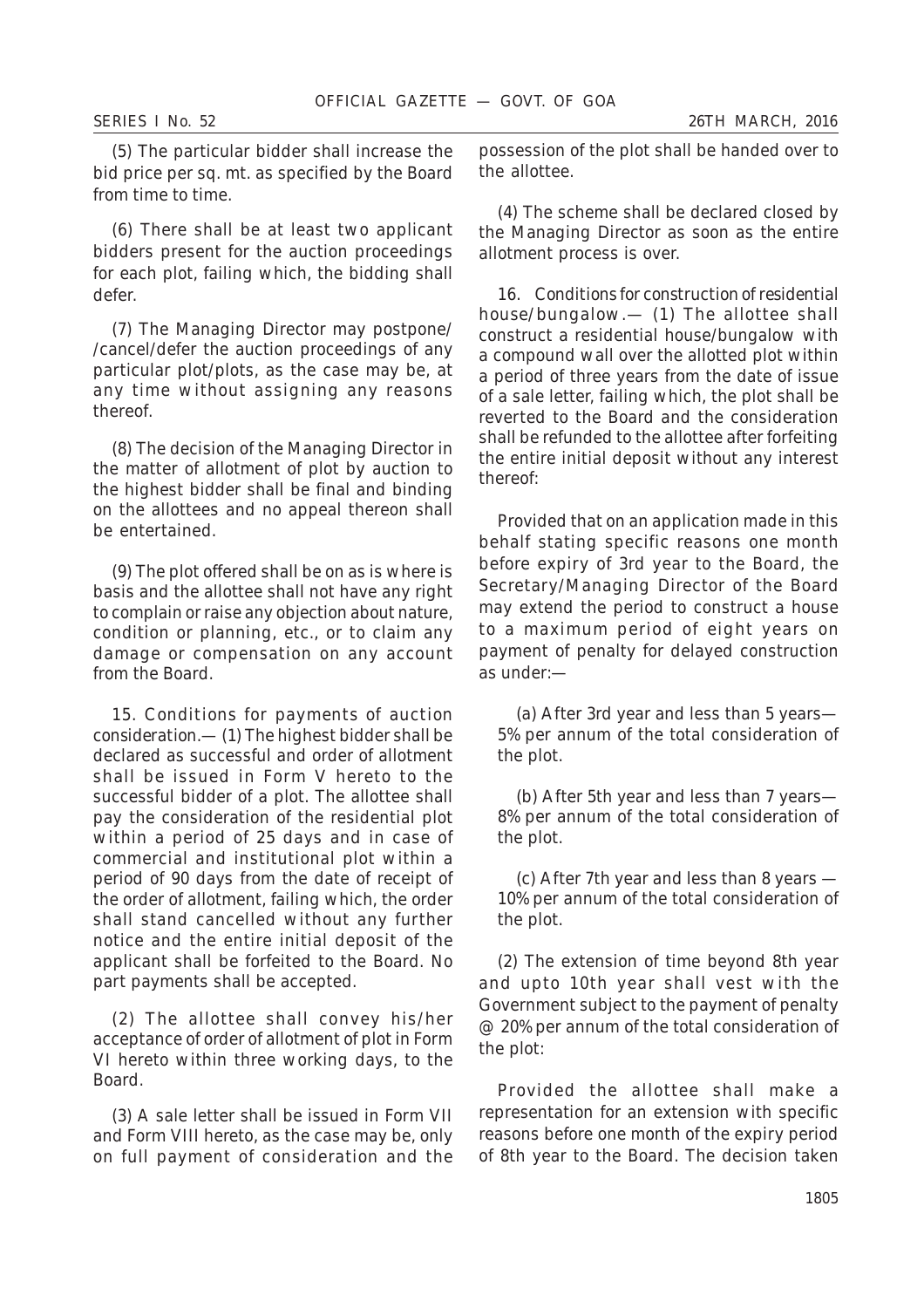by the Board/Government shall be binding on the allottee and no further appeal shall be entertained.

(*3*) In no circumstance, extension beyond 10 years shall be granted and plot shall revert to the Board on as is where is basis and in such eventuality no appeal shall be entertained.

(*4*) The allottee shall prepare the construction plan of a single family residential dwelling house/bungalow considering the aesthetic point of view, ground coverage, control of height and roof, rather than on the basis of Floor Area Ratio as specified by the Board as under:—

(*a*) For the plot area upto 300 sq. mts., the minimum ground coverage shall be 30%;

(*b*) For the plot area above 300 sq. mts. and upto 400 sq. mts., the minimum ground coverage shall be 25% or 90 sq. mts., whichever is higher.

(*c*) For the plot area above 400 sq. mts., the minimum ground coverage shall be 20% or 100 sq. mts., whichever is higher.

(*5*) Allottee shall obtain "No Objection Certificate" from the Board before submission of construction plan to the licensing authorities. An affidavit stating that the construction is for a single family residential dwelling house/ /bungalow shall be submitted in Form IX hereto. Also, if any other permission is required from the Board for construction, allottee shall apply for the same.

(*6*) No multi-dwelling units including commercial premises on the allotted plot shall be allowed. The purpose for which plot is applied shall not be changed.

(*7*) The construction of residential house/ /bungalow shall be in accordance with the plans approved by the Town and Country Planning Department/Planning and

Development Authority, Municipal Council or the Village Panchayat, as the case may be, under the Rules and Regulations in force in the locality concerned.

(*8*) On breach of any other terms and conditions of allotment, penalty @ 5% on the total consideration of plot shall be levied to such allottee.

17. *Conditions for construction of a building for institutional or commercial purpose*.— (*1*) The allottee shall abide by all construction norms, rules, regulations, etc. in force and complete the building with a compound wall over the allotted plot, within a period of five years from the date of receipt of sale letter, failing which, the plot shall be reverted to the Board and the consideration shall be refunded to the allottee after forfeiting the entire initial deposit without any interest:

Provided that on an application made in this behalf stating specific reasons one month before expiry of the 5th year to the Board from the date of receipt of sale letter, the Secretary/ /Managing Director of the Board may extend the period of construction by levy of fine at the rate of 2% of the total consideration of the plot, for every year of delay beyond five years and upto a maximum period of 8 years.

If the allottee fails to construct a building within extended period of 8 years from the date of receipt of sale letter, then the plot shall be reverted to the Board and 10% of the total consideration paid shall be forfeited to the Board and balance amount shall be refunded to the allottee without payment of any interest thereon. Thereafter, the Board shall have the right to dispose and re-allot the said plot to any other applicants, after following the allotment process. The allottee shall not claim any compensation in such eventuality. The coverage of the building shall not be less than 20% of the allotted plot area and the allottee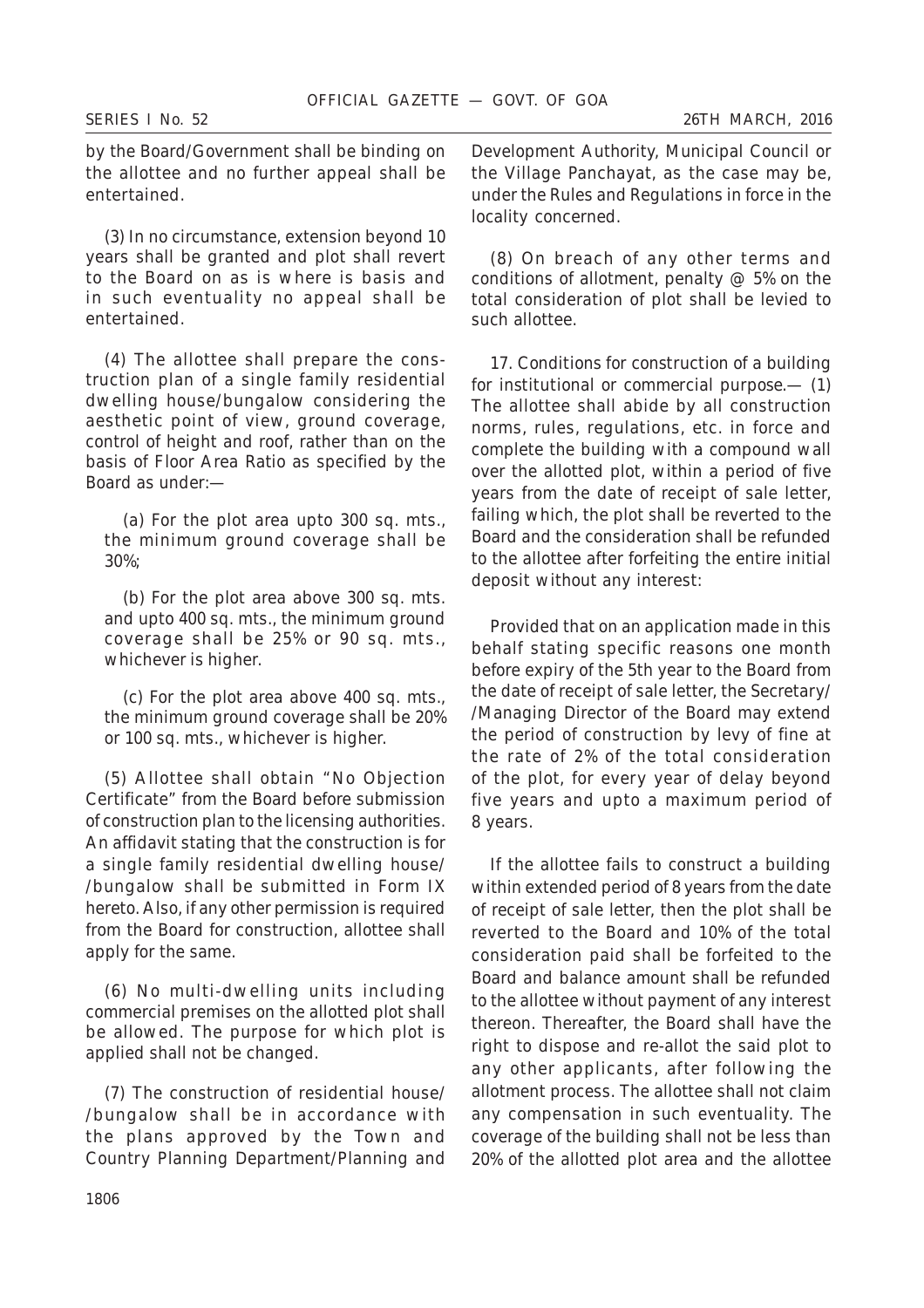shall obtain a No Objection Certificate from the Board before submission of the construction plans to the licensing authority, as the case may be. On breach of these conditions, a penalty @ 5% on total consideration of the plot shall be levied to such allottee. Also, if any other permission is required from the Board for construction, the allottee shall apply for the same.

(*2*) The allottee shall not be entitled to divide or sell or transfer the plot allotted in favour of any other third party. The construction of building shall be in accordance with the plans approved by the Town and Country Planning Department/Planning and Development Authority, Municipality or the Village Panchayat, as the case may be, under rules and regulations in force in the locality concerned.

(*3*) The purpose for which the plot is allotted shall not be changed. An affidavit stating that the construction is for institution/commercial purpose only shall be submitted in Form X hereto by the allottee.

(*4*) On breach of any other terms and conditions of allotment, a penalty  $@$  5% on the total consideration of plot shall be levied to such allottee.

18. *Execution of conveyance deed*.— (*1*) The allottee shall after completion of the construction of residential house/bungalow or an institutional building or a commercial building alongwith compound wall, obtain Occupancy certificate from the competent authority and apply to the Board for the execution of Conveyance Deed towards the transfer of the allotted plot within the period of 60 days from the date of obtaining the Occupancy certificate from the competent authority, failing which, a penalty shall be imposed as specified by the Board from time to time.

(*2*) The Board shall execute a Conveyance Deed after inspecting the construction and the allottee shall get it registered with the concerned Sub-Registrar failing which, a penalty shall be imposed as specified by the Board from time to time.

19. *Penalty for misrepresentation, suppression of facts or for breach or contravention of any of the conditions of the rules*.— (*1*) If it is found at any stage that the applicant has given false information or has suppressed any material facts or has contravened any of the terms and conditions of these rules, the application shall be rejected and the allotment of plot, if already made, shall stand cancelled without prejudice to the right of the Board to take any other action under the law in force.

(*2*) In any circumstances, the allottee shall not sell the plot. An Undertaking in this regard shall be submitted by the allottee in Form XI hereto.

20. *Other conditions*.— (*1*) The power to amend any of the provisions of these rules shall vest with the Government.

(*2*) The Board may impose any terms and conditions not specifically covered under these rules, as may be decided in this behalf from time to time, with the approval of the Government.

(*3*) The allottee shall not object for carrying out any development by the Board on the balance area of the sector as per the permissible FAR as and when required and also, the allottee shall not cause any obstruction to an official, duly authorized by the Board, in discharging his/her duties in connection with the matter arising out of the management of the property.

> By order and in the name of the Governor of Goa.

*Sabaji P. Shetye*, Joint Secretary (Housing).

Porvorim, 14th March, 2016.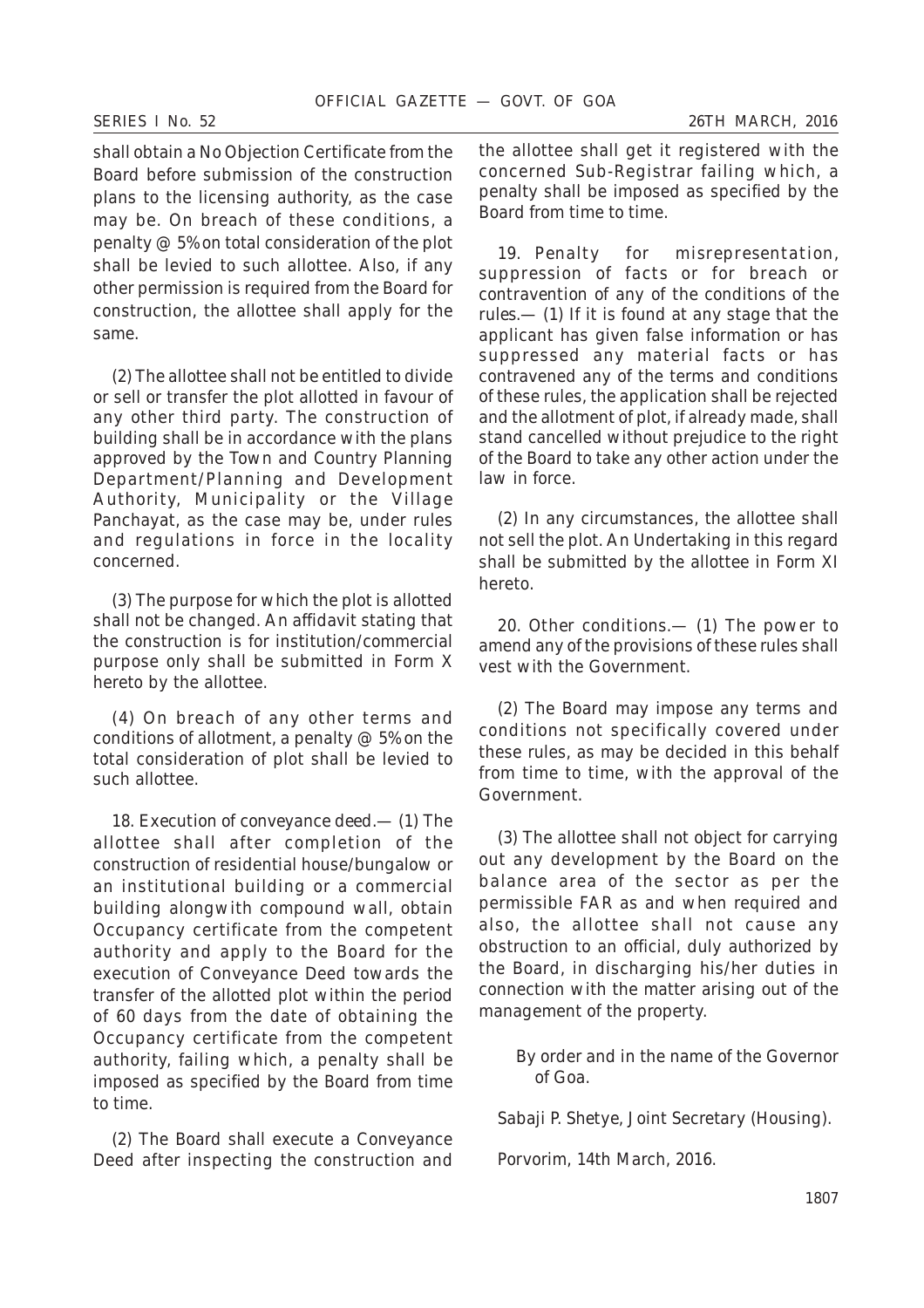### OFFICIAL GAZETTE — GOVT. OF GOA

(*Note*: To be executed before a Competent Magistrate on a non-judicial stamp paper as per denomination prescribed in the Indian Stamp Act and submitted in original)

#### **FORM-I**

#### AFFIDAVIT

#### [*See* rule 6A(*2*), B(*5*) and C(*6*)]

I, Shri/Smt./Kum. ...................................................................................... son/wife/daughter of ................................................................. r/o ....................................................................., age ......................, do hereby solemnly affirm and state as under:—

- (1) That I have applied for allotment of a residential, institutional/commercial plot at ……………..……. from the Goa Housing Board under General/Reserved Category of ……………………
- (2) That neither myself nor any other member of my family own a plot/tenement/shop/office under any scheme of the Goa Housing Board anywhere in the State of Goa as on date.
- (3) I have satisfied myself that I fulfil the conditions laid down in Goa Housing Board Act, 1968 (Act 12 of 1968) and the rules framed thereunder and the terms and conditions stipulated in the scheme formulated by the Board in this regard.
- (4) I have read the provisions mentioned in (3) above and agree to abide by the same.

I further affirm that what is stated hereinbefore is true to my own knowledge and belief and I know that to make a false affidavit is an offence.

#### Deponent

# VERIFICATION

Verified at .........................................., this the ............... day of ........................., ............. that the content in this affidavit is true and correct to the best of my knowledge and belief. No part of this affidavit is wrong and nothing material has been concealed therefrom.

Deponent

# **FORM–II**

\_\_\_\_\_\_\_\_\_

#### **Form of application for registration of a plot for residential purpose**

[*See* rule 6A(*3*) and 10(*1*)]

Affix latest passport size photograph here

| First Name | Middle Name | Surname |
|------------|-------------|---------|
|            |             |         |
| First Name | Middle Name | Surname |

1808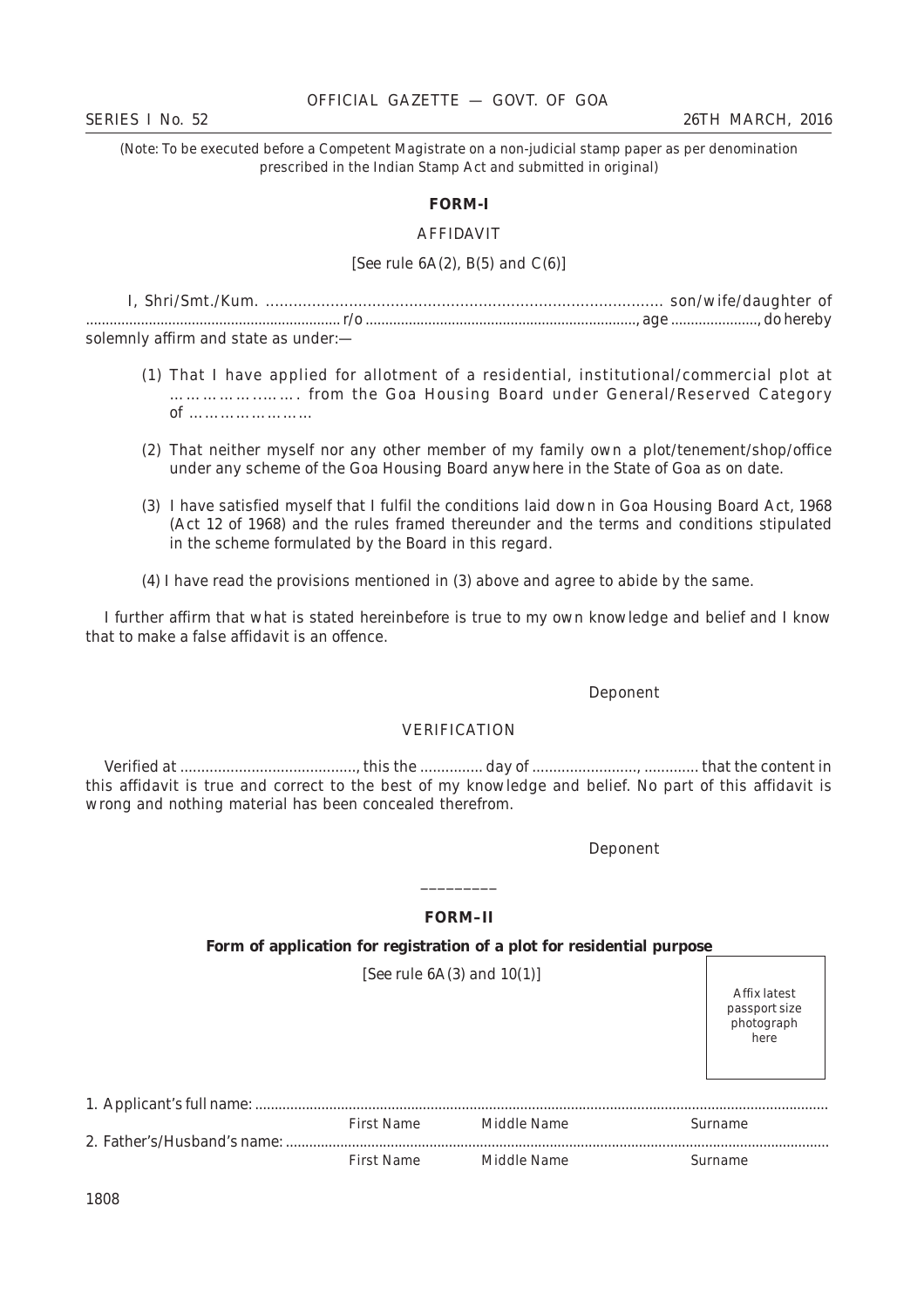# OFFICIAL GAZETTE — GOVT. OF GOA

| <u> 1989 - Johann Stein, marwolaethau a bhann an t-Amhair an t-Amhair an t-Amhair an t-Amhair an t-Amhair an t-A</u>                                                                                      |
|-----------------------------------------------------------------------------------------------------------------------------------------------------------------------------------------------------------|
|                                                                                                                                                                                                           |
|                                                                                                                                                                                                           |
|                                                                                                                                                                                                           |
|                                                                                                                                                                                                           |
| (e) Bank Details:                                                                                                                                                                                         |
| (Residence Certificate from the competent authority to be attached)                                                                                                                                       |
|                                                                                                                                                                                                           |
|                                                                                                                                                                                                           |
|                                                                                                                                                                                                           |
| (c) Family annual income of the applicant for the preceding financial year (Certificate from the<br>competent authority alongwith supporting documents required under rules to beenclosed)                |
| (d) Details of family (Name, Relation with applicant, occupation and income) to be attached, separately.                                                                                                  |
| 9. Category for which applied (whether Reserved or General, if reserved certificate in proof to be enclosed                                                                                               |
|                                                                                                                                                                                                           |
| 11. Amount of deposit                                                                                                                                                                                     |
|                                                                                                                                                                                                           |
| I solemnly affirm and state that:-                                                                                                                                                                        |
| (a) I have satisfied myself that I fulfil the conditions laid down in the Goa Housing Board Act, 1968<br>(A of 10 of 1000) and the wilse framed thereunder and the terms and conditions stimulated in the |

(Act 12 of 1968) and the rules framed thereunder and the terms and conditions stipulated in the Scheme formulated by the Board in this regard and agree to abide by the same.

(b) The statements made above are true to the best of my knowledge and belief.

(c) (i) I hereby give an Undertaking that I agree to abide to the procedure of drawal of online lot for selecting the eligible applicant for the allotment of a plot and I shall submit all self-attested copies of the mandatory documents to the Board before the date of scrutiny for allotment of plot under lot, failing which, my application shall be liable for rejection and 15% initial deposit shall be forfeited to the Board and the balance amount shall be refunded without any interest.

(ii) I hereby give an Undertaking that I agree to abide to the procedure of auction and shall submit all self-attested copies of the mandatory documents before the date of scrutiny to participate in auction proceedings, failing which, my application shall be liable for rejection and 15% initial deposit shall be forfeited to the Board and the balance amount shall be refunded without any interest.

Dated: (Applicant's signature)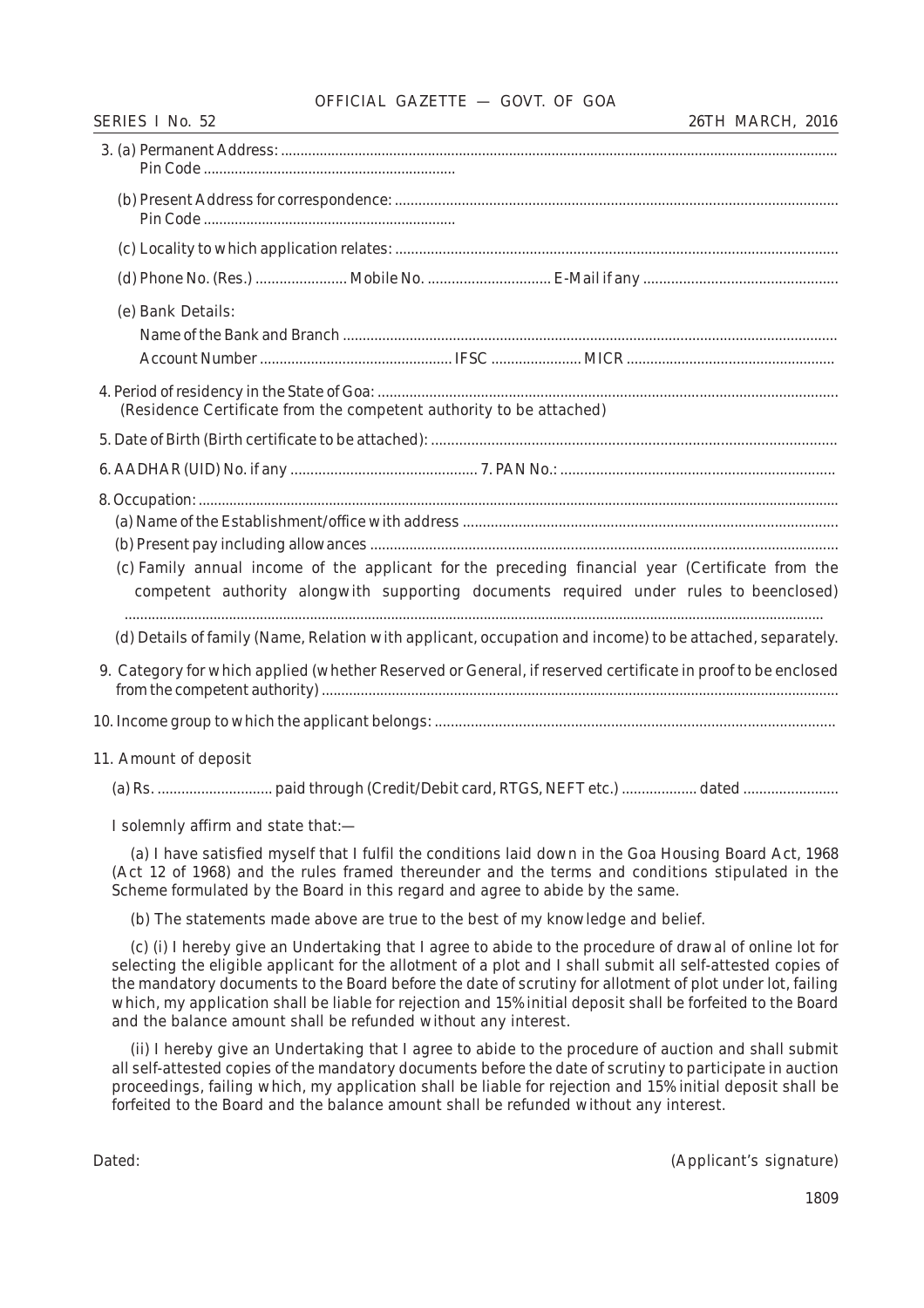# *SERIES I No. 52 26TH MARCH, 2016*

# **FORM–III**

**Form of application for registration of a plot for institutional purpose**

[*See* rule 6B(*3*) and 10(*1*)]

Affix latest passport size photograph here

| 2.                                                                                          |  |
|---------------------------------------------------------------------------------------------|--|
|                                                                                             |  |
|                                                                                             |  |
|                                                                                             |  |
|                                                                                             |  |
|                                                                                             |  |
| (d) Bank Details:                                                                           |  |
|                                                                                             |  |
|                                                                                             |  |
| 3.                                                                                          |  |
| 4.                                                                                          |  |
| 5.                                                                                          |  |
| 6.                                                                                          |  |
| (copy to be enclosed)                                                                       |  |
| 7.                                                                                          |  |
| 8.                                                                                          |  |
| 9.                                                                                          |  |
| (Copy to be enclosed)                                                                       |  |
|                                                                                             |  |
|                                                                                             |  |
|                                                                                             |  |
|                                                                                             |  |
| 13. Details of initial deposit amount:                                                      |  |
|                                                                                             |  |
| 14.                                                                                         |  |
| (list to be enclosed separately).                                                           |  |
| Income tax return of the last three preceding years, if applicable. (Copy enclosed).<br>15. |  |
| 16.                                                                                         |  |
|                                                                                             |  |
|                                                                                             |  |

I solemnly affirm and state that:—

(a) I have satisfied myself that I fulfil the conditions laid down in the Goa Housing Board Act, 1968 (Act 12 of 1968) and the rules framed thereunder and the terms and conditions stipulated in the scheme formulated by the Board in this regard and agree to abide the same.

(b) The statements made above are true to the best of my knowledge and belief.

(c) (i) I am hereby authorized to give an Undertaking on behalf of Institution that Institution shall agree to abide to the procedure of drawal of online lot for selecting the eligible applicant for the allotment of Institutional plot and Institution shall submit all the attested copies of the mandatory documents to the Board before the date of scrutiny for allotment of plot under lot, failing which, application shall be liable for rejection and 15% initial deposit shall be forfeited to the Board and the balance amount shall be refunded without any interest.

| Designation |
|-------------|
| with Seal-  |
|             |

Place: ....................................... Date: ........................................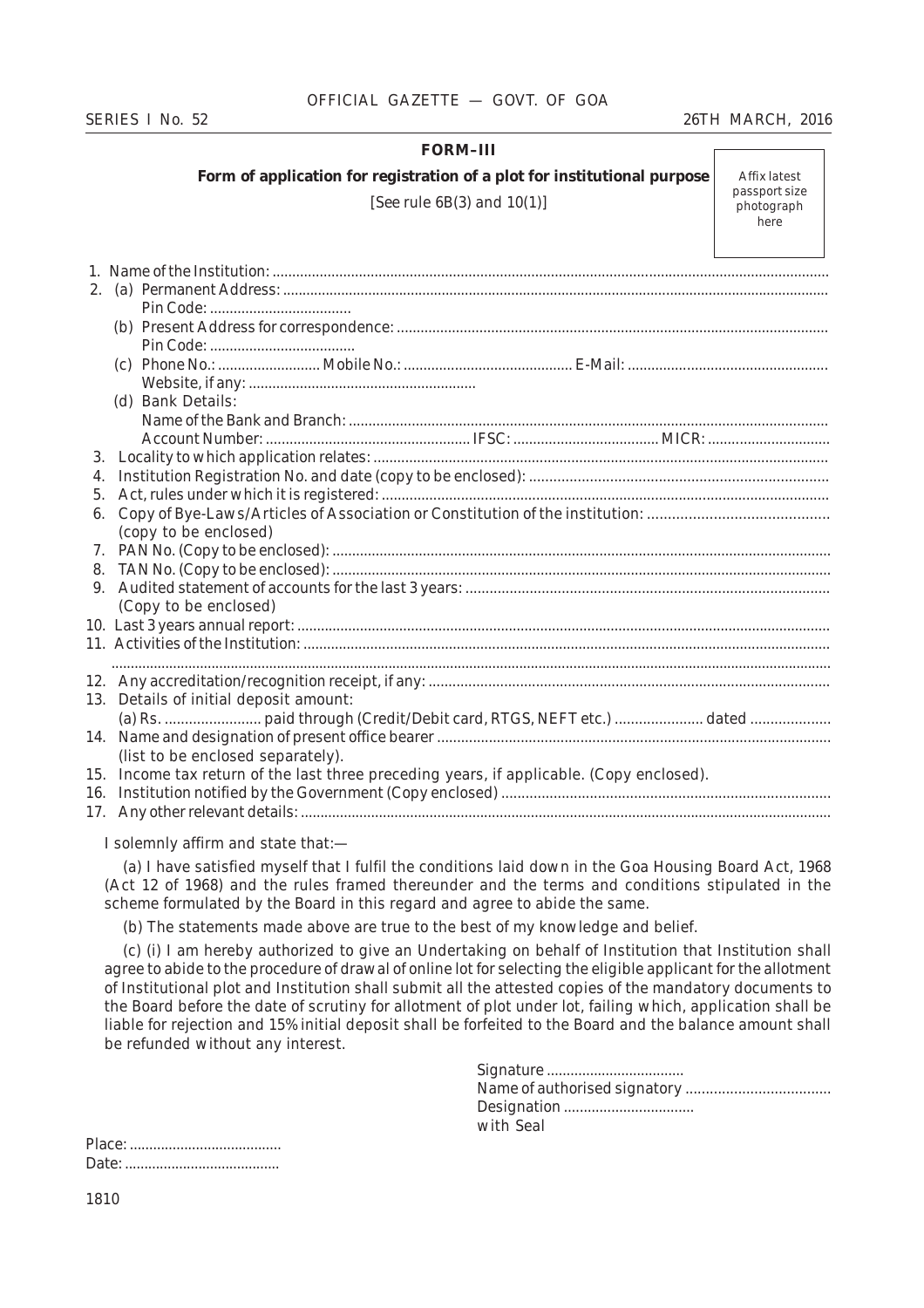# OFFICIAL GAZETTE — GOVT. OF GOA

# *SERIES I No. 52 26TH MARCH, 2016*

### **FORM–IV**

**Form of application for registration of a plot for commercial purpose**

[*See* rule 6(C)(*3*) and 10(*1*)]

Affix latest passport size photograph here

|    | (c) |                                        |
|----|-----|----------------------------------------|
|    |     |                                        |
|    |     | (d) Bank Details:                      |
|    |     |                                        |
|    |     |                                        |
|    |     |                                        |
| 4. |     |                                        |
| 5. |     |                                        |
| 6. |     |                                        |
|    |     | (Copy to be enclosed)                  |
| 7. |     |                                        |
| 8. |     |                                        |
| 9. |     |                                        |
|    |     | (Copy to be enclosed)                  |
|    |     |                                        |
|    |     | 11. Details of initial deposit amount: |
|    |     |                                        |
|    |     |                                        |
|    |     |                                        |
|    |     |                                        |

I solemnly affirm and state that:—

(a) I have satisfied myself that I fulfil the conditions laid down in the Goa Housing Board Act, 1968 (Act 12 of 1968) and the rules framed thereunder and the terms and conditions stipulated in the scheme formulated by the Board in this regard and agree to abide the same.

(b) The statements made above are true to the best of my knowledge and belief.

(c) I hereby give self Undertaking or on behalf of that I will agree to abide to the procedure of open auction for selecting the eligible applicant for the allotment of commercial plot and I shall submit all the copies of the mandatory documents to the Board before the date of scrutiny for allotment of plot under auction, failing which, application shall be liable for rejection and 15% initial deposit shall be forfeited to the Board.

> Signature ........................................................... Name of the applicant ..................................

Place: ........................................ Date: ........................................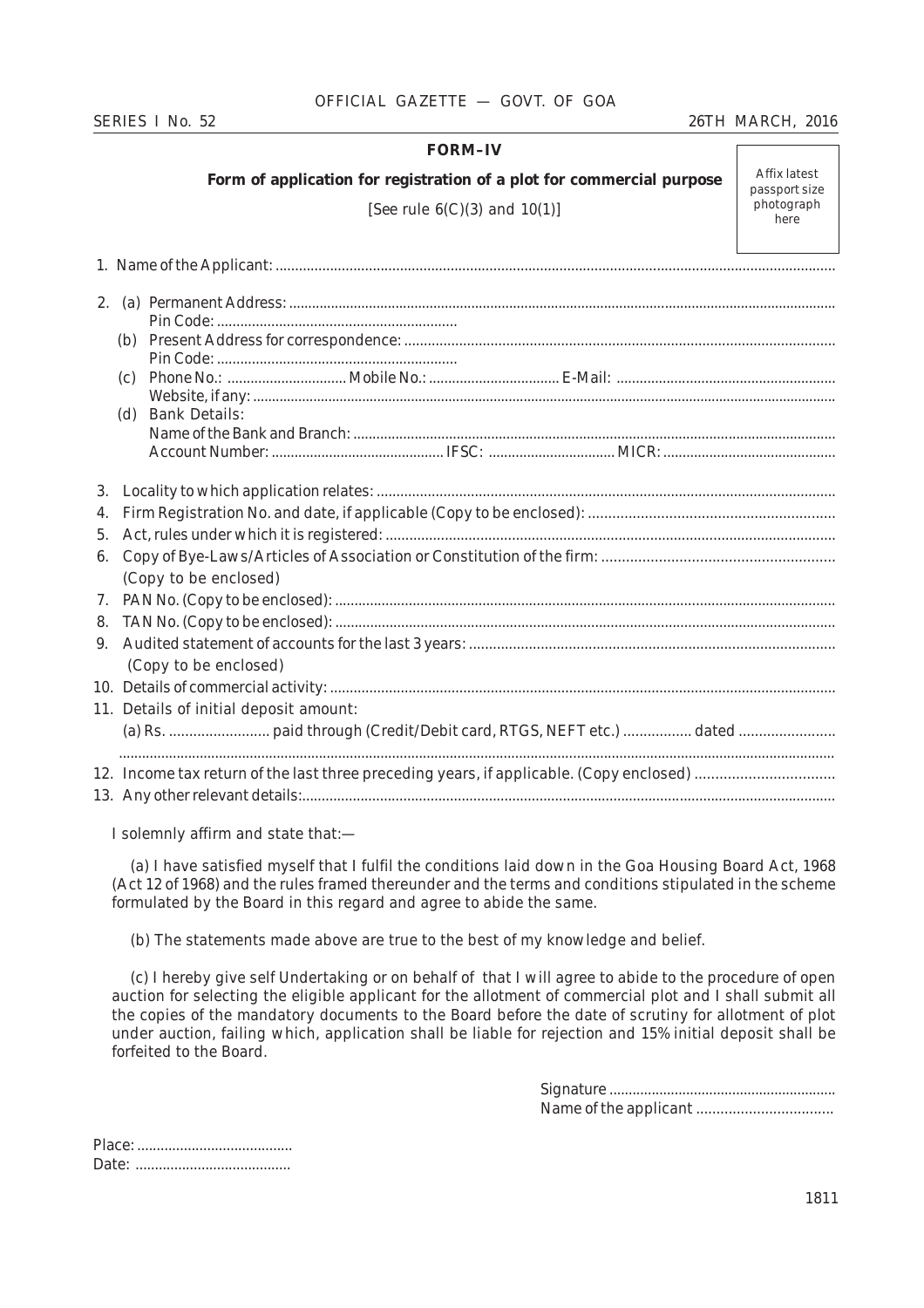#### GOA HOUSING BOARD

#### PORVORIM, BARDEZ–GOA

REGISTERED A. D.

No. GHB/ADM/ /20…… Dated : / /20……

#### **FORM–V**

[*See* rule 13(*1*) and 15(*1*)]

#### ORDER OF ALLOTMENT

In exercise of the powers conferred by sub-rule (*1*) of rule 13 and sub-rule (*1*) of rule 15 of the Goa Housing Board (Registration, Allotment and Sale of Plots) Rules, 2016, Shri/Smt./Kum. ....................................................................................... is hereby allotted Plot No. ..................... admeasuring ................................ sq. mts. at .................................. under draw/auction category.

Shri/Smt./Kum. ................................................................................... shall convey his/her acceptance in Form VI within 3 working days and should remit the consideration of the plot within 45 days as per the calculation sheet appended hereto, on receipt of this order alongwith an undertaking in Form XI, failing which, the Order of Allotment shall stand cancelled without any further notice and the entire initial deposit of the applicant shall be forfeited to the Board.

> ....................................................... Managing Director

To, ...................................................................... ...................................................................... ......................................................................

Copy to:

# \_\_\_\_\_\_\_\_\_\_ **FORM VI**

[*See* rule 13(*2*), 15(*2*)]

### **Intimation of acceptance of order of allotment**

| Dated: |  |
|--------|--|

To,

The Managing Director, Goa Housing Board, Alto-Betim, Porvorim-Goa.

Sir/Madam,

With reference to your order of allotment No. .................................. dated ........................ received on ............................ (evidence enclosed), I, hereby convey my acceptance to the Plot No. ............. at ................... unequivocally and without any reservation or any complaint on my part in respect of the said plot, after verifying the dimension of the plot and its area on as is where is basis and shall agree to make the payment of full consideration of the plot within the stipulated period.

I also agree to abide by the Goa Housing Board Act, 1968 (Act 12 of 1968) and the rules framed there under and the terms and conditions stipulated in the scheme formulated by the Board in this regard.

> *Yours faithfully,*  $($  )

1812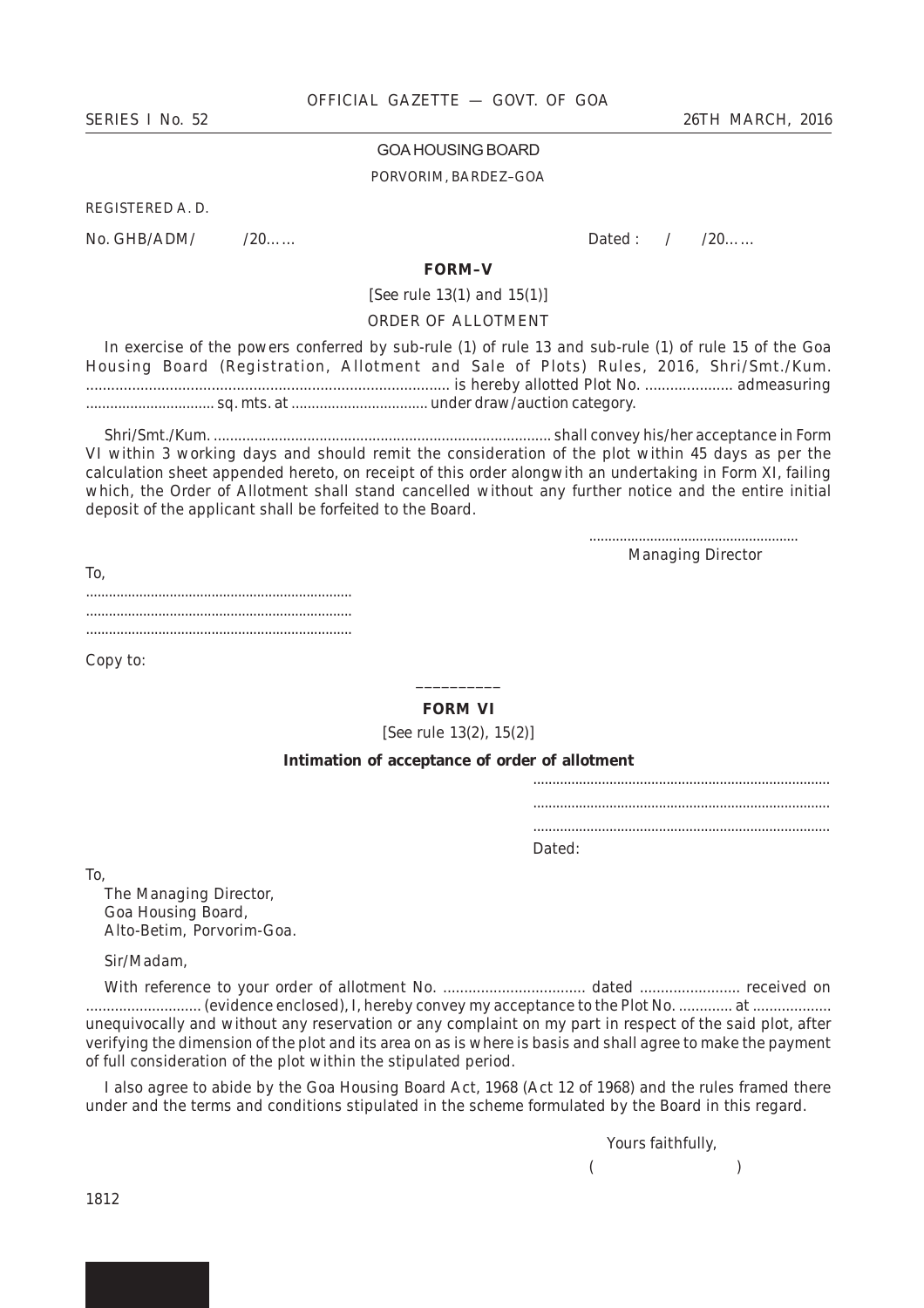# **FORM VII**

#### SALE LETTER

[*See* rule 13(*5*) and 15(*3*)]

No.

Goa Housing Board, Government of Goa, Alto-Betim, Porvorim-Goa. Dated:

To, ............................................................ ............................................................ ............................................................

Sir/Madam,

I am to state that Plot No. .................. admeasuring .......................... sq. mts. situated at .........................., .............................. Taluka, District of ............................. has been allotted to you for total consideration of Rs. ........................... (Rupees ....................................... only) being at the rate of Rs. ..................... per sq. mts. for construction of residential house/bungalow. The Provisional/Final NOC has been issued by ....................... Village Panchayat/Municipal Council/Corporation vide No. ......................... dated ............................ .

The Boundaries of the Plot No. ................................ are shown as follows:— To the East: To the West: To the North: To the South:

The Plot No. ..................... described above is a portion of a larger property situated at .................. under Survey No. .................... acquired under Land Acquisition Act, 1894 (Act 1 of 1894) ...................... vide Award No. .......................... dated ...........................

The allottee shall adhere and comply with all the terms and conditions as per the Goa Housing Board Act/Rules/Scheme in force.

The order of allotment for all intends and purpose shall be legal documents to enable the allottee to construct a single family residential house/bungalow on the allotted plot till the execution of Conveyance Deed in respect of the said plot. The allottee shall submit the drawing/plan of construction including the compound wall of allotted plot, in accordance with the terms and conditions indicated herebelow and obtain No Objection Certificate from the Goa Housing Board, before submitting the same to local authorities for approval.

The allotment of plot is subject to the following conditions:—

(1) The allottee shall construct a residential house/bungalow with a compound wall over the allotted plot within a period of three years from the date of a sale letter, failing which, the plot shall be reverted to the Board and the consideration shall be refunded to the allottee after forfeiting the entire initial deposit without any interest thereof:

Provided that on an application made in this behalf stating specific reasons before one month of expiry period of 3rd year to the Board, the Secretary/Managing Director of the Board may extend the period to construct a house to a maximum period of 8th year on payment of penalty for delayed construction as under:—

(a) After 3rd year and less than 5 years — 5% per annum of the total consideration of the plot.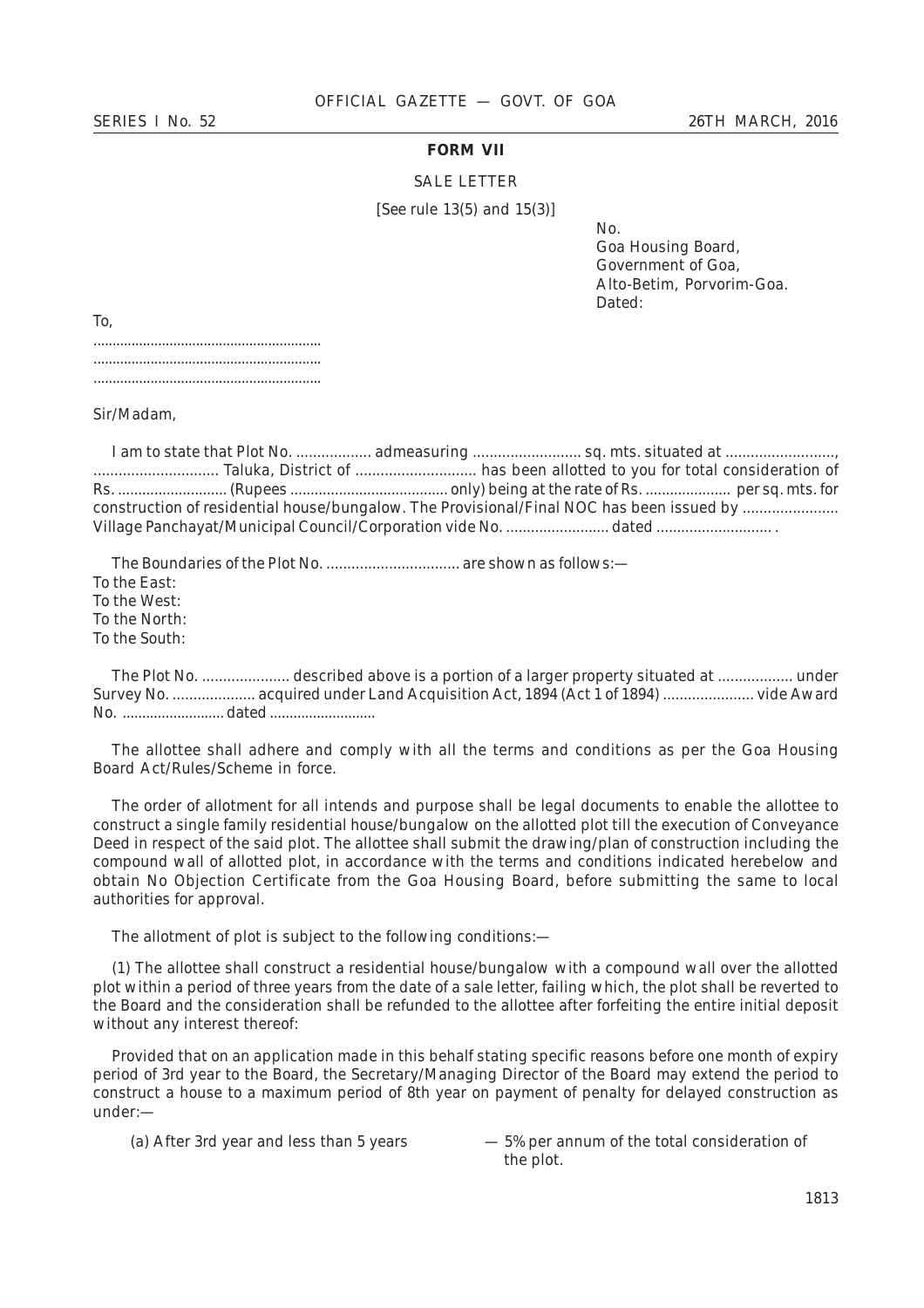| <b>SERIES I No. 52</b>                   | 26TH MARCH, 2016                                |
|------------------------------------------|-------------------------------------------------|
| (b) After 5th year and less than 7 years | $-8\%$ per annum of the total consideration of  |
|                                          | the plot.                                       |
| (c) After 7th year and less than 8 years | $-10\%$ per annum of the total consideration of |
|                                          | the plot.                                       |

(2) The extension of time beyond 8th year and upto 10th year shall vest with the Government subject to payment of penalty @ 20% per annum of the total consideration of the plot:

Provided the allottee shall make a representation for an extension with specific reasons before one month of the expiry period of 8th year, to the Board. The decision taken by the Board/Government shall be binding on the allottee and no further appeal shall be entertained.

(3) In no circumstance, extension beyond 10 years shall be granted and plot shall revert to the Board on as is where is basis and in such eventuality no appeal shall be entertained.

(4) The allottee shall prepare the construction plan of a single family residential dwelling house/ /bungalow considering the aesthetic point of view, ground coverage, control of height and roof, rather than on the basis of Floor Area Ratio as specified by the Board as under:

- (a) For the plot area upto 300 sq. mts., the minimum ground coverage should be 30%;
- (b) For the plot area above 300 sq. mts. and upto 400 sq. mts., the minimum ground coverage should be 25% or 90 sq. mts., whichever is higher.
- (c) For the plot area above 400 sq. mts., the minimum ground coverage should be 20% or 100 sq. mts., whichever is higher.

(5) Allottee shall obtain "No Objection Certificate" from the Board before submission of construction plan to the licensing authorities. An affidavit stating that the construction is for a single family residential dwelling house/bungalow shall be submitted in Form IX.

(6) No multi-dwelling units including commercial premises on the allotted plot shall be allowed.

(7) The construction of residential house/bungalow shall be in accordance with the plans approved by the Town and Country Planning Department/Planning and Development Authority, Municipal Council or the Village Panchayat, as the case may be, under the Rules and Regulations in force in the locality concerned.

(8) On breach of any of the conditions, penalty  $@$  5% on the total consideration of plots shall be levied to such allottees.

(9) (a) Allottee shall after completion of the construction of residential house/bungalow alongwith compound wall obtain Occupancy certificate from the competent authority within stipulated period and apply to the Board for the execution of Conveyance Deed towards the transfer of the allotted plot within 60 days from the date of Occupancy certificate from the competent authority, failing which a penalty shall be imposed as specified by the Board from time to time.

(b) The Board shall execute a Conveyance Deed after inspecting the construction and the applicant shall get it registered with the concerned Sub-Registrar failing which, a penalty shall be imposed as specified by the Board from time to time.

(10) The allottee shall not object for carrying out any development by the Board on the balance area of the sector as per the permissible FAR as and when required.

(11) The allottee shall not cause any obstruction to an official, duly authorized by the Board in discharging his/her duties in connection with the matter arising out of the management of the property.

Yours faithfully,

Managing Director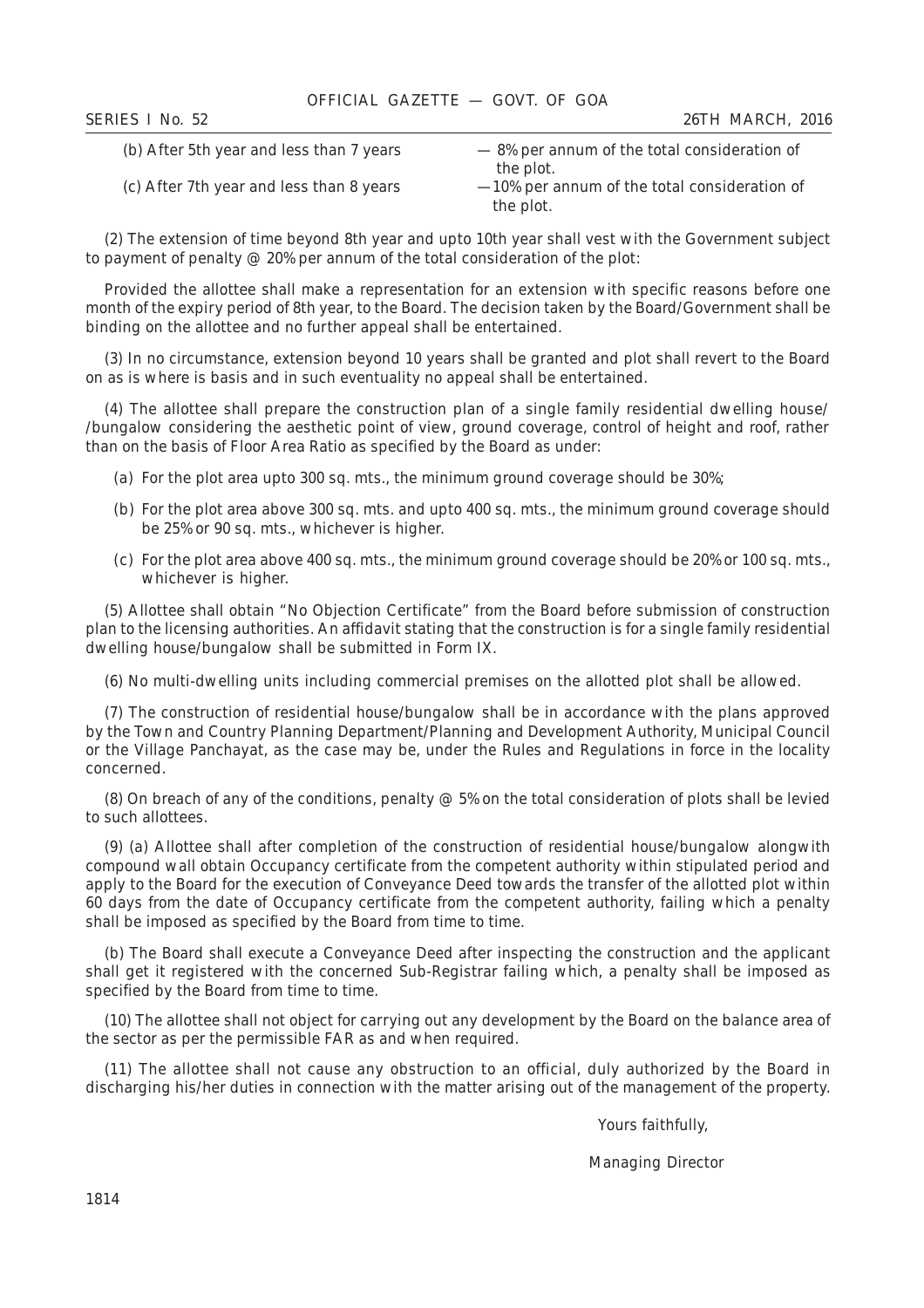# **FORM VIII**

SALE LETTER

[*See* rule 15(*3*)]

No.

Goa Housing Board, Government of Goa, Alto-Betim, Porvorim-Goa. Dated:

| To, |  |  |  |  |  |  |  |  |  |  |  |  |  |  |  |  |  |  |  |  |  |
|-----|--|--|--|--|--|--|--|--|--|--|--|--|--|--|--|--|--|--|--|--|--|
|     |  |  |  |  |  |  |  |  |  |  |  |  |  |  |  |  |  |  |  |  |  |
|     |  |  |  |  |  |  |  |  |  |  |  |  |  |  |  |  |  |  |  |  |  |
|     |  |  |  |  |  |  |  |  |  |  |  |  |  |  |  |  |  |  |  |  |  |

Sir/Madam,

|  | per sq. mts. to construct for institutional/commercial purpose only. The Provisional/Final NOC has been |
|--|---------------------------------------------------------------------------------------------------------|
|  |                                                                                                         |

The Boundaries of the Plot No. ....................... are shown as follows:-To the East: To the West: To the North: To the South:

The Plot No. ...................... described above is a portion of larger property situated at ...................... under Survey No. ..................... acquired under the Land Acquisition Act, 1894 (Act 1 of 1894) vide Award No. ............................ dated .......................... .

The applicant shall adhere and comply with all the terms and conditions as per the Goa Housing Board Act/Rules/Scheme in force.

The order of allotment for all intends and purpose shall be legal documents to enable the applicant to construct for institutional/commercial purpose only on the allotted plot till the execution of Conveyance Deed in respect of the said plot. The applicant shall submit the drawing/plan of construction including the compound wall of the allotted plot, in accordance with conditions indicated here below and obtain "No Objection Certificate" from the Goa Housing Board, before submitting the same to the local authorities for approval.

The allotment of plot is subject to the following conditions:

(*1*) The applicant shall construct a premises over the allotted plot within a period of five years from the date of a sale letter, failing which the plot shall be reverted to the Board and the consideration shall be refunded to the institution after forfeiting the entire initial deposit without any interest thereof.

(2) The applicant shall prepare the construction plan of the premises only considering the aesthetic point of view, ground coverage, control of height and roof, rather than on the basis of Floor Area Ratio as specified by the Board as under:

The coverage of the premises shall not be less than 20% of the allotted plot area and the institution shall obtain a "No Objection Certificate" from the Board before submission of the construction plans to the licensing authority, as the case may be.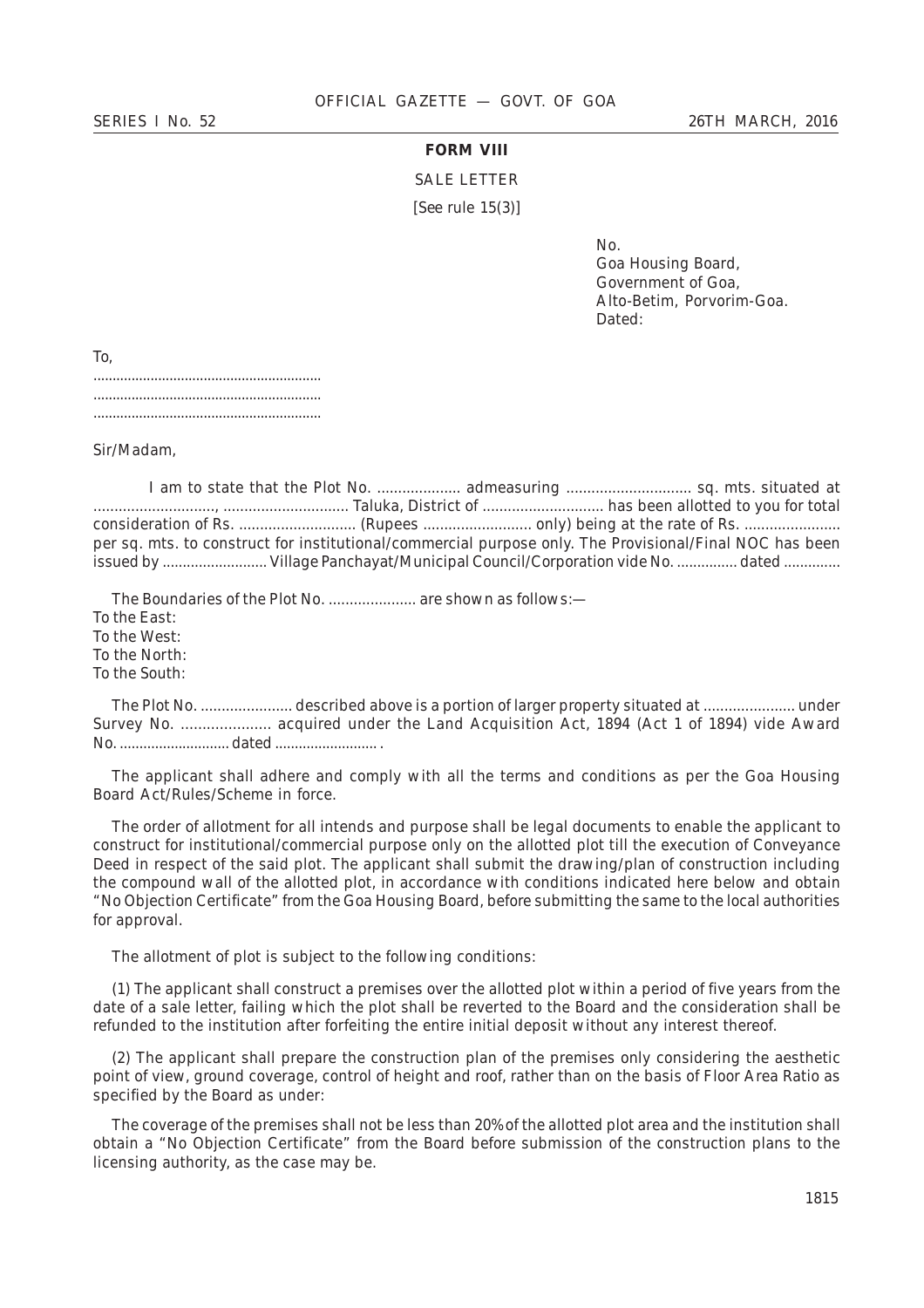(3) An affidavit stating that the construction is for institutional/commercial purpose only shall be submitted in Form X.

(4) That, the plot allotted shall be utilized for the institutional/commercial purpose only.

(5) The construction of institutional building shall be in accordance with the plans approved by the Town and Country Planning Department/Planning and Development Authority, Municipal Council or the Village Panchayat, as the case may be, under the Rules and Regulations in force in the locality concerned.

(6) The applicant shall complete the construction along with the compound wall before obtaining Occupancy certificate.

(7) The applicant shall apply for the execution of Conveyance Deed towards the transfer of the allotted plot within 60 days from the date of Occupancy certificate from the competent authority. The Board shall execute a Conveyance Deed after inspecting the construction and the institution shall get it registered with the concerned Sub-Registrar failing which, a penalty shall be imposed as specified by the Board from time to time.

(8) The applicant shall not object for carrying out any development by the Board on the balance area of the sector as per the permissible FAR as and when required.

(9) The applicant shall not cause any obstruction to an official, duly authorized by the Board so as to create difficulties, in the discharge of his/her duties in connection with the matter rising out of the management of the property.

(10) If it is found at any stage that the applicant has given false information or has suppressed any material facts or has committed breach or contravened any of the conditions of these rules, the application shall be rejected and the allotment of plot, if already made shall stand cancelled without prejudice to the right of the Board to take any other action under the law in force.

Yours faithfully,

Managing Director

\_\_\_\_\_\_\_\_

(*Note*: To be executed before a Competent Magistrate on a non-judicial stamp paper as per denomination prescribed in the Indian Stamp Act).

### **FORM IX**

#### AFFIDAVIT

[*See* rule 16(*5*)]

I, Shri/Smt./Kum. .......................................................................... son/wife/daughter of ....................... r/o ...................................., age ........................, do hereby solemnly affirm and state as under:—

That I will construct a single family residential dwelling house/bungalow only.

That I will not construct any multi-dwelling units including commercial premises on the allotted plot.

That I have satisfied myself that I fulfil the conditions laid down in the Goa Housing Board Act, 1968 (Act 12 of 1968) and the rules framed thereunder and the terms and conditions stipulated in the scheme formulated by the Board in this regard and agree to abide same.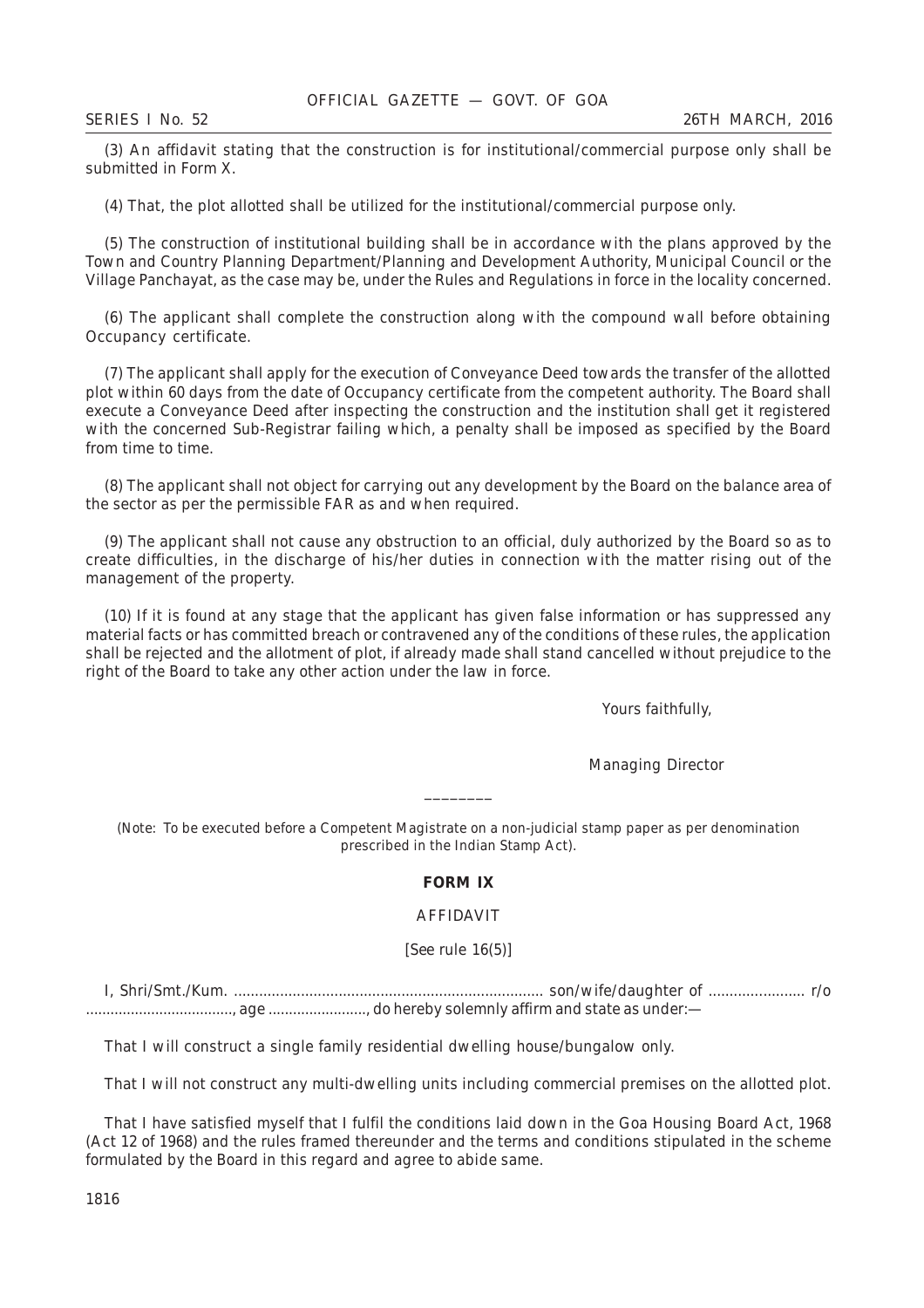I further affirm that what is stated hereinbefore is true to my own knowledge and belief and I know that to make a false affidavit is an offence.

Deponent

# VERIFICATION

Verified at ........................................, this the ................. day of ...................., .............. that the content in this affidavit is true and correct to the best of knowledge and belief. No part of this affidavit is wrong and nothing material has been concealed therefrom.

Deponent

(*Note*: To be executed before a Competent Magistrate on a non-judicial stamp paper as per denomination prescribed in the Indian Stamp Act).

\_\_\_\_\_\_\_\_\_

### **FORM X**

# AFFIDAVIT

[*See* rule 17(*3*)]

Shri/Smt./Kum. ......................................................................... of authorized by the .................................... institution, do hereby solemnly affirm and state as under:—

That, I shall utilize the plot allotted for institutional/commercial purpose only.

I have satisfied itself that it fulfils the conditions laid down in the Goa Housing Board Act, 1968 (Act 12 of 1968) and the rules framed thereunder and the terms and conditions stipulated in the scheme formulated by the Board in this regard and agree to abide by the same.

I further affirm that what is stated hereinbefore is true to my own knowledge and belief and I know that to make a false affidavit is an offence.

Deponent

#### **VERIFICATION**

Verified at ..........................................., this the .................... day of ....................., .............. that the content in this affidavit is true and correct to the best of knowledge and belief. No part of this affidavit is wrong and nothing material has been concealed therefrom.

Deponent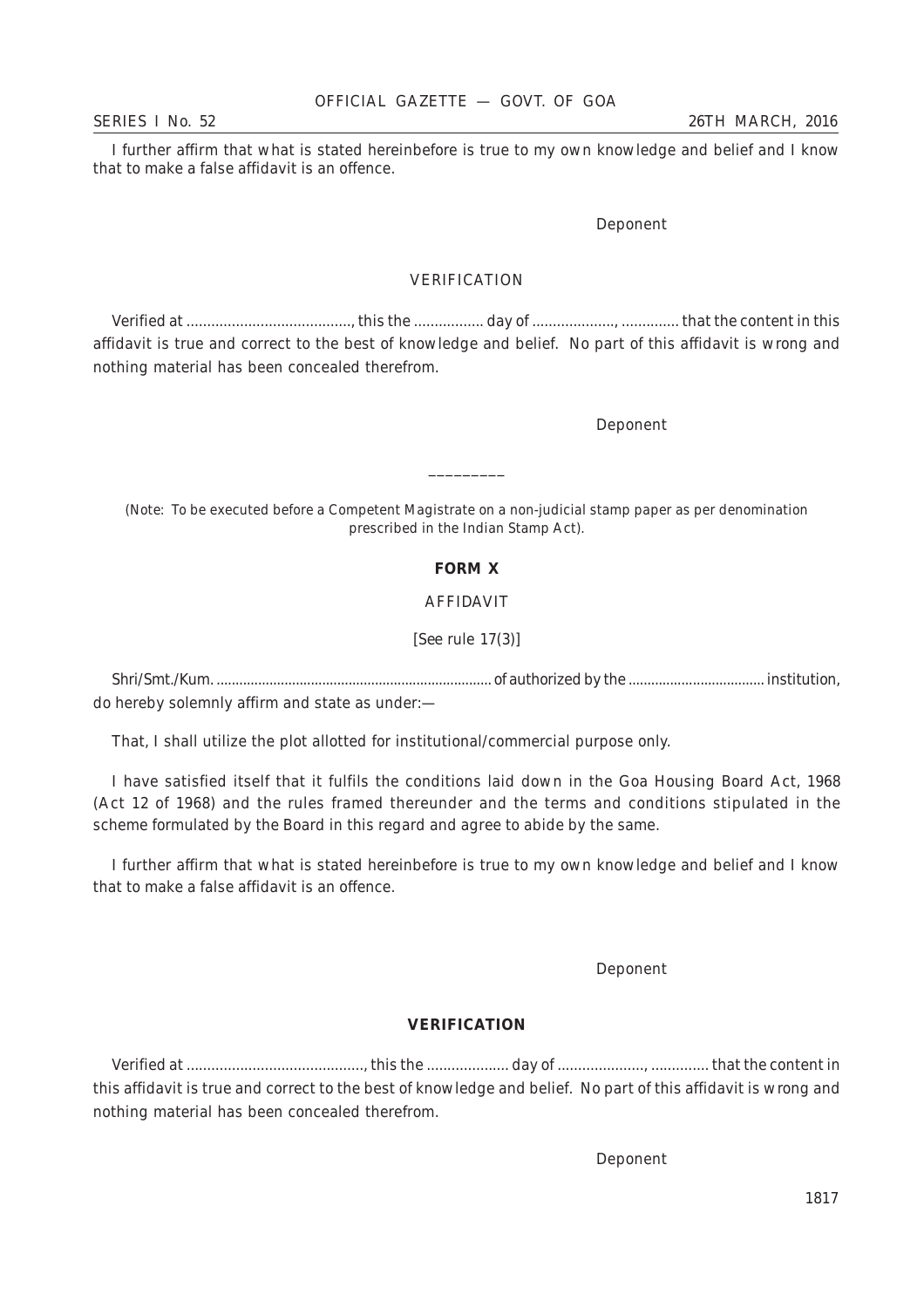#### OFFICIAL GAZETTE — GOVT. OF GOA

(*Note*: To be executed before a Competent Magistrate on a non-judicial stamp paper as per denomination prescribed in the Indian Stamp Act).

#### **FORM XI**

#### UNDERTAKING

[*See* rule 19(*2*)]

I, Shri/Smt./Kum. .......................................................................... son/wife/daughter of ............................................ r/o ..................................................., age ......................., do hereby solemnly affirm and state as under:—

That I will not sell or transfer the Plot No. ...................... situated at ............................. allotted to me for selfresidential, institutional/commercial purpose, to any person before or after the date of registration of execution of Conveyance Deed.

I have satisfied myself that I fulfil the conditions laid down in the Goa Housing Board Act, 1968 (Act 12 of 1968) and the rules framed thereunder and the terms and conditions stipulated in the scheme formulated by the Board in this regard and agree to abide same.

I further affirm that what is stated hereinbefore is true to my own knowledge and belief and I know that to make a false affidavit is an offence.

Deponent

#### VERIFICATION

Verified at ..........................................., this the ................ day of ..........................., .................... that the content in this affidavit is true and correct to the best of knowledge and belief. No part of this affidavit is wrong and nothing material has been concealed therefrom.

Deponent

 $-$  + +  $-$ 

Department of Personnel  $\overline{\phantom{a}}$ 

#### **Notification**

1/3/88-PER (Pt. file)

- Read: (1) Government Notification No. 1/3/88-PER (PF II) dated 08-04-2010, published in the Official Gazette, Series I No. 3 dated 15-04-2010.
	- (2) Government Notification No. 1/3/88-PER (Pt. file) dated 10-12-2012, published in the Official Gazette, Series I No. 38 dated 20-12-2012.

In exercise of the powers conferred by the proviso to Article 309 of the Constitution of India, read with section 21 of the General Clauses Act, 1897 (Central Act 10 of 1897), the Governor of Goa hereby makes the following rules so as to amend the Goa Governor's Secretariat (Recruitment and Conditions of Service) Rules, 2010, published vide Notification No. 1/3/88-PER (PF II) dated 08-04-2010, in the Official Gazette, Series I No. 3, dated 15-04-2010, as follows, namely:—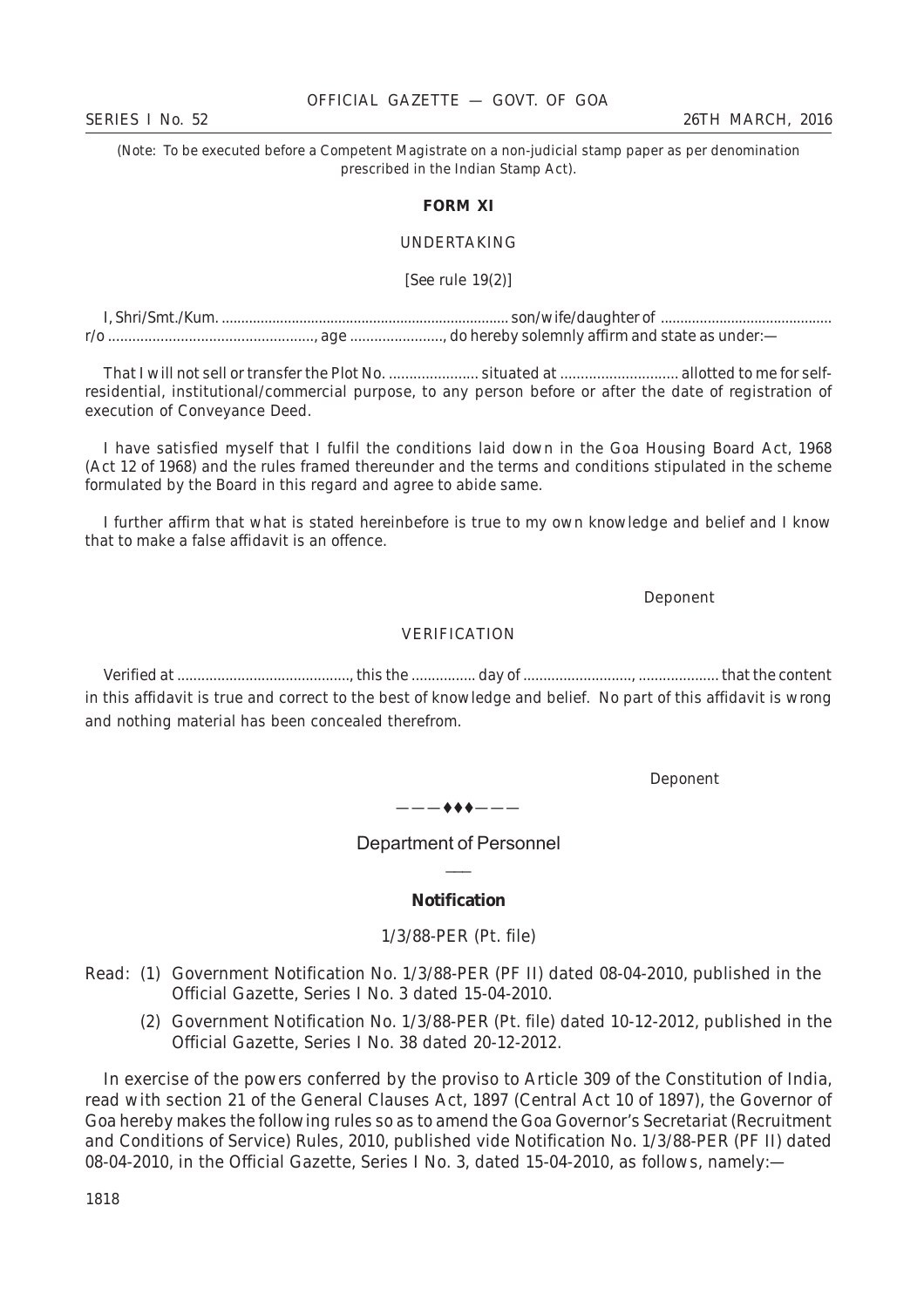*SERIES I No. 52 26TH MARCH, 2016*

1. *Short title and commencement*.— (*1*) These rules may be called the Goa Governor's Secretariat (Recruitment and Conditions of Service) (Second Amendment) Rules, 2016.

(*2*) They shall come into force from the date of their publication in the Official Gazette.

2. *Amendment of Schedule I.*— In the Goa Governor's Secretariat (Recruitment and Conditions of Service) Rules, 2010, in the Schedule I, against the post of 'Junior Assistant' at Serial No. (*8*),—

(*i*) in column (9), for the existing entry, the following entry shall be substituted, namely:—

"*Age*: No.

*Educational qualifications*: To the extent as indicated in column (12).";

(*ii*) in column (11), for the existing entry, the following entry shall be substituted, namely:—

"12½ % by promotion, failing which, by direct recruitment and 87½ % by direct recruitment.";

(*iii*) in column (12), for the existing entry, the following entry shall be substituted, namely:—

"*Promotion*: Peon in the Governor's Secretariat with four years of regular service in the grade, possessing,—

(*a*) Secondary School Certificate from a recognised Board/Institution or equivalent, and

(*b*) Certificate in Computer Education of at least three months duration course of a recognized Institution.".

By order and in the name of the Governor of Goa.

Sd/- Yetindra M. Maralkar, Additional Secretary (Personnel).

Porvorim, 11th March, 2016.

#### **Notification**

10/1/2014-PER(Part-I)/824

Sub: "The Goa State Training Policy 2016".

The Government of Goa is pleased to introduce the "Goa State Training Policy 2016". The mission of the Goa State Training Policy is to develop a training framework for the work force in institutions of governance, to instill values, attitude, competencies to empower them to discharge their duties efficiently and effectively to the citizens through a systematic process of training.

*Yetindra M. Maralkar*, Additional Secretary (Personnel).

Porvorim, 10th March, 2016.

GOA STATE TRAINING POLICY, 2016

 $\overline{\phantom{a}}$ 

1. *Short title & commencement.*— (*1*) This policy shall be called as the "Goa State Training Policy 2016".

(*2*) It shall come in force at once.

2. *Introduction.*— The Government of Goa is pleased to introduce the "Goa State Training Policy 2016" on the lines of the National Training Policy, 1996.

The main aim of the policy is to achieve excellence in the administration and to make Government efficient, effective, responsible, responsive, competent, forward looking and technology savvy; there is need to impart suitable training to employee at all levels.

In order to achieve this objective, it is felt necessary that State shall have its own training policy. Moreover the State Training Policy will be a tool to focus on the training and capacity building measures which are vital to build responsive and trained professionals in the Government set up.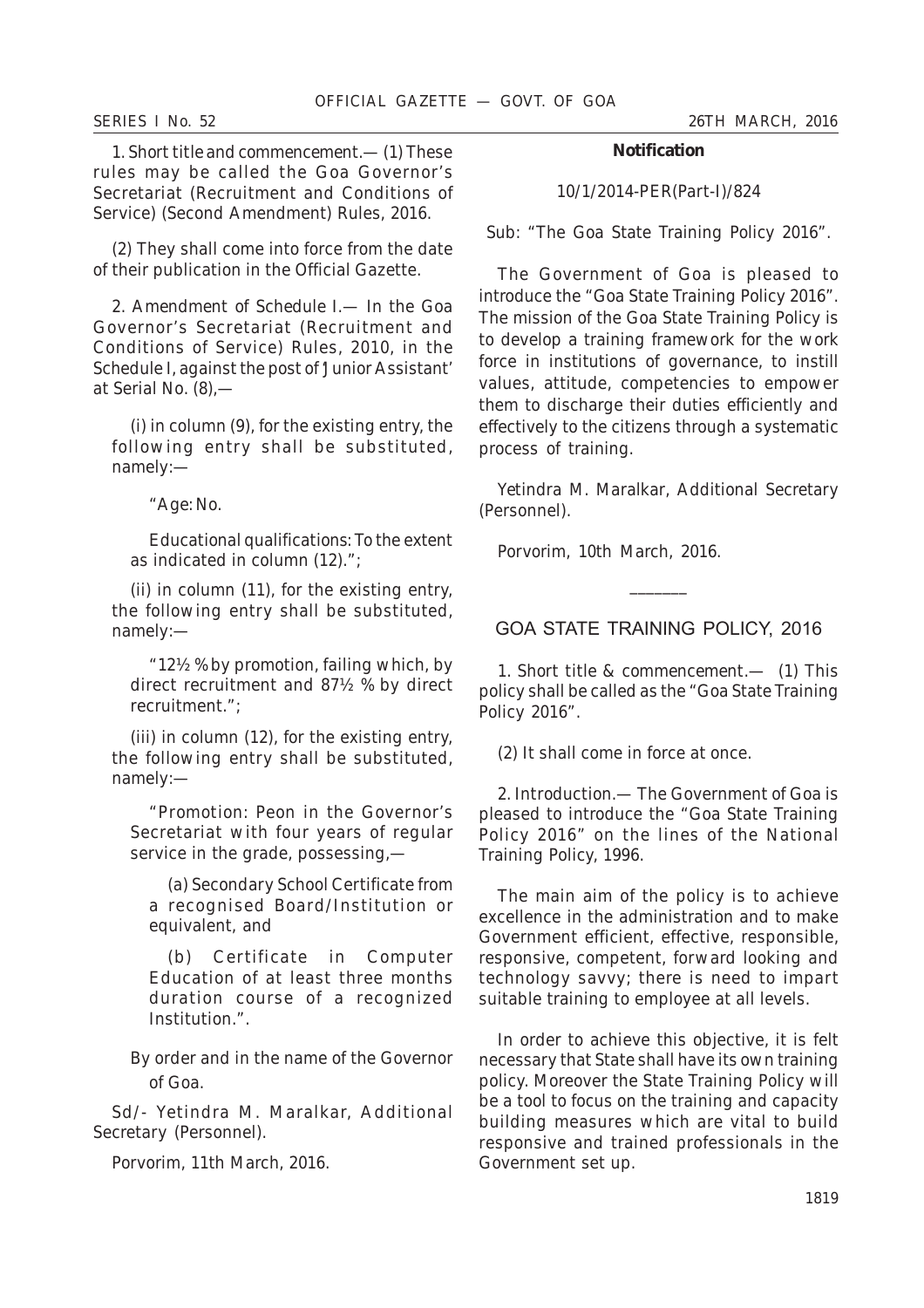*SERIES I No. 52 26TH MARCH, 2016*

3. *Vision*.— Build a culture of training and to foster excellence at all levels of governance.

4. *Mission.*— To develop a training framework for the workforce in institutions of governance, to instil values, attitude, competencies to empower them to discharge their duties efficiently and effectively to the citizens through a systematic process of training.

- 5. *Salient features/Thrust areas.—*
- Strengthening the State Training Institutions at State, district and taluka level.
- Linking training to service rules and grassroot realities.
- Training for all.
- Need based training.
- Continuous training.
- Competency based approach to training.

6. *Objectives.—* (*1*) Develop a conceptual framework and develop a culture of training in the State administration.

(*2*) Build institutions of excellence in training.

(*3*) Ensure every government employee is given training relevant for his current position in shortest period of time.

(*4*) Ensure every official/elected representative entering the workforce is given training.

(*5*) Analyze and quantify the requirements for training.

(*6*) Ensure regular, relevant training at various stages of workforce.

(*7*) Identify relevant values and instil them in the workforce.

(*8*) Develop skills and competence.

(*9*) Benchmark and constantly improve and innovate training.

7. *Strategy.—* 7.1 *Develop a philosophy of training.*

Adopting a framework wherein training is conceived as a necessary intervention in providing efficiency in the governance processes. It will be conducted in a scientific manner, grounded in the realities of the State, so that the administration becomes people centric. Low cost as well as innovative training methodologies will be adopted.

#### 7.2.1 *Hierarchy of training institutions*.

The Government will develop GIPARD as the apex State training Institute for training and capacity building of employees and Elected Representatives in the State. Other training institutions, if any will also be strengthened and brought under the aegis of GIPARD. There shall be a State Training Council which will monitor and guide the Government in implementing the State Training Policy. The State Training Council will be headed by the Chief Secretary of the Government of Goa, consisting of the representatives of the State Government, Administrative Heads of major Departments and other major organizations of the Government, Major Training Institutions and organizations within and outside the State. The council will monitor and guide the Government in implementing the State Training Policy.

#### 7.2.2 *Decentralized Training.*

To ensure training for all government officers at regular interval the training will be designed on decentralized plan. Training may be imparted at Training Institutions; at workplace and/or on a decentralized basis at district and taluka level or by distance learning. The choice would depend on cost-benefit analysis, availability of physical training infrastructure, ability to spare the participants for training and need of the trainees.

The departments may also identify competent NGOs and reputed private training institutions for deputing their employees for effective training.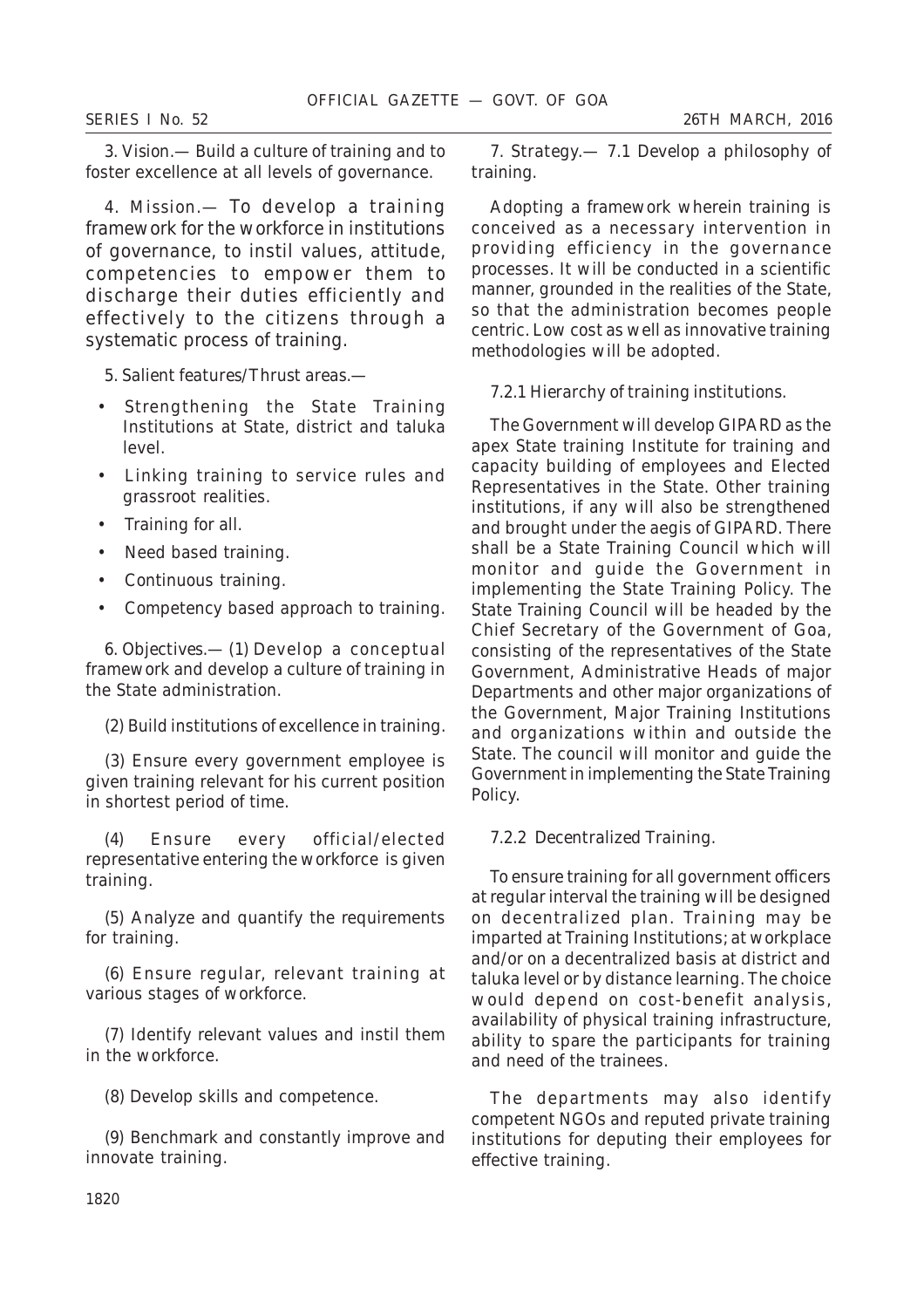An integrated training package of induction, functional & managerial training should be imparted to officers. These should be in addition to on the job training. The training at the taluka level will be conducted by the departments in house or by utilizing taluka level training facilities, if any so that the employees can avail timely and regular training.

# 7.3.1 *Identification of responsibilities and skills set for Elected Representatives.*

 The Systematic Approach to Training (SAT) will be strictly followed through the following four steps:

- (a) Training Needs Analysis.
- (b) Design of Training.
- (c) Delivery of Training.
- (d) Evaluation of Training.

The standard modules of TNA, DoT, DTS & EoT as prescribed by DoPT, GoI, will be used to carry out the complete cycle of SAT.

The training shall include training courses on office procedure, functional efficiency, managerial competence, good governance, personality development, stress management, general awareness, etc. Apart from classroom sessions, the training may include projects and fieldwork.

# 7.3.2 *The Annual Training Plan will be a tool to ensure consistency, discipline and thus help to meet the mandate of the training policy.*

The Goa Institute of Public Administration and Rural Development (GIPARD) will prepare Annual Training Calendar at the beginning of each year and circulate it latest by 1st April of every year. The training calendar will consist of the programmes to be conducted directly by GIPARD as well as those to be conducted by other institutes under the various departments. This will ensure consistency and coherence in the training activities in the State and help in manpower planning and forecasting.

• The training plans will also include cadre wise enumeration of officers of each department, year wise expected volume of officers becoming eligible for different types of training on account of induction, promotion, change of cadre, etc. GIPARD will maintain a systematic database of all cadres of employees of all Departments. A unique identification number will be provided to each employee and a track will be maintained of the trainings completed by him/her as per the mandatory requirements.

• Each training plan will consist of two components: Administrative Training & Technical Training. The administrative training will cover the common areas of administrative knowledge and skills required by officers whereas technical training will focus on the specific domain knowledge (such as agriculture, health, education, etc.) of each department.

# 7.3.3 *Better Utilization of Budget/fund.*

For proper and full utilization of Budget/Fund allocated for development of training infrastructure and manpower, GIPARD shall oversee and coordinate training activities in all departments. Besides this the Institute will work out the budgetary requirements of training through evolving norms of expenditure per day per participants.

# 7.4.1 *Training to Elected Representatives*.

The Elected Representatives both from urban and rural bodies should be given minimum of three trainings in their term of office of which one will be the foundation course of four days duration, soon after they take charge of office after elections.

Rural Development: The areas of training will focus on rules and regulations, rural development/welfare programmes, rural planning and livelihoods, role of N.G.Os in rural development, handling media, conflict management, ethics and values.

Urban Development: Decentralization and urban Governance, urban land issues, urban environment, urban transport, urban planning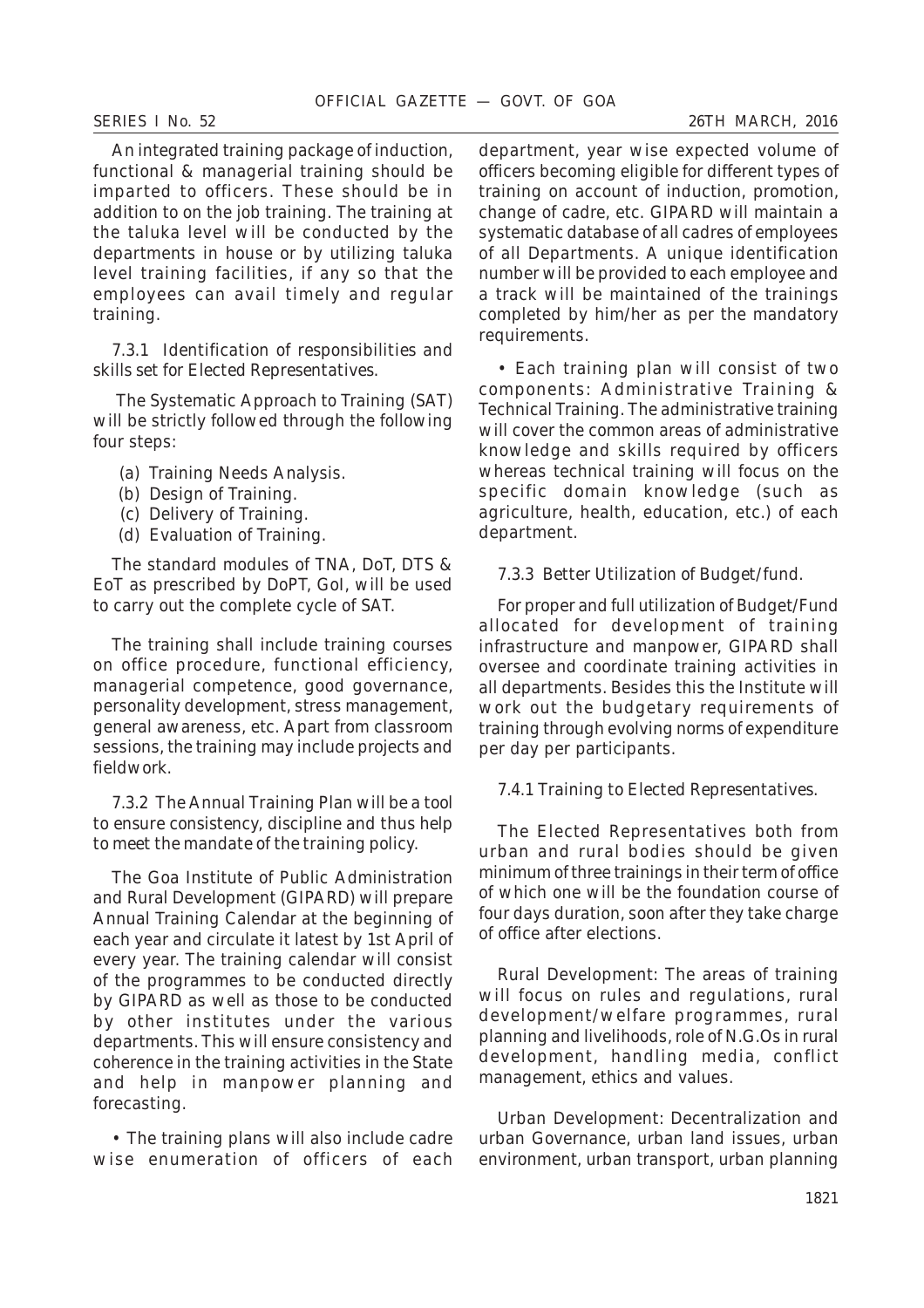and infrastructure development, urban poverty and social development, municipal accounts and finance, e–Governance for urban development, handling media, conflict management, ethics, values.

# 7.5.1 *Data Management and Mapping of the Government workforce.*

To meet the requirement of department services and officers of different grades, Nodal Officers will be appointed in each department and organization with specific responsibilities such as identifying the training requirement of the staff working under him/her and ensuring implementation of the department/ /organization training plan.

# 7.5.2 *Clear classification of posts with clear job description.*

This process would involve—

• Understanding the department structure and distinct roles.

• Collating existing published and unpublished sources of information regarding the list of distinct roles in the Organization.

• Conducting meetings with the key stakeholders to understand the structure and distinct roles within the department.

• Documenting the job descriptions for all the distinct roles which would include basic information on the role, organization chart, job purpose, dimensions, principal accountabilities, key decisions, key interactions and the knowledge, skills and experience required for a job.

#### 7.6.1 *Design training modules.*

To meet the suitable needs of target groups, training modules, course material, compendium of instructions will be developed for training and reference purposes.

7.6.2 *Periodic training, pre induction and mid career stages as well as refreshers and exposure visits.*

The officers/officials shall receive the different types and levels of training including—

(*i*) *Induction Training*.– Immediately after selection or recruitment of an employee in the Government Department compulsory induction training shall be imparted to the employee which may vary from short term to medium term depending upon the position and scale for which an employee is recruited. The induction training shall also include a compulsory component of computer literacy for all employees.

(*ii*) *Refresher Training*.– at suitable intervals during career progression, preferably once in five years, subject to the limitations of training capacity and budgetary allocation. The refresher training shall also include a compulsory component of computer literacy for all employees who are less than 50 years of age and who have not undergone the induction.

(*iii*) *Promotion Linked Training*.– of one month's duration either before or after promotion, within a specific time interval, preferably five years.

(*iv*) *Orientation Training*.– such type of training shall be conducted on identified issues for a short period of one to two weeks. It shall be imparted to employees who have completed 9 years of service. Orientation programme shall not be repeated before a period of two years.

(*v*) *Specialized Training*.– specialized training can be short term as well as long term depending upon the area of specialization. It shall be imparted for specific needs and in pre-identified situations.

(*vi*) *Distance e-learning*.– supplement their current programmes with distance and e-Learning courses;

(*vii*) *In situ*–*Training*.– in house training in their respective departments.

7.6.3 *Planning training interventions relevant to career cycles.*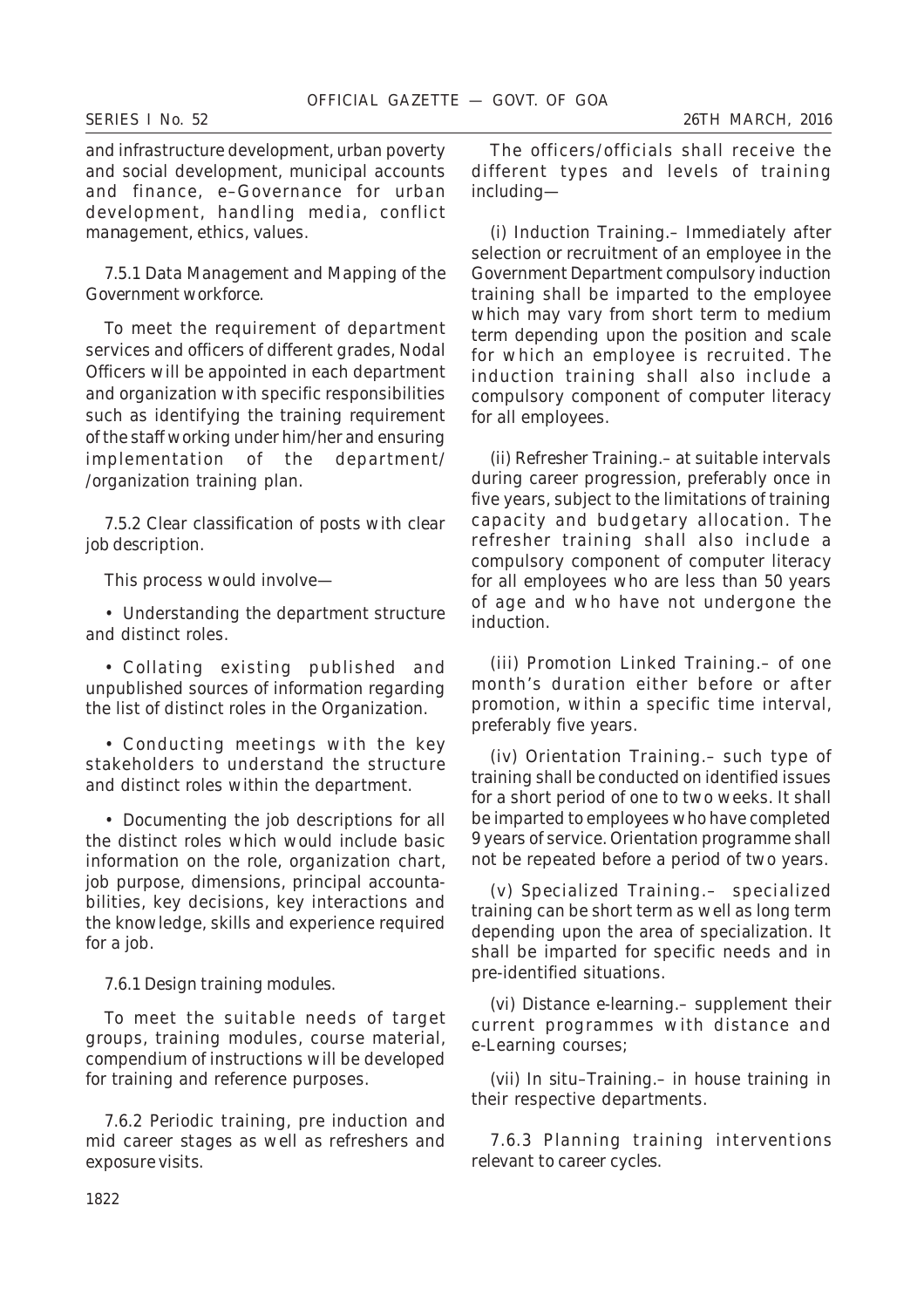To determine training interventions every department/organization will conduct preparatory tasks of analyzing goals and objectives, Training Needs Analysis, etc. prior to designing specific training programme.

To bring the consistency in training periodic training, pre-induction training and mid career training as well as refresher courses and exposure visits will be organized at regular interval.

7.7.1 *Identify value systems.*

- Honesty being truthful and open.
- Integrity putting the obligations of public service above your own personal interests.
- Impartiality acting solely according to the merits of the case and serving equally well governments of different political persuasions.
- Objectivity basing your advice and decision on rigorous analysis of the evidence.
- Compassion concern for the weaker and underprivileged sections of society.
- Effectiveness timely discharge of duties.

7.8.1 *Identification of skills sets.*

For the purpose of conducting relevant training and in order to design appropriate training modules, a Training Need Analysis shall be conducted and it shall be divided into four levels each with its specific training needs.

(*i*)The lowest operative level at the cutting edge, where the focus is on functional skill.

(*ii*) The supervisory level where the focus is on extracting work from others involving co-ordination, coaching, counseling skills, interpersonal skills and a role model function.

(*iii*) The middle administration level concentrating on professional excellence and leadership.

(*iv*) The top level officers of the State Administration to be intellectually and professionally equipped for policy analysis, strategic planning, lateral thinking and policy formulation.

# 7.8.2 *Developing Skills and Competency.*

To increase the levels of commitment, self confidence and motivation, training emphasis will be on development of skills and competency based on four "Es".

| Ethos                                                                                                                              | Ethics                                                                                | Equity                                                                                             | Efficiency                                                                                                                                                                                                                                                                                                             |
|------------------------------------------------------------------------------------------------------------------------------------|---------------------------------------------------------------------------------------|----------------------------------------------------------------------------------------------------|------------------------------------------------------------------------------------------------------------------------------------------------------------------------------------------------------------------------------------------------------------------------------------------------------------------------|
| • People First<br>• Strategic Thinking<br>• Organizational<br>Awareness<br>• Commitment to<br>the Organization<br>• Leading others | • Integrity<br>• Self confidence<br>• Attention to Details<br>• Taking Accountability | • Consultation and<br>consensus Building<br>• Decision Making<br>$\bullet$ Empathy<br>• Delegation | • Results orientation<br>• Conceptual Thinking<br>• Initiative and Drive<br>• Seeking Information<br>• Planning and<br>Coordination<br>• Desire for knowledge<br>• Innovative Thinking<br>• Problem Solving<br>• Developing others<br>• Self-Awareness and<br>Self-Control<br>• Communication skills<br>• Team-working |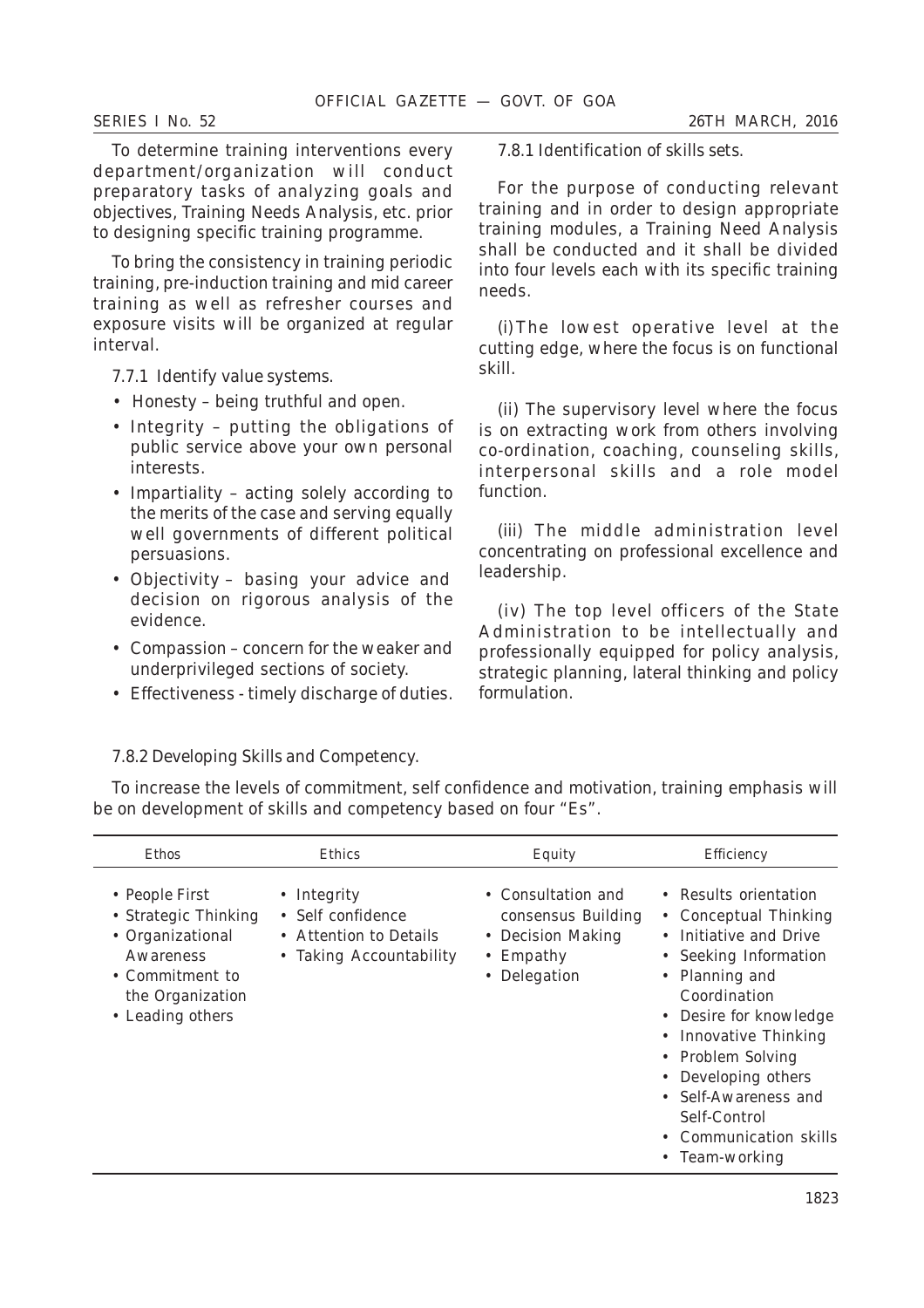# 7.9.1 *Develop mechanism for improving the training process.*

Feedback will also be obtained from the participants as to how far the training has benefitted him/her in discharge of duties as well as periodic feedback will be obtained from the respective departments to ascertain the performance of the participants after the training.

7.9.2 *Monitoring, research and evaluation for improvement of training by modification and innovations in the curricula, content and training methodologies.*

GIPARD will undertake activities such as research, monitoring & evaluation of government functioning, policy analysis, documentation of best practices, etc. Similarly these findings will be utilized to enhance the relevance and richness of training as well as to suggest policy interventions required at various stages in administration. For continuous evaluation GIPARD will expand its networking with other institutions to share learning resources, experience, expertise; and conducting third party evaluations.

8. *Action Plan to meet the objectives set in the State Training Policy:*

### *Action required by the stakeholders:*

# 8.1 *Role of the Government:*

• Constitution of the State Training Council which will monitor and guide the Government in implementing the State Training Policy. This shall be headed by the Chief Secretary of the Government of Goa, consisting of the representatives of the State Government, Administrative Heads of major Departments and other major organizations of the Government, Major Training Institutions and organizations within and outside the State. The council will monitor and guide the Government in implementing the State Training Policy.

• The State Training Institute – Goa Institute of Public Administration and Rural Development (GIPARD) will be developed as the apex State institute for training, capacity building and research activities for the State of Goa, with the requisite staff, infrastructure and finances to perform their functions.

• The other training institutes if any will be placed under the aegis of GIPARD. This mechanism will help to roll out the training functions and requirements in a well structured manner.

• GIPARD shall act as the Nodal Institution for training of all employees of Government of Goa and its autonomous bodies/Corporations, Panchayati Raj Institutions and Urban Local Bodies. GIPARD will conceive, frame, design and conduct appropriate training programmes for all categories of employees.

• Each department shall make the necessary annual budgetary provision for the training of its officers. For this purpose, each department shall create a separate budget head for training. The funds will be allocated to the Goa Institute of Public Administration and Rural Development or the training institutes of various departments depending on the venue of training.

• The State Government will provide timely and adequate funds to the various training institutions, for infrastructure and manpower support so as to enable them to perform and meet the mandate of training requirements.

• A Circular to be issued to all concerned HOD's, Secretaries to ensure that while writing Annual Performance Appraisal Report (APAR), the Reporting and Reviewing Officers should make special reference to the details of trainings attended by the officials/officers. Similarly the department should make training compulsory and any employee engaged for imparting training or deputed for training shall be considered on duty.

• This policy will be reviewed once in every 7 years and changes will be incorporated if required.

8.2 *Role of the Training Infrastructure:* (GIPARD)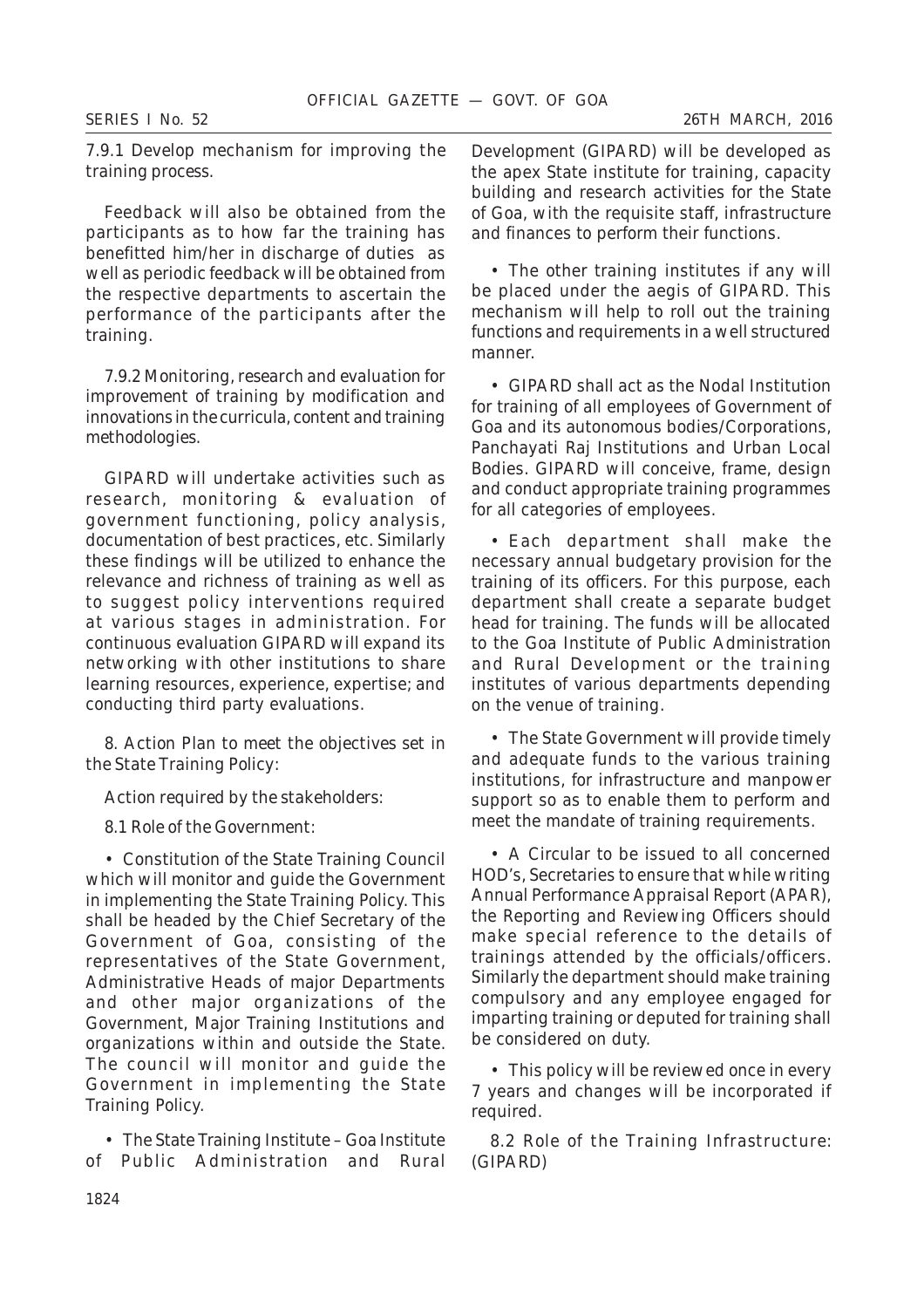• Based on the overall training plans of various departments, The Goa Institute of Public Administration and Rural Development (GIPARD) will prepare Annual Training Calendar at the beginning of each year and circulate it latest by 1st April of every year. The training calendar will consist of the programmes to be conducted directly by GIPARD as well as those to be conducted by other institutes under the various departments. This will ensure consistency and coherence in the training activities in the State and help in manpower planning and forecasting.

• The training plans will also include cadre wise enumeration of officers of each department, year wise expected volume of officers becoming eligible for different types of training on account of induction, promotion, change of cadre, etc. GIPARD will maintain a systematic database of all cadres of employees of all departments. A unique identification number will be provided to each employee and a track will be maintained of the trainings completed by him/her as per the mandatory requirements.

• Each training plan will consist of two components: Administrative Training & Technical Training. The administrative training will cover the common areas of administrative knowledge and skills required by officers whereas technical training will focus on the specific domain knowledge (such as agriculture, health, education, etc.) of each Department.

### 8.2.2 *Development of trainers:*

• Ensure that all trainers who join the institute are deputed at the earliest possible opportunity to undergo programmes for 'Training of Trainers'.

• Facilitate the development of domain specific trainers and provide stability of tenure and opportunities for faculty development;

• The training institutions should also use innovative methods like Video Conferencing, e-learning, web based training, etc.

# 8.2.3 *Training target*:

• GIPARD will conduct training programmes all employees in the trainable age in the next five years in the State administration as well as for the Elected Representatives. Training will also be imparted to employees requiring professional and technical knowledge such as para medical, engineering, etc. As a general principle, the training of Group A & B officers will be conducted by GIPARD directly, whereas the training of Group C & D employees will be conducted in the respective departmental training centres/institutes. In case of Departments which do not have their own training centres/institutes, the training of Group C & D employees will also be organized by GIPARD at suitable facilities/venues subject to the availability and capacity of such facilities.

• The elected Representatives both from urban and rural bodies should be given minimum of three trainings in their term of office of which one will be the foundation course of four days duration, soon after they take charge of office after elections. The other two will be refresher courses upgrade their skills and knowledge and competency building. The core areas of these training programmes will be as follows:

\* *Rural Development*: The areas of training will focus on rules and regulations, rural development/welfare programmes, rural planning and livelihoods, role of N.G.Os in rural development, handling media, conflict management, ethics and values.

\* *Urban Development*: decentralization and urban Governance, urban land issues, urban environment, urban transport, urban planning and infrastructure development, urban poverty and social development, municipal accounts and finance, e–Governance for urban development, handling media, conflict management, ethics, values.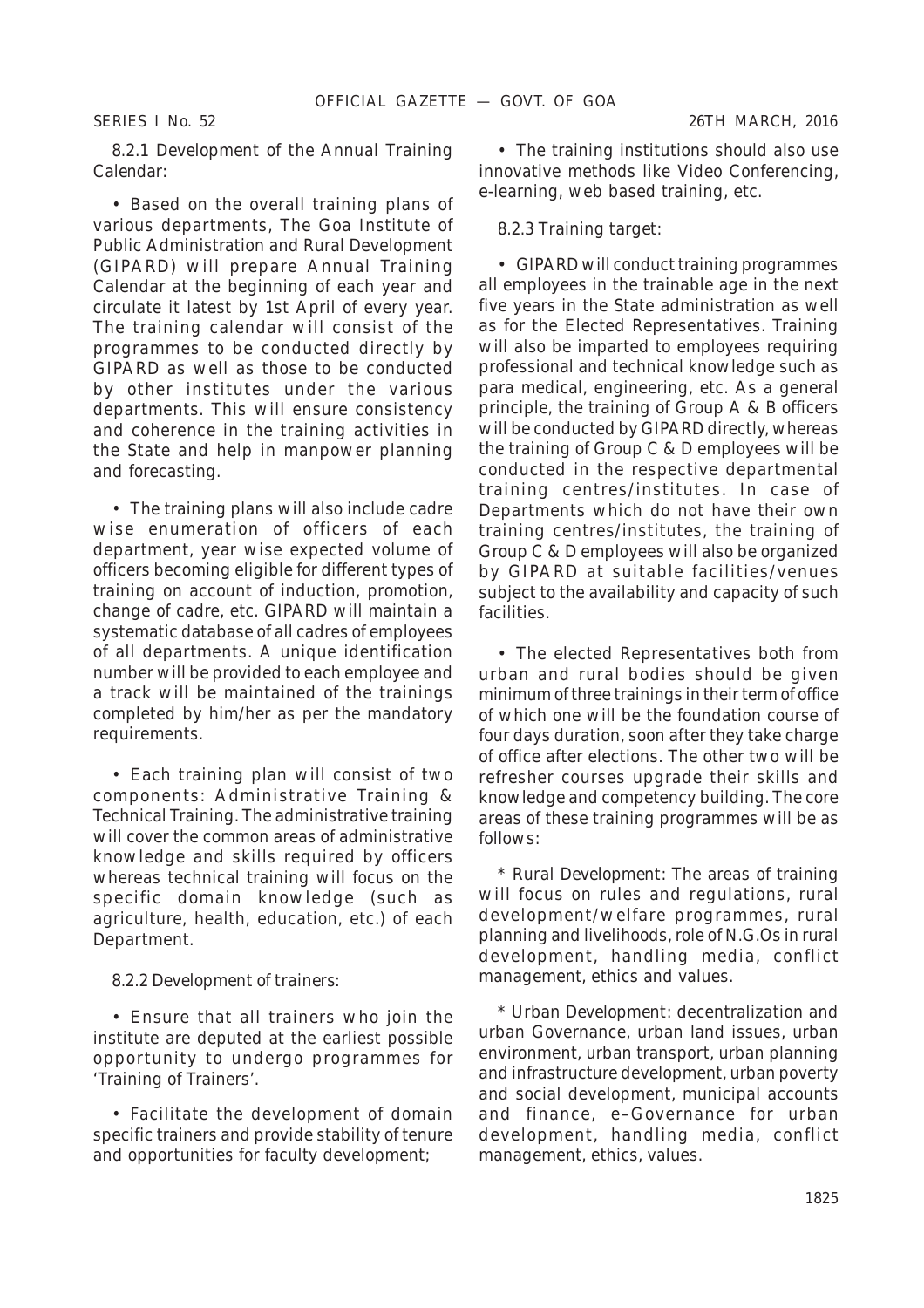# 8.2.4 *Development of modules and material:*

• Prepare modules on specific areas of training as well as training material.

• Constantly review and modify their curricula, content and training methodologies to take account of training feedback and the needs of clients;

Assimilate technologies with a view to enabling learning anywhere, anytime for their clients

#### 8.2.5 *Research and Consultancy:*

• Provide advisory and/or consultancy services (as applicable);

• Play a key role in assisting the Departments in the process of shifting to a Competency based-framework for training (as applicable);

• Conduct field studies and research as part of the process of becoming repositories of knowledge in the areas of their sectoral or functional specialization (as applicable);

• Put in place a rigorous system of evaluation of training programmes and assessment of their impact on individuals' performance over time; and

• Undertake activities such as research, monitoring & evaluation, policy analysis, documentation of best practices, etc., and to utilize its findings in training so as to enhance the relevance and richness of training as well as to suggest policy interventions required at various stages in administration.

#### 8.2.6 *Networking:*

• Goa Institute of Public Administration and Rural Development will also facilitate activities supportive and complementary to training such as research, documentation of best practices, creation of systematic data and knowledge base on current issues in administration, pilot projects on use of technology for business process reengineering, monitoring & evaluation of schemes/programmes, etc.

• The outcome of research activities will be used to enrich the content, quality, impact of training as well supplement policy measures to the Government in various areas.

• Goa Institute of Public Administration and Rural Development will endeavour to develop linkages with the Universities, Training Institutes within and outside Government, Research Institutes, Management Institutes as well as national & international eminence so as to facilitate exchange of knowledge and skills towards achieving excellence in training.

#### 8.2.7 *Monitoring and evaluation of training:*

• Evaluation would be an integral part of learning and development process. Training would be assessed through a series of tests and assessments to ascertain whether a training programme has achieved the objectives specified.

• GIPARD and the other institutes involved in imparting training will systematically record the feedback of trainee officers at the end of each training programme and internally review the feedback.

• At least once every three years, the impact of training will be evaluated through assigning an independent third-part evaluation agency of suitable competency and reputation.

#### 8.3 *Role of the Departments:*

• Prepare an Annual Training Plan (ATP) for all the cadres under its control;

• Implement the Annual Training Plan, by using the institutions under it or outside, so that the limitations on internal training capacity do not constrain the implementation of the training plan;

• Develop the Cadre Training Plans (CTP), based on the competencies required and training needs.

• Appoint a Training Manager who will be the Nodal Person for the implementation of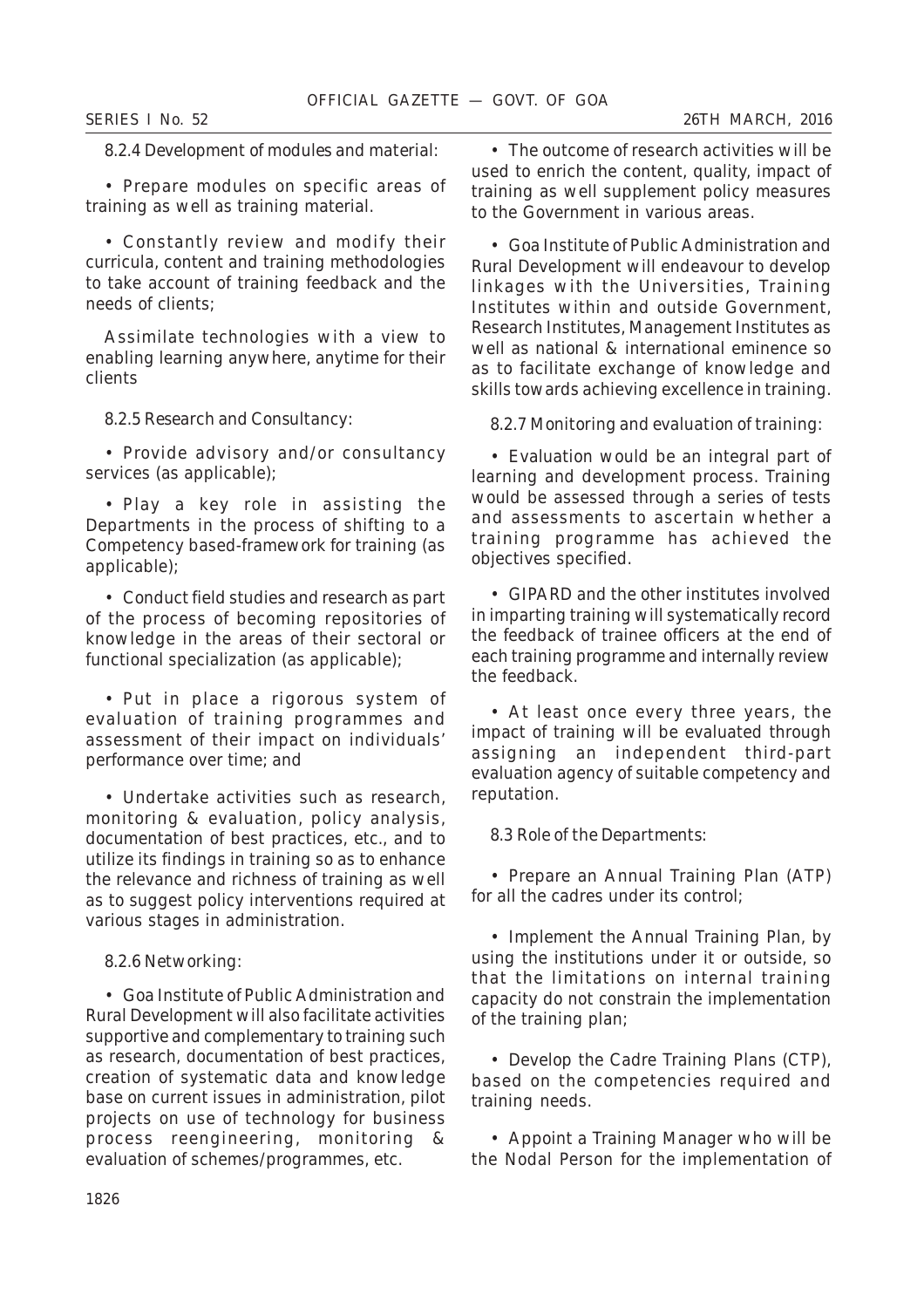the training function in that Department/ /Organization;

• Make the immediate supervisor responsible and accountable for the training of the staff working under them;

• Classify all posts with a clear job description and competencies required;

• Link the training and development of competencies of individuals to their career progression and ensure this by suitably amending service rules/issuing administrative instructions;

• Allocate appropriate funds to enable the training to be carried out by institutions under its control or outside;

• The Administrative Training Institute shall workout the budgetary requirements of training through evolving norms of expenditure per day per participant at different levels/ /types of training taking into account the required level of facilities & inputs for each level/type of training and get the same as training fee from the concerned department.

• Incorporate a separate section in the Department's annual report on the training and capacity building activities undertaken during the year:

• Efforts to be made strengthen the function of Human Resource through Competency Framework as is mentioned in the National Training Policy. For this purpose, State level awareness for the competency based HRM to be created through workshops at ATI.

# 8.4 *Role of the State Government:*

• The State Government shall create a corpus fund for the Administrative Training Institute (GIPARD) to be given annually over a period of time;

• The State Government shall continue to give Grant-in-Aid to the ATI (GIPARD) covering the cost of administration and salary expenditures with sufficient increase each year to keep with inflation, until the outflows from the corpus funds become significant;

• The State Government shall also give a special Annual Grant-in-Aid to cover capital and infrastructural projects; and

• Review the implementation of the Annual Training Plan and the functioning of Training Institution(s) under the Department (including attached/subordinate offices).

\* Utilization of the training capacity;

\* Quality of training conducted;

\* Adequacy of the physical and training infrastructure, faculty, finances and delegation of powers for carrying out the institute's mandate;

\* Training of the Group 'B' and 'C' staff, particularly those at the cutting edge level (as may be applicable); and

\* Proper selection and development of faculty, incentives for them, and stability of their tenure.

 $-$  + + +  $-$ 

Government Printing Press

#### **Subscription Rates**

#### Notice

The subscribers to the Official Gazette are kindly reminded that their present subscription term ends on the 31st March, 2016, being the end of financial year.

In case they wish to continue to be subscribers for the ensuing financial year 2016-2017 they have to renew their subscriptions from 1st April, 2016.

Subscriptions also can be opened for half year i.e. from 1st April or 1st October or for any quarter, beginning on 1st April, 1st July, 1st October or 1st January.

Renewal of subscription from 1st April should be effected on or before 31st March, 2016 in order